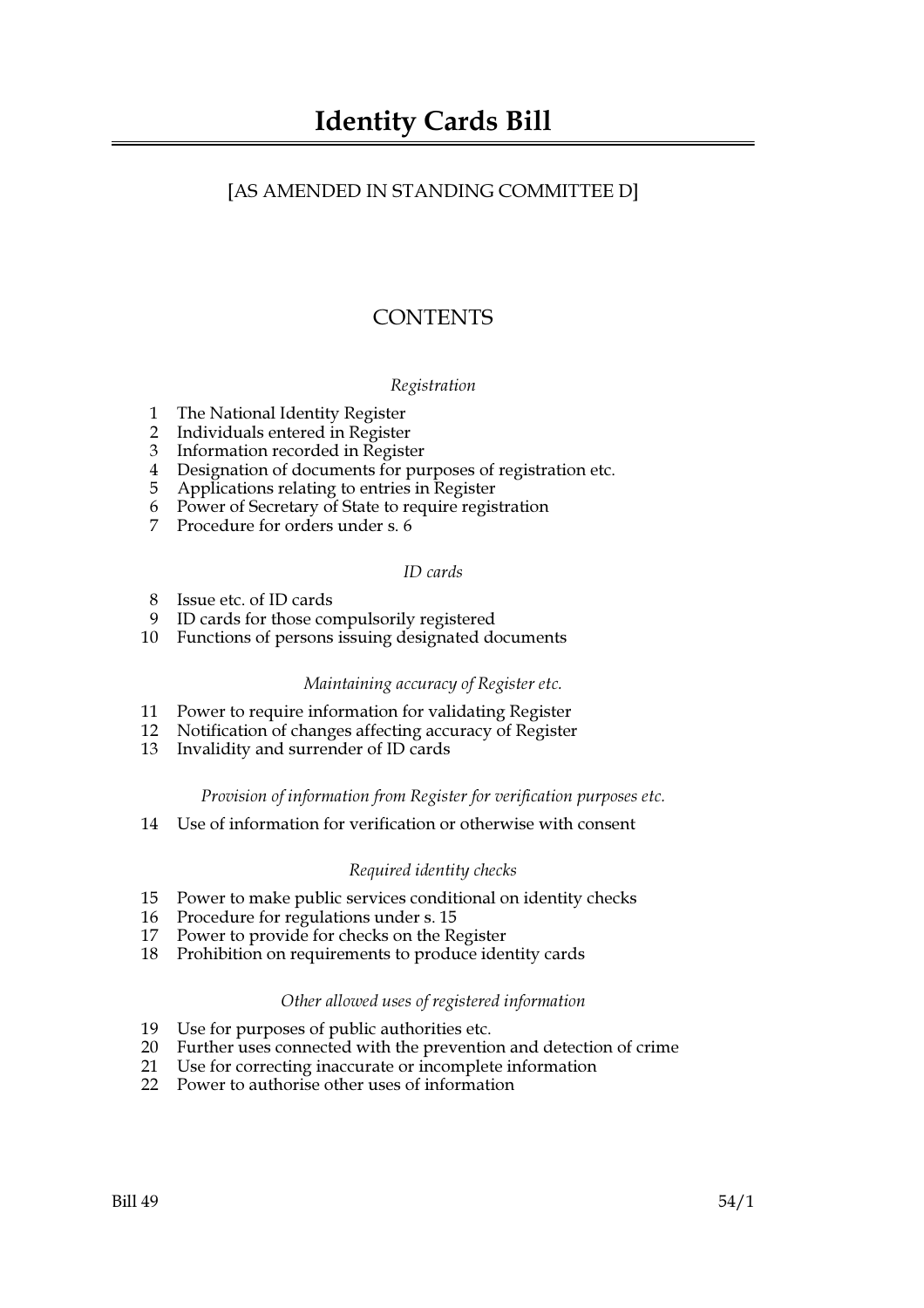### 23 Rules for using information without individual's consent

### Supervision of operation of Act

- 24 Appointment of National Identity Scheme Commissioner
- 25 **Reports by Commissioner**
- 26 Jurisdiction of Intelligence Services Commissioner and Tribunal

### *Offences*

- 27 Possession of false identity documents etc.
- 28 Identity documents for the purposes of s. 27
- 29 Unauthorised disclosure of information
- 30 Providing false information
- 31 Tampering with the Register etc.
- 32 Amendments relating to offences

### Civil penalties

- 33 Imposition of civil penalties
- 34 Objection to penalty
- 35 Appeals against penalties
- 36 Code of practice on penalties

### Fees and charges

- 37 Fees in respect of functions carried out under Act
- 38 Amendment of Consular Fees Act 1980

### Provisions relating to passports

- 39 Verifying information provided with passport applications etc.
- 40 Amendments of legislation relating to passports

### Supplemental

- 41 Orders and regulations
- 42 **Expenses of Secretary of State**
- 43 General interpretation
- 44 Scotland
- 45 Short title, repeals, commencement, transitory provision and extent

Schedule  $1$  – Information that may be recorded in Register Schedule 2 - Repeals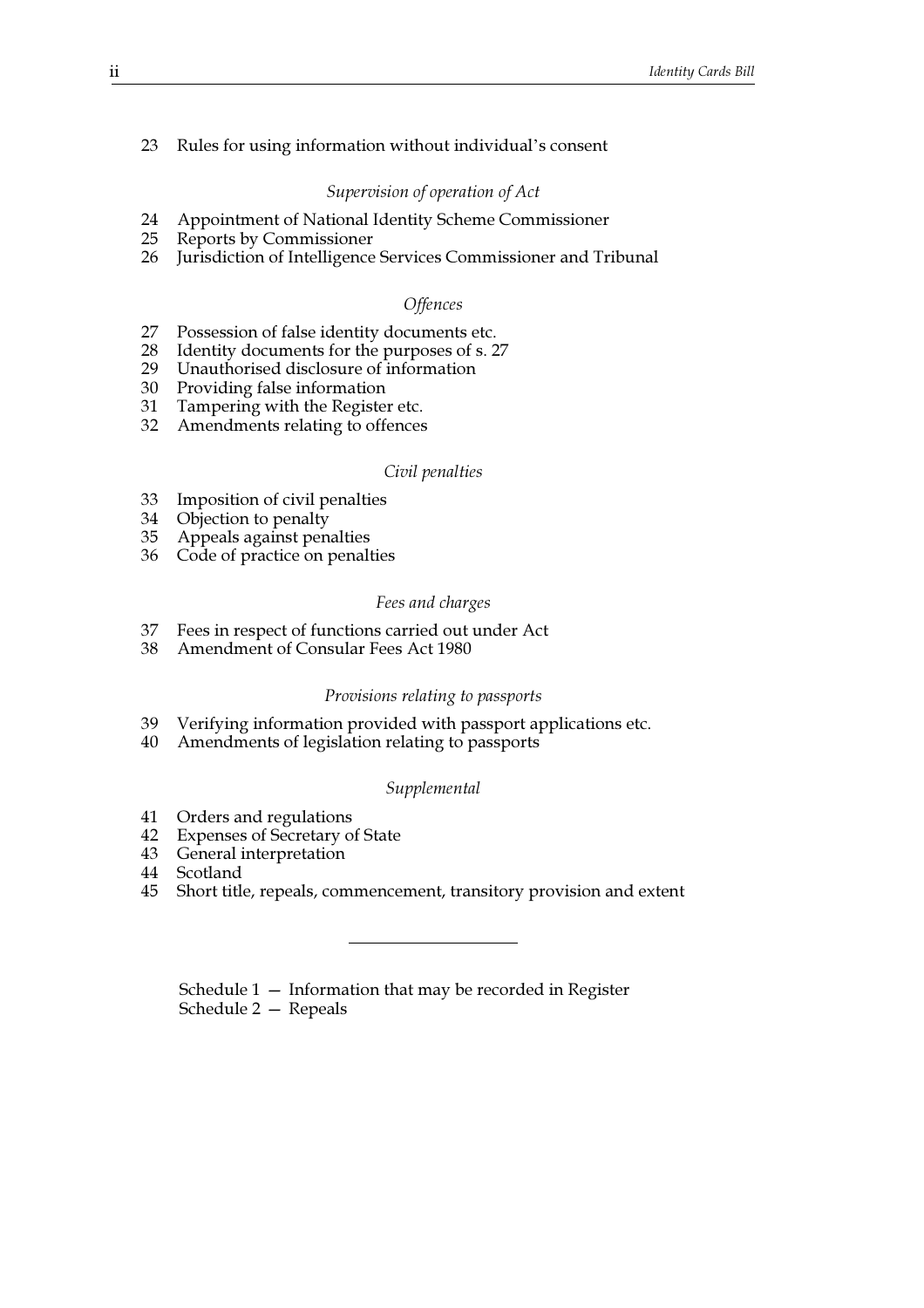# $\overline{A}$ BILL

# [AS AMENDED IN STANDING COMMITTEE D]

### $T<sub>O</sub>$

Make provision for a national scheme of registration of individuals and for the issue of cards capable of being used for identifying registered individuals; to make it an offence for a person to be in possession or control of an identity document to which he is not entitled, or of apparatus, articles or materials for making false identity documents; to amend the Consular Fees Act 1980; to make provision facilitating the verification of information provided with an application for a passport; and for connected purposes.

E IT ENACTED by the Queen's most Excellent Majesty, by and with the advice and consent of the Lords Spiritual and Temporal, and Commons, in this present Parliament assembled, and by the authority of the same, as follows: -

### Registration

#### $\mathbf{1}$ The National Identity Register

- $(1)$ It shall be the duty of the Secretary of State to establish and maintain a register of individuals (to be known as "the National Identity Register").
- The purposes for which the Register is to be established and maintained are  $(2)$ confined to the statutory purposes.
- The statutory purposes are to facilitate, by the maintenance of a record of  $(3)$ registrable facts about individuals in the United Kingdom
	- the provision of a convenient method for such individuals to prove  $(a)$ registrable facts about themselves to others; and
	- the provision of a secure and reliable method for registrable facts about (b) such individuals to be ascertained or verified wherever that is necessary in the public interest.
- For the purposes of this Act something is necessary in the public interest if, and  $(4)$ only if, it is  $-$ 
	- (a) in the interests of national security;

5

 $1.5$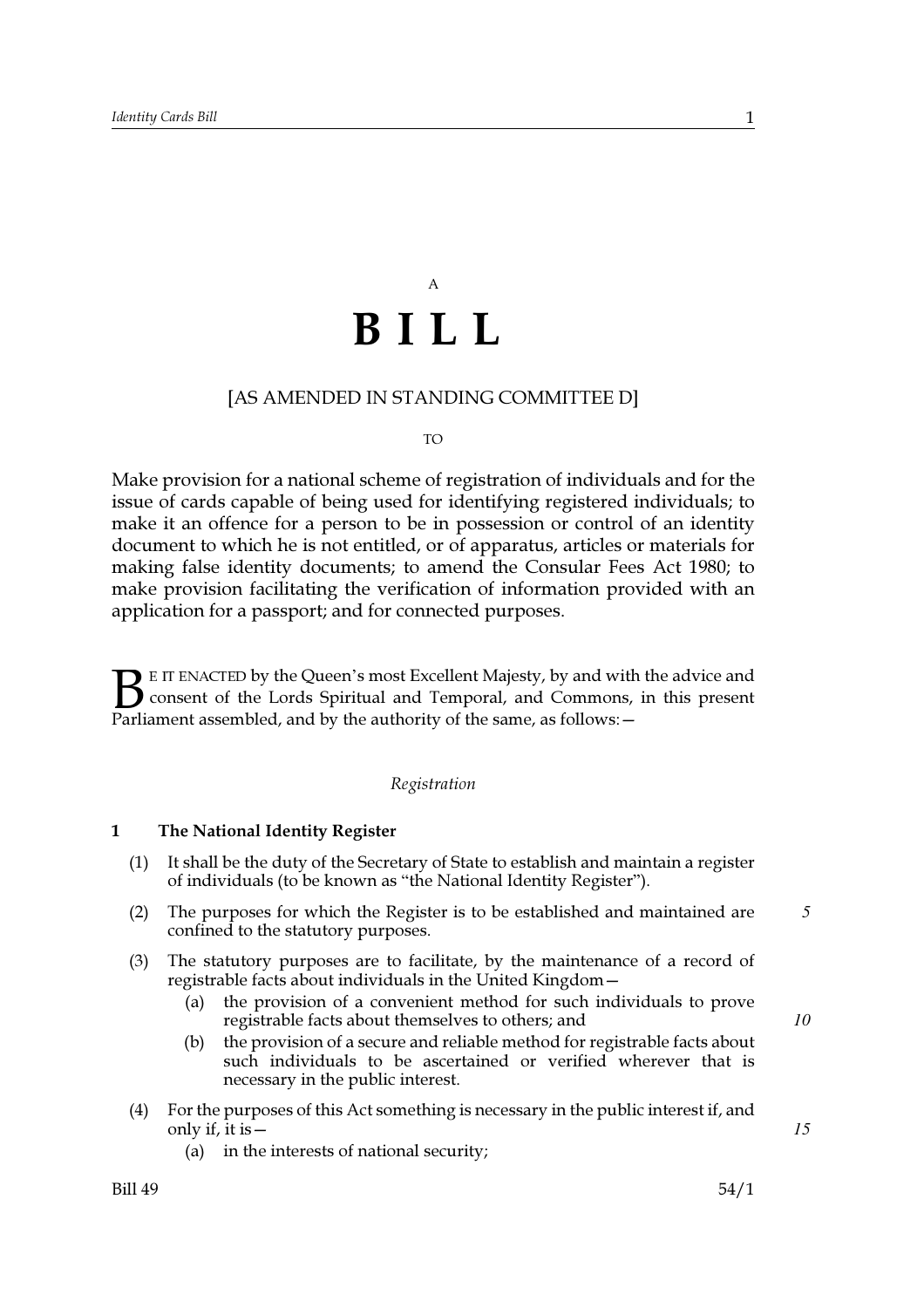|     | (b)<br>(c)<br>(d)<br>(e) | for the purposes of the prevention or detection of crime;<br>for the purposes of the enforcement of immigration controls;<br>for the purposes of the enforcement of prohibitions on unauthorised<br>working or employment; or<br>for the purpose of securing the efficient and effective provision of | 5  |
|-----|--------------------------|-------------------------------------------------------------------------------------------------------------------------------------------------------------------------------------------------------------------------------------------------------------------------------------------------------|----|
|     |                          | public services.                                                                                                                                                                                                                                                                                      |    |
| (5) |                          | In this Act "registrable fact", in relation to an individual, means-                                                                                                                                                                                                                                  |    |
|     | (a)                      | his identity;                                                                                                                                                                                                                                                                                         |    |
|     | (b)                      | where he resides in the United Kingdom;                                                                                                                                                                                                                                                               |    |
|     | (c)                      | where he has previously resided in the United Kingdom and<br>elsewhere;                                                                                                                                                                                                                               | 10 |
|     | (d)                      | the times at which he was resident at different places in the United<br>Kingdom or elsewhere;                                                                                                                                                                                                         |    |
|     | (e)                      | his current residential status;                                                                                                                                                                                                                                                                       |    |
|     | (f)                      | residential statuses previously held by him;                                                                                                                                                                                                                                                          | 15 |
|     | (g)                      | information about numbers allocated to him for identification purposes<br>and about the documents to which they relate;                                                                                                                                                                               |    |
|     | (h)                      | information about occasions on which information recorded about him<br>in the Register has been provided to any person; and                                                                                                                                                                           |    |
|     | (i)                      | information recorded in the Register at his request.                                                                                                                                                                                                                                                  | 20 |
| (6) |                          | In this section references to an individual's identity are references to $-$                                                                                                                                                                                                                          |    |
|     | (a)                      | his full name;                                                                                                                                                                                                                                                                                        |    |
|     | (b)                      | other names by which he is or has previously been known;                                                                                                                                                                                                                                              |    |
|     | (c)                      | his gender;                                                                                                                                                                                                                                                                                           |    |
|     | (d)<br>(e)               | his date and place of birth and, if he has died, the date of his death; and<br>physical characteristics of his that are capable of being used for<br>identifying him.                                                                                                                                 | 25 |
| (7) |                          | In this section "residential status", in relation to an individual, means-                                                                                                                                                                                                                            |    |
|     | (a)                      | his nationality;                                                                                                                                                                                                                                                                                      |    |
|     | (b)                      | his entitlement to remain in the United Kingdom; and                                                                                                                                                                                                                                                  | 30 |
|     | (c)                      | where that entitlement derives from a grant of leave to enter or remain<br>in the United Kingdom, the terms and conditions of that leave.                                                                                                                                                             |    |
|     |                          | Individuals entered in Register                                                                                                                                                                                                                                                                       |    |
| (1) |                          | An entry must be made in the Register for every individual who –                                                                                                                                                                                                                                      |    |
|     | (a)                      | is entitled to be entered in it; and                                                                                                                                                                                                                                                                  | 35 |
|     | (b)                      | applies to be entered in it.                                                                                                                                                                                                                                                                          |    |
| (2) |                          | The individuals entitled to be entered in the Register are $-$                                                                                                                                                                                                                                        |    |
|     | (a)                      | every individual who has attained the age of 16 and, without being<br>excluded under subsection (3) from an entitlement to be registered, is<br>residing at a place in the United Kingdom; and                                                                                                        | 40 |
|     | (b)                      | every individual of a prescribed description who has resided in the<br>United Kingdom or who is proposing to enter the United Kingdom.                                                                                                                                                                |    |
| (3) |                          | Regulations made by the Secretary of State may provide that an individual                                                                                                                                                                                                                             |    |

 $(3)$ resolution man by the bettering of blate may provide that all multitudial<br>residing in the United Kingdom is excluded from an entitlement to be<br>registered if—

 $\overline{2}$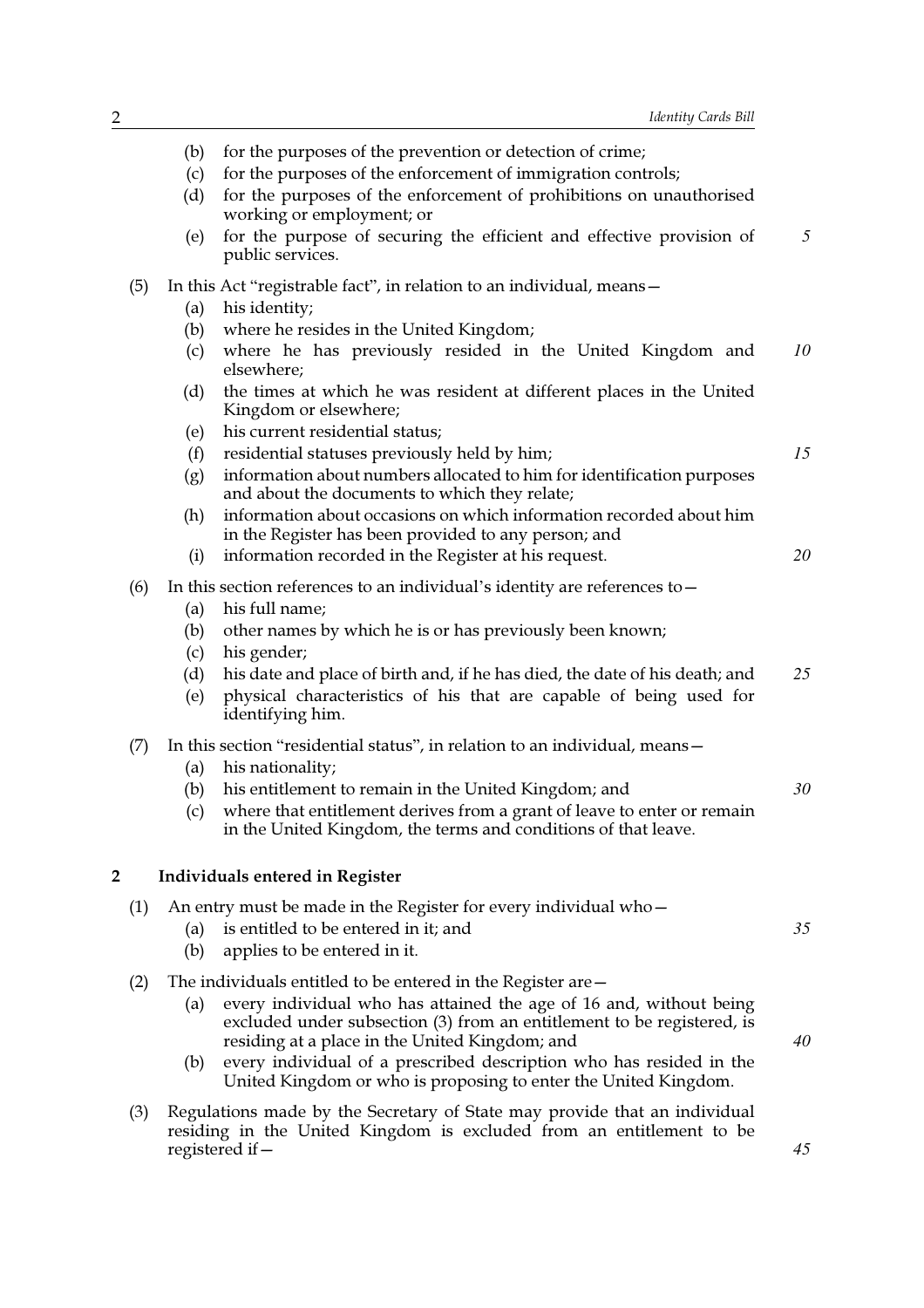- he is residing in the United Kingdom in exercise of an entitlement to  $(a)$ remain there that will end less than the prescribed period after it was acquired;
- he is an individual of a prescribed description who has not yet been  $(b)$ resident in the United Kingdom for the prescribed period; or
- he is residing in the United Kingdom despite having no entitlement to  $(c)$ remain there.
- (4) An entry for an individual may be made in the Register (whether or not he has applied to be, or is entitled to be, entered in it) if  $$ 
	- information capable of being recorded in an entry for him is otherwise  $10<sup>2</sup>$  $(a)$ available to be recorded; and
	- the Secretary of State considers that the addition of the entry to the  $(b)$ Register would be consistent with the statutory purposes.
- (5) An entry in the Register consisting of all the information recorded about an individual must be given a unique number, to be known as his National  $15$ Identity Registration Number; and that number must comply with the prescribed requirements.
- The Secretary of State may by order modify the age for the time being specified  $(6)$ in subsection  $(2)(a)$ .
- 20 The Secretary of State must not make an order containing (with or without  $(7)$ other provision) any provision authorised by subsection  $(6)$  unless a draft of the order has been laid before Parliament and approved by a resolution of each House.

#### $\overline{3}$ **Information recorded in Register**

- The only information that may be recorded in the Register is - $(1)$ 
	- information the inclusion of which in an individual's entry is  $(a)$ authorised by Schedule 1;
	- information of a technical nature for use in connection with the (b) administration of the Register;
	- information of a technical nature for use in connection with the 30  $(c)$ administration of arrangements made for purposes connected with the issue or cancellation of ID cards; and
	- (d) information recorded in the Register in accordance with subsection (2).
- Information about an individual must be recorded in his entry in the Register  $(2)$ (whether or not it is authorised by Schedule 1) if
	- he has made an application to the Secretary of State requesting the  $(a)$ recording of the information as part of his entry;
	- the information is of a description identified in regulations made by the  $(b)$ Secretary of State as a description of information that may be made the subject of such a request; and
	- the Secretary of State considers that it is both practicable and  $(c)$ appropriate for it to be recorded in accordance with the applicant's request.
- $(3)$  Where -
	- 45 the Secretary of State and an individual have agreed on what is to be  $(a)$ recorded about a matter in that individual's entry in the Register, and

5

35

25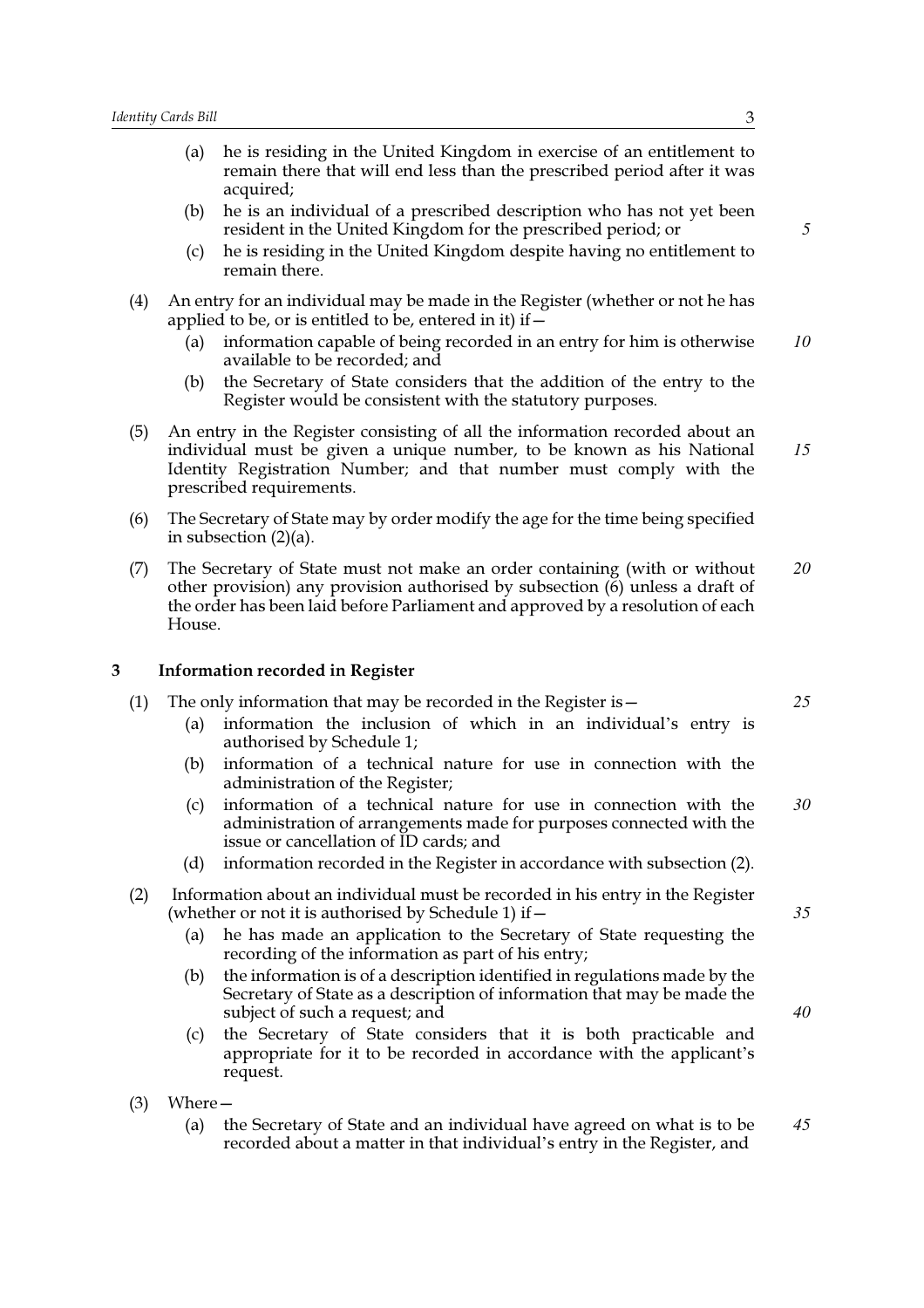$(b)$ the Secretary of State has given, and not withdrawn, a direction that what is to be recorded in that individual's case about that matter is to be determined by the agreement,

there is to be a conclusive presumption for the purposes of this Act that the information to which the direction relates is accurate and complete information about that matter.

- Information, once entered in the Register, may continue to be recorded in the  $(4)$ Register for so long as it is consistent with the statutory purposes for it to be so recorded.
- $(5)$ The Secretary of State may by order modify the information for the time being 10 set out in Schedule 1.
- $(6)$ The Secretary of State may make an order under this section adding information to the information that may be recorded in the Register only if he considers that it would be consistent with the statutory purposes for the additional information to be so recorded.
- The Secretary of State must not make an order containing (with or without  $(7)$ other provision) any provision for adding information to the information that may be recorded in the Register unless a draft of the order has been laid before Parliament and approved by a resolution of each House.

#### $\boldsymbol{4}$ Designation of documents for purposes of registration etc.

- $(1)$ The Secretary of State may by order designate a description of documents for the purposes of this Act.
- The only documents that may be the subject of an order designating a  $(2)$ description of documents for the purposes of this Act are-
	- (a) documents that a person has a power or duty to issue by virtue of  $25$ provision made by or under an enactment; or
	- documents which a Minister of the Crown or Northern Ireland  $(b)$ department is authorised or required to issue otherwise than by virtue of provision so made.
- The Secretary of State must not make an order containing (with or without 30  $(3)$ other provision) any provision designating a description of documents for the purposes of this Act unless a draft of the order has been laid before Parliament and approved by a resolution of each House.

#### 5 Applications relating to entries in Register

- An application by an individual to be entered in the Register may be made 35  $(1)$  $either -$ 
	- (a) by being included in the prescribed manner in an application for a designated document; or
	- by being submitted in the prescribed manner directly to the Secretary (b) of State.
- Where an application to be issued with a designated document is made by an  $(2)$ individual, the application must do one of the following -
	- (a) include an application by that individual to be entered in the Register;
	- state that the individual is already entered in the Register and confirm  $(b)$ the contents of his entry;

20

 $15$ 

5

 $40<sup>2</sup>$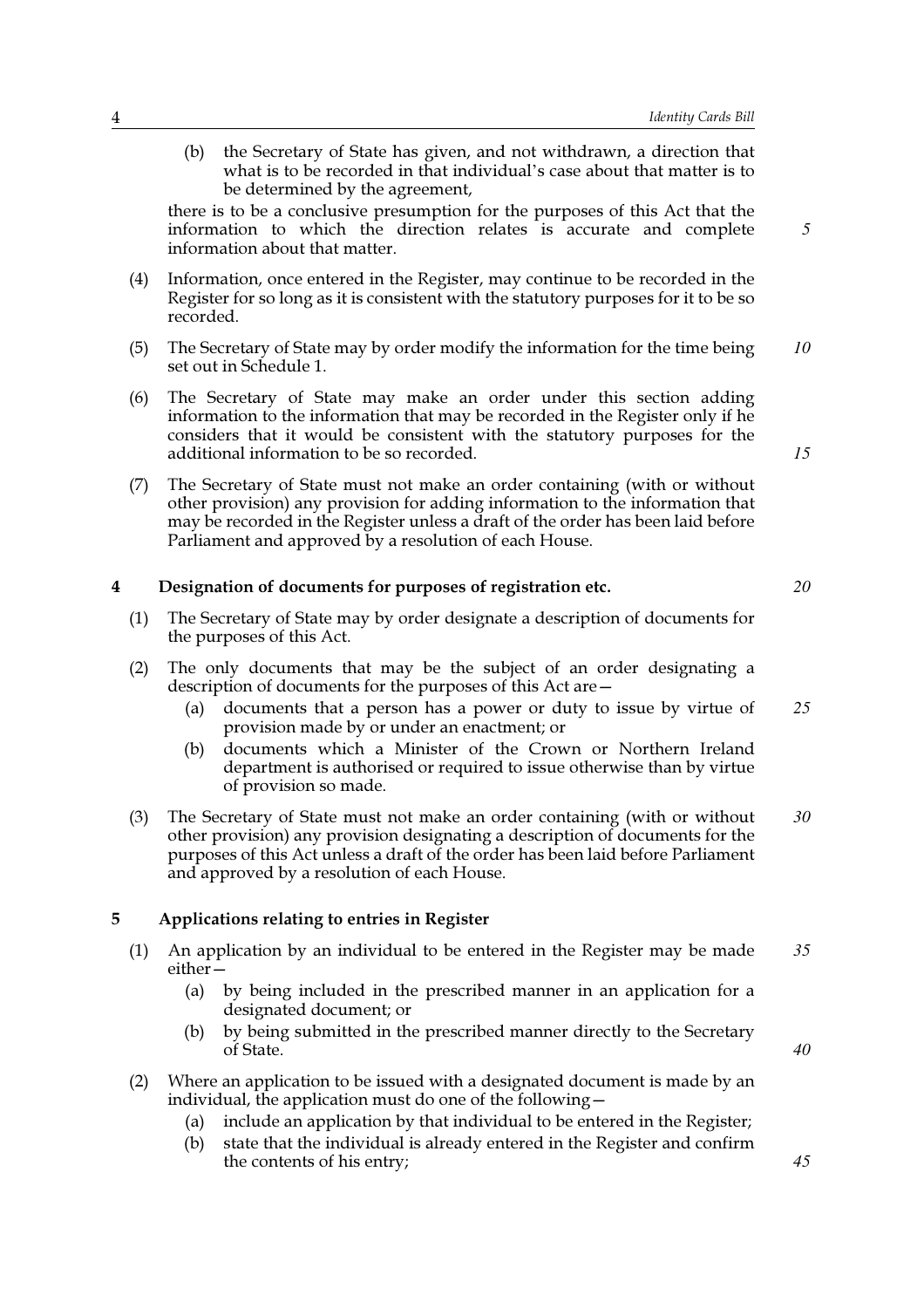- (c) state that the individual is entered in the Register and confirm the contents of his entry subject to the changes notified in the application.
- $(3)$  Where an individual makes
	- an application to be entered in the Register, or  $(a)$
	- an application which for the purposes of this Act confirms (with or  $(b)$ without changes) the contents of his entry in the Register,

the application must be accompanied by the prescribed information.

- Where an individual has made an application falling within subsection  $(3)(a)$  $(4)$ or (b), the Secretary of State may require him to do such one or more of the things specified in subsection (5) as the Secretary of State thinks fit for the purpose of  $$ 
	- verifying information that may be entered in the Register about that  $(a)$ individual in consequence of that application; or
	- otherwise ensuring that there is a complete, up-to-date and accurate (b) entry about that individual in the Register.

### (5) The things that an individual may be required to do under subsection (4) are  $-$

- to attend at a specified place and time;  $(a)$
- to allow his fingerprints, and other biometric information about  $(b)$ himself, to be taken and recorded;
- to allow himself to be photographed;  $(c)$
- otherwise to provide such information as may be required by the  $(d)$ Secretary of State.
- (6) Regulations under this section must not require an individual to provide information to another person unless it is information required by the Secretary of State for the statutory purposes.

#### Power of Secretary of State to require registration 6

- The Secretary of State may by order impose an obligation on individuals of a  $(1)$ description specified in the order to be entered in the Register.
- An order under this section may impose an obligation on individuals required  $(2)$ to be entered in the Register to apply in accordance with section 5 to be so 30 entered.
- $(3)$ An order which imposes an obligation to make such an application must set  $out-$ 
	- $(a)$ the time when the requirement to make the application arises; and
	- the period after that time within which the application must be made. 35 (b)
- $(4)$  An individual who-
	- $(a)$ contravenes an obligation imposed on him by provision made under subsections  $(2)$  and  $(3)$ , or
	- contravenes a requirement imposed on him under section 5(4) in  $(b)$ connection with an application made in pursuance of such an obligation,

shall be liable to a civil penalty not exceeding £2,500.

An individual required to be entered in the Register by virtue of this section  $(5)$ who contravenes a requirement imposed under section 5(4) otherwise than in

20

5

 $10<sup>2</sup>$ 

 $15$ 

25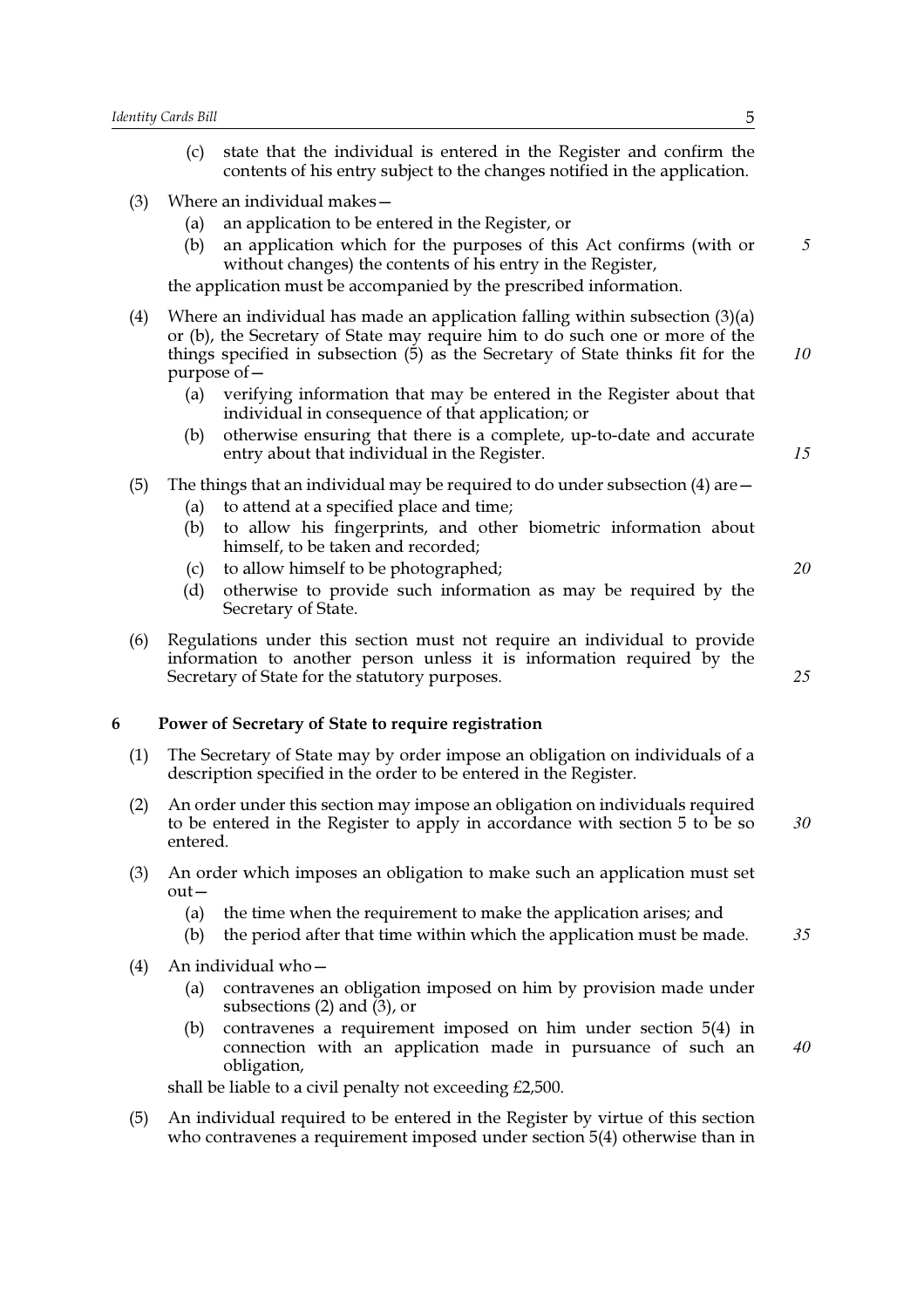connection with such an application shall be liable to a civil penalty not exceeding £1,000.

- An individual who has contravened an obligation imposed on him by  $(6)$ provision made under subsections (2) and (3) and on whom a penalty has been imposed under subsection (4) in respect of that contravention shall be liable to a further civil penalty not exceeding  $£2,500$  in respect of each subsequent occasion on which-
	- (a) a notice is given to him by the Secretary of State requiring him to make an application to be entered in the Register; and
	- he fails to do so within the period specified in the notice.  $(b)$

#### Procedure for orders under s. 6  $\overline{7}$

- The Secretary of State must not make an order containing (with or without  $(1)$ other provision) any provision for compulsory registration unless
	- a draft of the order has been laid before Parliament and approved by a  $(a)$ resolution of each House; and
	- each of the resolutions for approving the draft was agreed more than 60  $(b)$ days after the day on which the draft was laid before the House in question.
- No draft order containing provision for compulsory registration is to be laid  $(2)$ before Parliament unless
	- the Secretary of State has prepared and published a report containing a  $(a)$ proposal for the making of such provision;
	- the report sets out the Secretary of State's reasons for making the  $(b)$ proposal;
	- $(c)$ the report has been laid before Parliament and each House has 25 approved the proposal contained in the report, either with or without modifications; and
	- the draft order gives effect to the proposal so far as approved by both  $(d)$ Houses.
- $(3)$ An approval given in either House satisfies the requirements of subsection 30  $(2)(c)$  only if it was given in that House on the first occasion on which a motion for the approval of the proposal was made in that House by a Minister of the Crown after-
	- (a) the laying of the report; or
	- if more than one report containing that proposal has been laid before 35  $(b)$ that House, the laying of the one laid most recently.

# (4) The Secretary of State must not make an order which -

- contains (with or without other provision) any provision that he is  $(a)$ authorised to make by section 6, but
- (b) is not an order containing provision for compulsory registration,

unless a draft of the order has been laid before Parliament and approved by a resolution of each House.

- In reckoning a period of 60 days for the purposes of subsection  $(1)$ , no account  $(5)$ shall be taken of a day for which -
	- (a) Parliament is dissolved or prorogued; or
	- $(b)$ the House in question is adjourned as part of an adjournment of more than four days.

15

20

40

45

 $\overline{5}$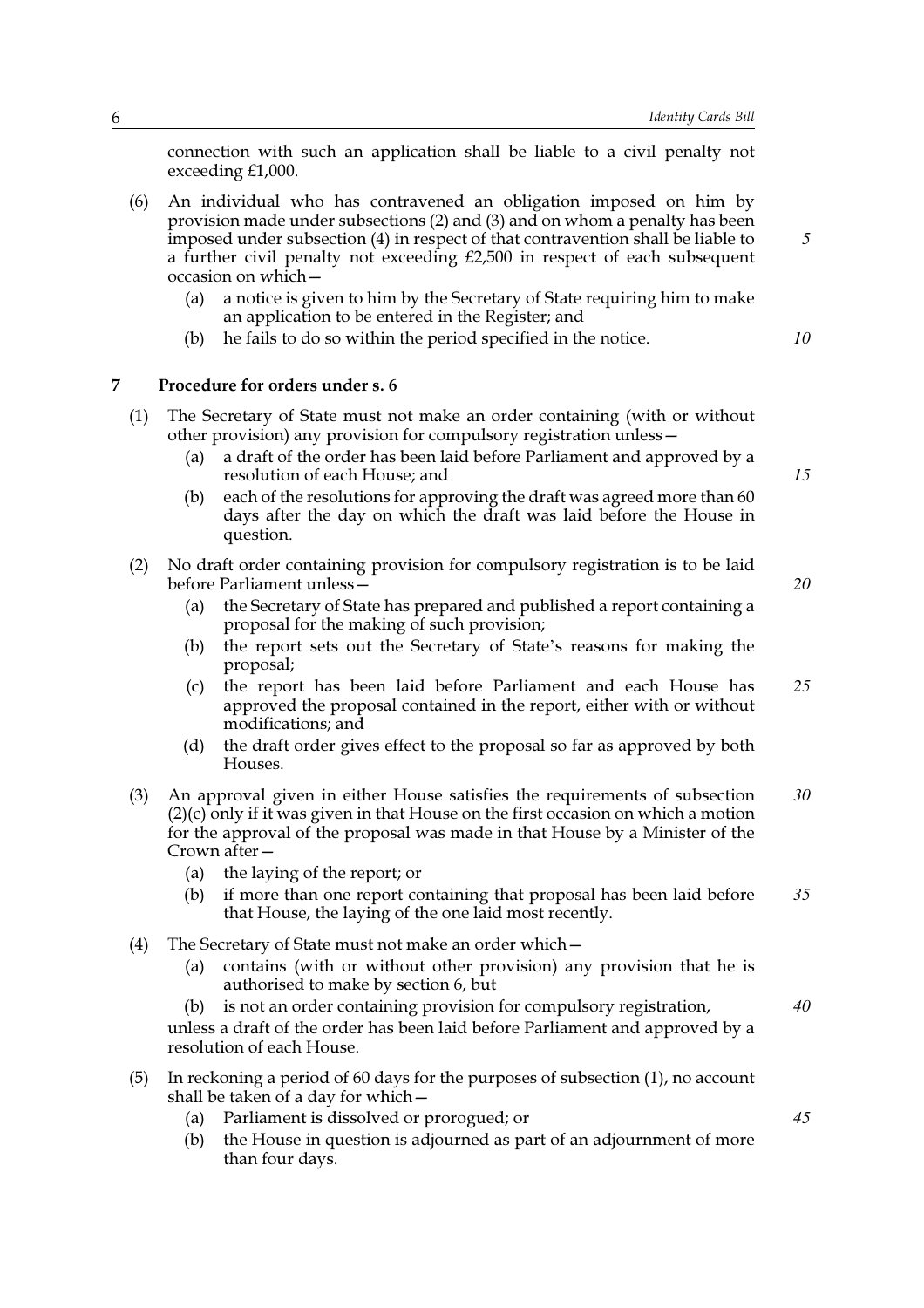References in this section to provision for compulsory registration are  $(6)$ references to any provision that the Secretary of State is authorised to make by section 6 the effect of which is to impose an obligation on individuals to be entered in the Register from a time when they would not otherwise be subject to such an obligation.

### $ID$  cards

#### 8 Issue etc. of ID cards

- (1) For the purposes of this Act an ID card is a card which  $$ 
	- is issued to an individual by the Secretary of State, or as part of or  $(a)$ together with a designated document; and
	- $(b)$ does, as respects that individual, one or both of the things specified in subsection (2).
- $(2)$  Those things are  $$ 
	- recording registrable facts about the individual that are already  $(a)$ recorded as part of his entry in the Register;
	- carrying data enabling the card to be used for facilitating the making of (b) applications for information recorded in a prescribed part of the individual's entry in the Register, or for otherwise facilitating the provision of that information to a person entitled to be provided with it.
- $(3)$  An ID card issued to an individual
	- (a) must record only the prescribed information;
	- must record prescribed parts of it in an encrypted form; (b)
	- is valid only for the prescribed period; and  $(c)$
	- remains the property of the person issuing it.  $(d)$

#### (4) Except in prescribed cases, an ID card must be issued to an individual if he  $-$ 25

- is entitled to be entered in the Register or is subject to compulsory  $(a)$ registration; and
- is an individual about whom the prescribed registrable facts are  $(b)$ recorded in the Register.

# (5) In prescribed cases an ID card may be issued to an individual who $-$

- is not required to be issued with one; but  $(a)$
- is an individual about whom the prescribed registrable facts are  $(b)$ recorded in the Register.
- $(6)$ An ID card relating to an individual is not to be issued except on an application made by him which either  $-$ 
	- $(a)$ accompanies an application made by him to be entered in the Register;  $\alpha$ <sup>r</sup>
	- in the prescribed manner confirms (with or without changes) the  $(b)$ contents of an entry already made in the Register for that individual.
- An individual who is not already the holder of an ID card must, in the 40  $(7)$ prescribed manner, include an application to be issued with such a card –
	- in every application made by him to be issued with a designated  $(a)$ document: and
	- in every application made by him in accordance with provision made (b) under section 6.

 $\overline{7}$ 

5

 $15$ 

 $10<sup>2</sup>$ 

20

30

35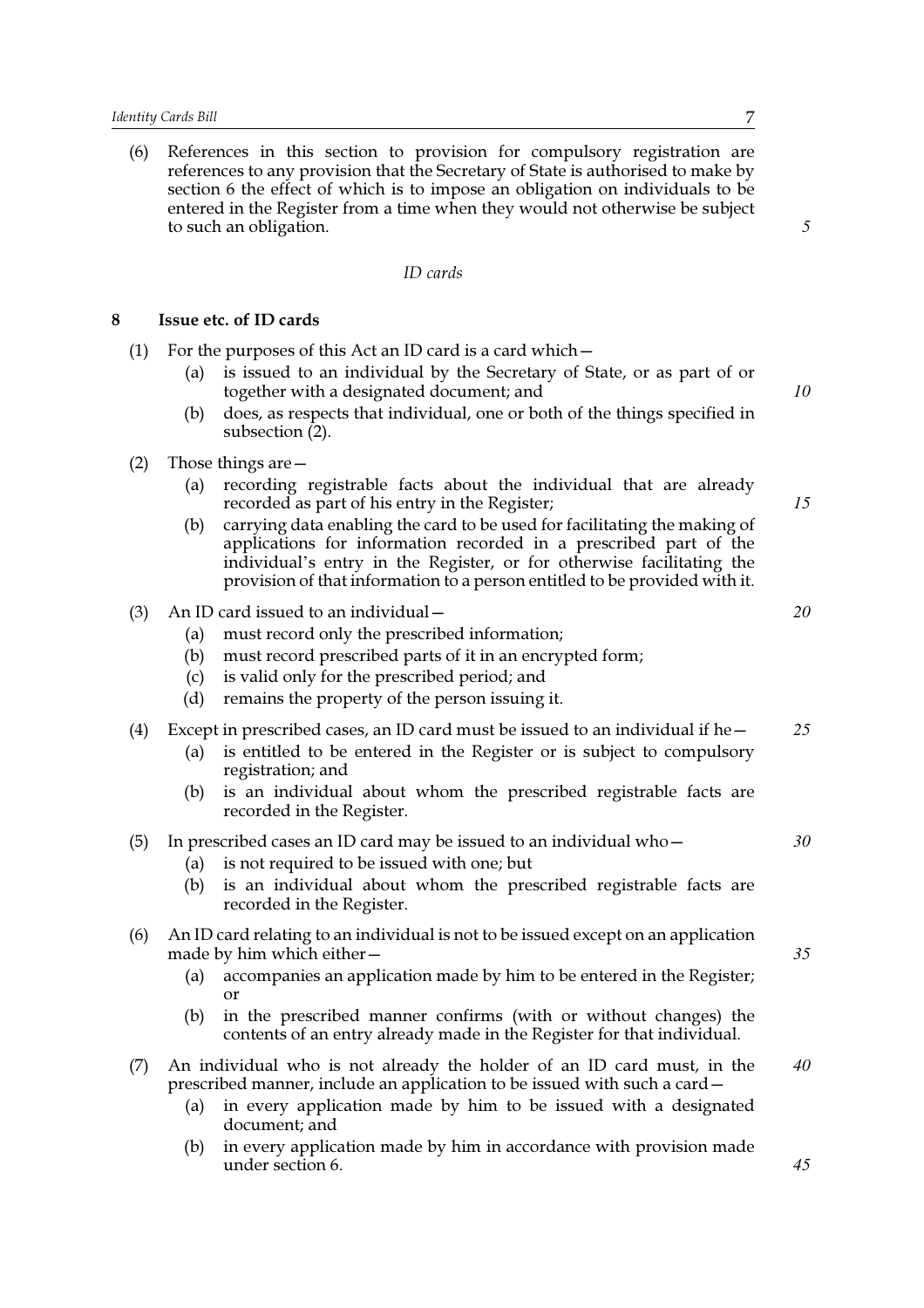- (8) Other applications for the issue of an ID card  $$ 
	- may be made only in the prescribed manner;  $(a)$
	- may be made to the Secretary of State or, in prescribed cases, to a  $(b)$ designated documents authority; and
	- must be accompanied by the prescribed information;  $(c)$

and regulations for the purposes of paragraph (b) may authorise an application to be made to a designated documents authority irrespective of whether an application is made to that authority for the issue of a designated document.

- $(9)$ The Secretary of State must not make regulations containing (with or without other provision) any provision for prescribing-
	- (a) the information to be recorded in or on an ID card, or
	- the form in which information is to be recorded in or on such a card.  $(b)$

unless a draft of the regulations has been laid before Parliament and approved by a resolution of each House.

#### 9 ID cards for those compulsorily registered

- (1) This section applies where an individual  $-$ 
	- (a) is subject to compulsory registration; and
	- (b) is entered in the Register.
- $(2)$  If the individual
	- holds a valid ID card that is due to expire within the prescribed period, 20  $(a)$  $\alpha$ <sup>r</sup>
	- does not hold a valid ID card,  $(b)$

he must apply for one within the prescribed period.

- Where an individual applies for an ID card in pursuance of this section, the  $(3)$ 25 Secretary of State may require him to do such one or more of the things specified in subsection (4) as the Secretary of State thinks fit for the purpose  $of-$ 
	- (a) verifying information provided for the purposes of the application; or
	- otherwise ensuring that there is a complete, up-to-date and accurate (b) entry about that individual in the Register.

# (4) The things that an individual may be required to do under subsection (3) are  $-$

- $(a)$ to attend at a specified place and time;
- to allow his fingerprints, and other biometric information about  $(b)$ himself, to be taken and recorded;
- to allow himself to be photographed;  $(c)$
- otherwise to provide such information as may be required by the  $(d)$ Secretary of State.
- (5) An individual who contravenes
	- a requirement imposed by subsection (2), or  $(a)$
	- a requirement imposed under subsection (3),  $(b)$

shall be liable to a civil penalty not exceeding £1,000.

#### $10<sup>1</sup>$ Functions of persons issuing designated documents

A designated documents authority may issue a designated document to an  $(1)$ individual only if -

15

 $\overline{5}$ 

 $10<sup>2</sup>$ 

35

40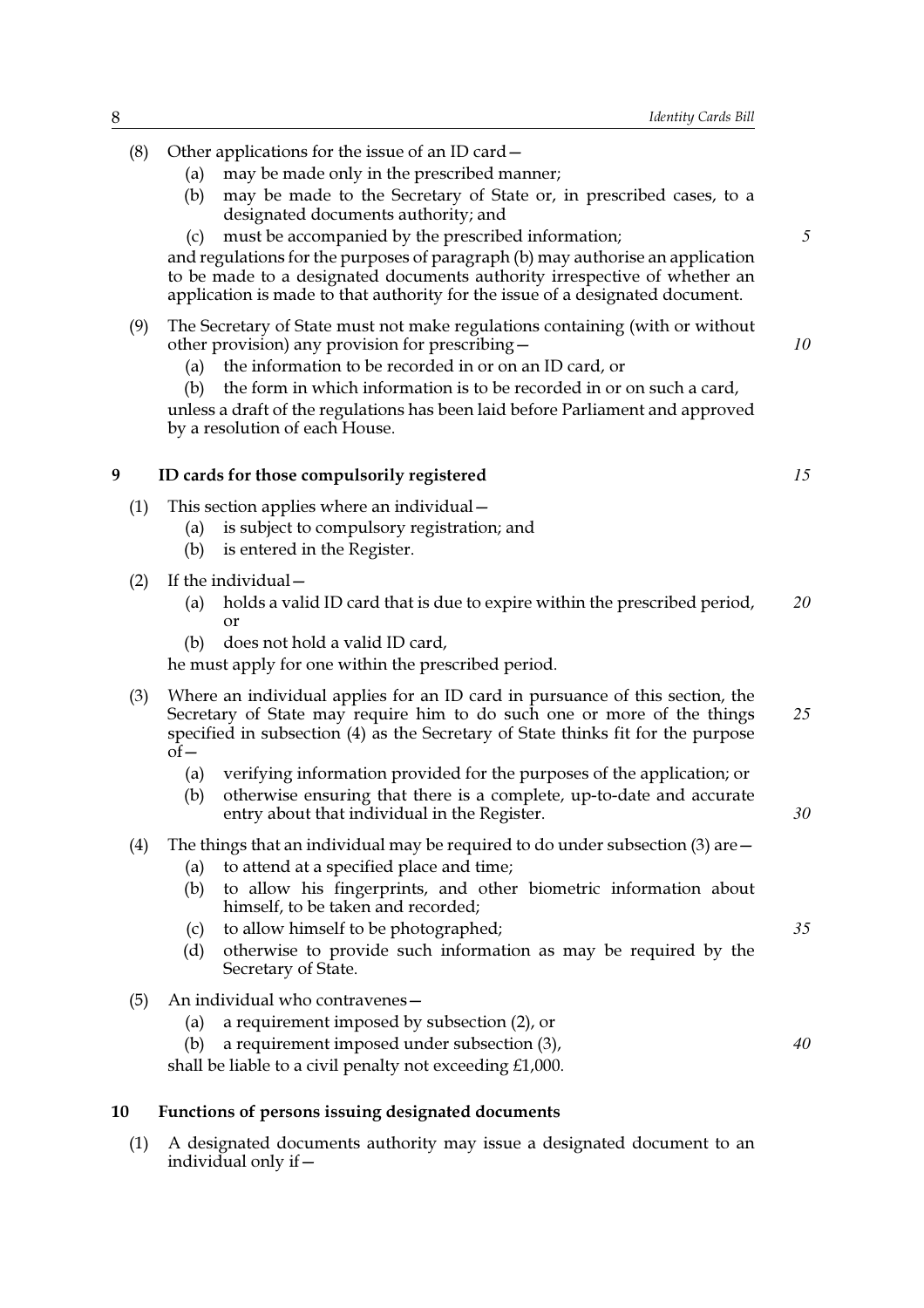- it is satisfied that the requirements imposed by or under this Act in  $(a)$ relation to the application for the issue of that document to that individual have been complied with;
- it is satisfied that the Secretary of State has considered and disposed of (b) so much of that application as relates to the making of an entry in the Register or the confirmation (with or without changes) of the contents of such an entry; and
- it has ascertained whether the individual already holds a valid ID card.  $(c)$
- (2) A designated documents authority which issues a designated document to an 10 individual who does not hold a valid ID card must ensure that the document is issued together with an ID card satisfying the prescribed requirements.
- Regulations made by the Secretary of State may impose requirements  $(3)$ regulating how designated documents authorities handle
	- applications to be entered in the Register that are made to them;  $(a)$
	- applications to be issued with ID cards that are made to them (whether  $15$  $(b)$ or not as part of an application for a designated document); and
	- applications made to them that confirm (with or without changes) the  $(c)$ contents of an individual's entry in the Register.
- $(4)$ Regulations made by the Secretary of State may also require designated documents authorities to notify the Secretary of State where a designated 20 document that was issued together with an ID card -
	- $(a)$ is modified, suspended or revoked; or
	- is required to be surrendered.  $(b)$

Maintaining accuracy of Register etc.

#### 11 Power to require information for validating Register

- (1) Where it appears to the Secretary of State that a person on whom a requirement may be imposed under this section may have information in his possession which could be used for verifying
	- something recorded in the Register about an individual,  $(a)$
	- something provided to the Secretary of State or a designated 30  $(b)$ documents authority for the purpose of being recorded in an individual's entry in the Register, or
	- something otherwise available to the Secretary of State for being  $(c)$ recorded about an individual in the Register,

the Secretary of State may require that person to provide him with the 35 information.

- Where it appears to a designated documents authority that a person on whom  $(2)$ a requirement may be imposed under this section may have information in his possession which could be used for verifying
	- something that is recorded in the Register about an individual who has  $40$  $(a)$ applied to the authority for the issue or modification of a designated document or of an ID card, or
	- something that has been provided to that authority for the purpose of (b) being recorded in the entry of such an individual in the Register,

the authority may require that person to provide it with the information.

It shall be the duty of a person who- $(3)$ 

5

25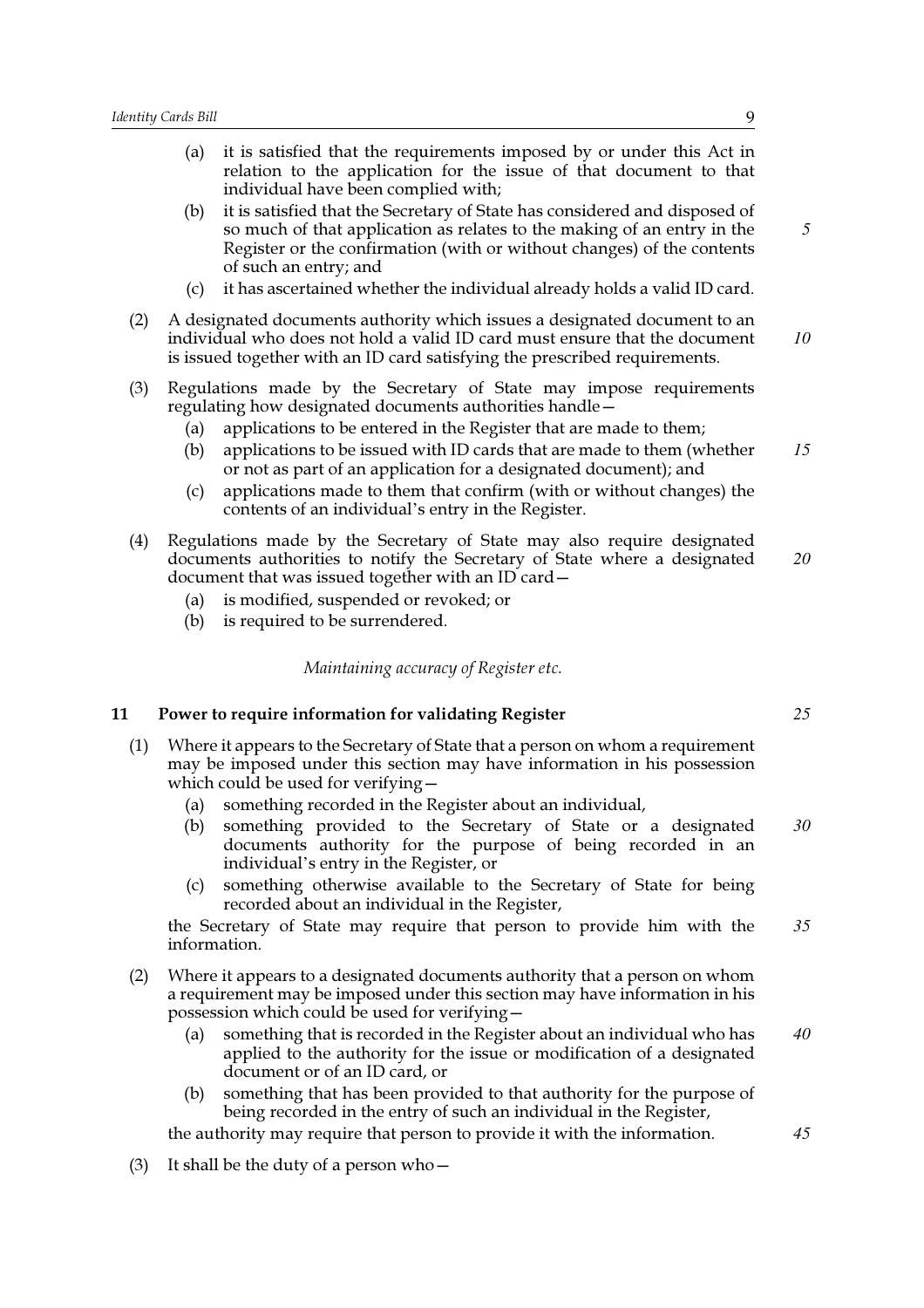- (a) is required to provide information under this section, and (b) has the information in his possession, to comply with the requirement within whatever period is specified in the requirement. A requirement may be imposed under this section on any person specified for  $\overline{5}$  $(4)$ the purposes of this section in an order made by the Secretary of State. The persons who may be specified in such an order include - $(5)$  $(a)$ Ministers of the Crown;  $(b)$ government departments;  $(c)$ a Northern Ireland department; 10 the National Assembly for Wales;  $(d)$ any other person who carries out functions conferred by or under an (e) enactment that fall to be carried out on behalf of the Crown. (6) The power of the Secretary of State to make an order specifying a person as a person on whom a requirement may be imposed under this section includes  $15$ power to provide  $$ that his duty to provide the information that he is required to provide  $(a)$ is owed to the person imposing it; and that the duty is enforceable in civil proceedings - $(b)$ for an injunction; 20  $(i)$ for specific performance of a statutory duty under section 45 of  $(ii)$ the Court of Session Act 1988 (c. 36); or for any other appropriate remedy or relief.  $(iii)$ (7) The Secretary of State may, in such cases (if any) as he thinks fit, make payments to a person providing information in accordance with this section in 25 respect of the provision of the information. (8) The Secretary of State must not make an order containing (with or without other provision) any provision that he is authorised to make by this section unless a draft of the order has been laid before Parliament and approved by a resolution of each House. 30  $12$ Notification of changes affecting accuracy of Register (1) An individual to whom an ID card has been issued must notify the Secretary of State about-(a) every prescribed change of circumstances affecting the information recorded about him in the Register; and 35  $(b)$ every error in that information of which he is aware. (2) A notification for the purposes of this section must be given  $$ in the prescribed manner; and  $(a)$ within the prescribed period after the change of circumstances occurs  $(b)$ or the individual in question becomes aware of the error.  $40$ 
	- Where an individual has given a notification for the purposes of this section,  $(3)$ the Secretary of State may require him to do such one or more of the things falling within subsection (4) as the Secretary of State thinks fit for the purpose  $of-$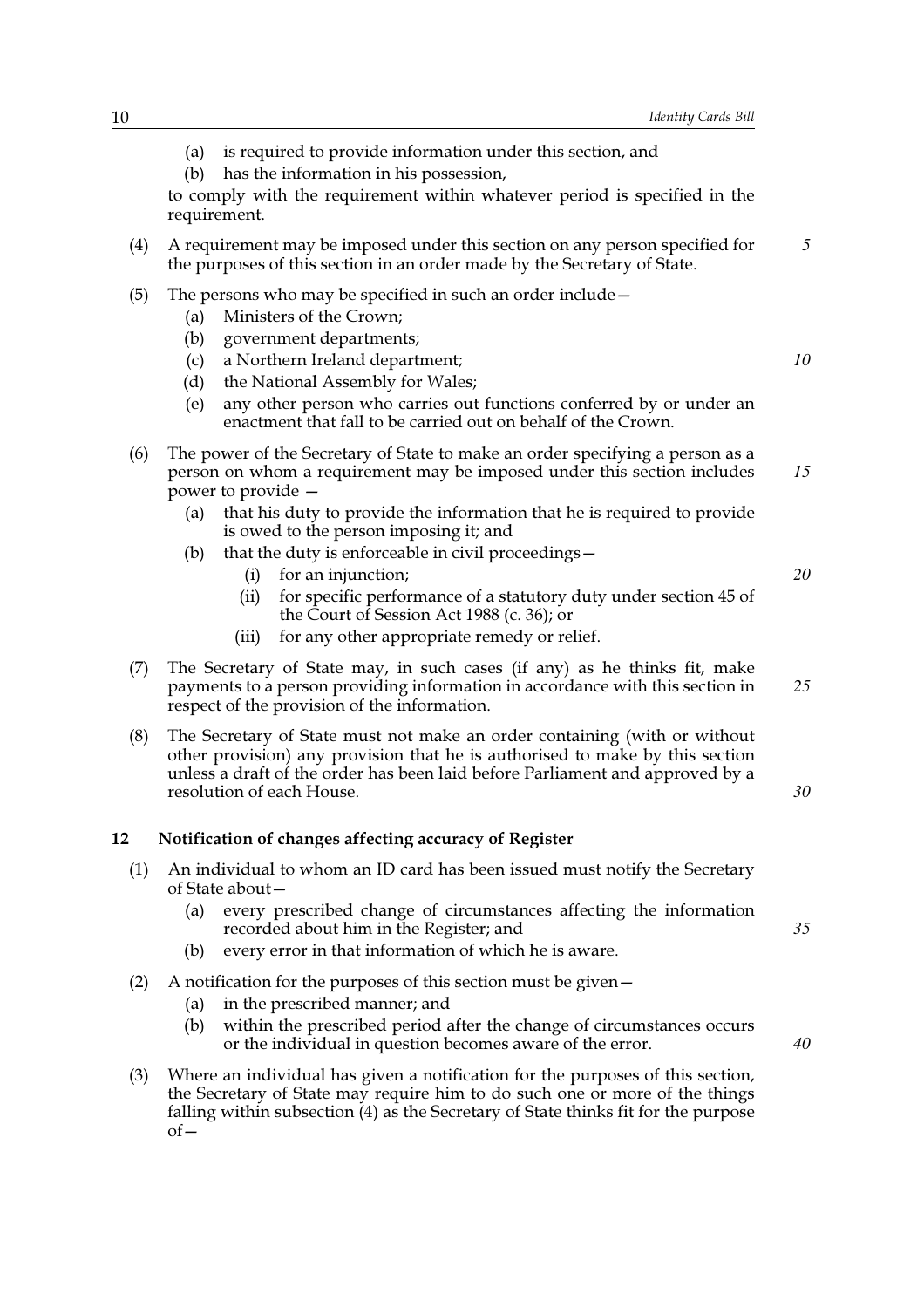$13$ 

|     | (a)                                                                                                                                                                                                  | verifying the information that may be entered in the Register about that<br>individual in consequence of the notified change or for the purpose of<br>correcting the error; or                                                           |    |
|-----|------------------------------------------------------------------------------------------------------------------------------------------------------------------------------------------------------|------------------------------------------------------------------------------------------------------------------------------------------------------------------------------------------------------------------------------------------|----|
|     | (b)                                                                                                                                                                                                  | otherwise ensuring that there is a complete, up-to-date and accurate<br>entry about that individual in the Register.                                                                                                                     | 5  |
| (4) | (a)<br>(b)                                                                                                                                                                                           | The things that an individual may be required to do under subsection $(3)$ are $-$<br>to attend at a specified place and time;<br>to allow his fingerprints, and other biometric information about<br>himself, to be taken and recorded; |    |
|     | (c)<br>(d)                                                                                                                                                                                           | to allow himself to be photographed;<br>otherwise to provide such information as may be required by the<br>Secretary of State.                                                                                                           | 10 |
| (5) | Regulations under this section must not require an individual to provide<br>information to another person unless it is information required by the<br>Secretary of State for the statutory purposes. |                                                                                                                                                                                                                                          |    |
| (6) |                                                                                                                                                                                                      | An individual who contravenes a requirement imposed on him by or under<br>this section shall be liable to a civil penalty not exceeding £1,000.                                                                                          |    |
| 3   |                                                                                                                                                                                                      | Invalidity and surrender of ID cards                                                                                                                                                                                                     |    |
| (1) |                                                                                                                                                                                                      | Regulations may require an individual to whom an ID card has been issued to<br>notify the Secretary of State, and such other persons as may be prescribed, if he<br>knows or has reason to suspect that the card has been -              | 20 |
|     | (a)<br>(b)                                                                                                                                                                                           | lost;<br>stolen;                                                                                                                                                                                                                         |    |
|     | (c)                                                                                                                                                                                                  | damaged;                                                                                                                                                                                                                                 |    |
|     | (d)<br>(e)                                                                                                                                                                                           | tampered with; or<br>destroyed.                                                                                                                                                                                                          | 25 |
| (2) |                                                                                                                                                                                                      | The Secretary of State may cancel an ID card if it appears to him –                                                                                                                                                                      |    |
|     | (a)                                                                                                                                                                                                  | that the card was issued in reliance on inaccurate or incomplete<br>information;                                                                                                                                                         |    |
|     | (b)                                                                                                                                                                                                  | that the card has been lost, stolen, damaged, tampered with or<br>destroyed;                                                                                                                                                             | 30 |
|     | (c)                                                                                                                                                                                                  | that there has been a modification of information recorded in the entry<br>in the Register of the holder of the card;                                                                                                                    |    |
|     | (d)                                                                                                                                                                                                  | that another change of circumstances requires a modification of<br>information recorded in or on the card; or                                                                                                                            | 35 |
|     | (e)                                                                                                                                                                                                  | that it is an ID card of a description of cards that the Secretary of State<br>has decided should be re-issued.                                                                                                                          |    |
| (3) | (a)                                                                                                                                                                                                  | A person who is knowingly in possession of an ID card without either –<br>the lawful authority of the individual to whom it was issued, or                                                                                               |    |
|     | (b)                                                                                                                                                                                                  | the permission of the Secretary of State,                                                                                                                                                                                                | 40 |
|     |                                                                                                                                                                                                      | must surrender the card as soon as it is practicable to do so.                                                                                                                                                                           |    |
| (4) |                                                                                                                                                                                                      | Where it appears to the Secretary of State that a person is in possession of $-$                                                                                                                                                         |    |
|     | (a)<br>(b)                                                                                                                                                                                           | an ID card issued to another,<br>an ID card that has expired or been cancelled or is otherwise invalid,                                                                                                                                  |    |
|     |                                                                                                                                                                                                      |                                                                                                                                                                                                                                          |    |

 $\frac{11}{1}$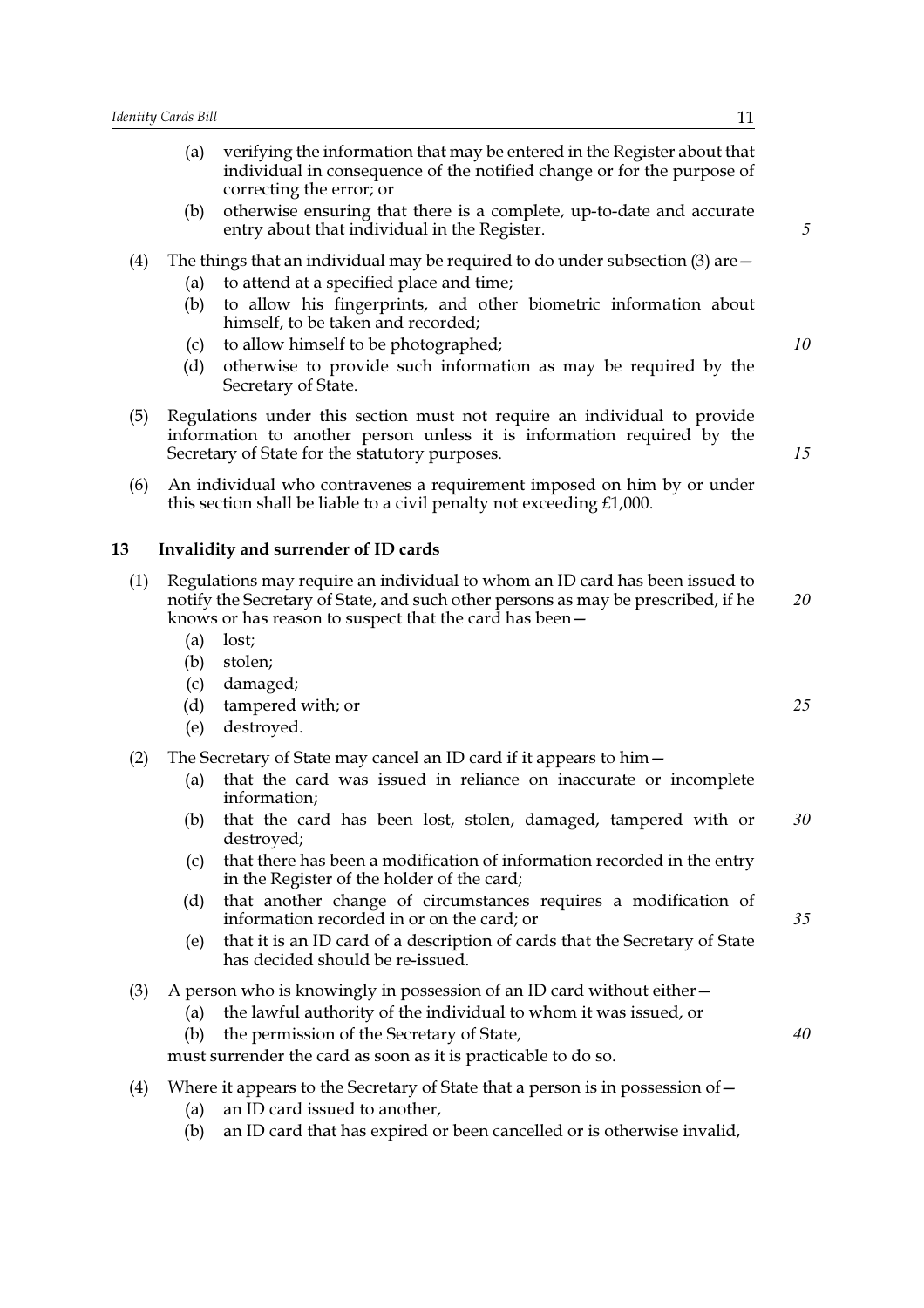|     | (c)                                                                                                                   | an ID card that has not yet been cancelled but is of a description of cards<br>that the Secretary of State has decided should be re-issued, or                                                        |    |
|-----|-----------------------------------------------------------------------------------------------------------------------|-------------------------------------------------------------------------------------------------------------------------------------------------------------------------------------------------------|----|
|     | (d)                                                                                                                   | an ID card that is in that person's possession in consequence of a<br>contravention of a relevant requirement,                                                                                        |    |
|     |                                                                                                                       | the Secretary of State may require that person to surrender the card within such<br>period as he may specify.                                                                                         | 5  |
| (5) |                                                                                                                       | Where an ID card has to be surrendered under subsection $(3)$ or $(4)$ , it must be<br>surrendered-                                                                                                   |    |
|     | (b)                                                                                                                   | (a) to the Secretary of State; or<br>in the case of a card issued by a designated documents authority, either<br>to the Secretary of State or to that authority.                                      | 10 |
| (6) | (a)<br>(b)                                                                                                            | A person who contravenes a requirement imposed by or under-<br>any regulations under subsection (1), or<br>subsection $(3)$ or $(4)$ ,                                                                |    |
|     |                                                                                                                       | shall be liable to a civil penalty not exceeding £1,000.                                                                                                                                              | 15 |
| (7) | (a)                                                                                                                   | In this section-<br>references to a card having been damaged include references to<br>anything in or on it being, or having become, unreadable or otherwise<br>unusable; and                          |    |
|     | (b)                                                                                                                   | references to a card having been tampered with include references to<br>information in or on it having been modified for an unlawful purpose,<br>or copied or otherwise extracted for such a purpose. | 20 |
| (8) | imposed –                                                                                                             | In this section "relevant requirement" means a requirement to surrender or<br>otherwise to deliver an ID card to the Secretary of State, or to another, which is                                      | 25 |
|     | (a)<br>(b)                                                                                                            | by virtue of any order under section 40, or<br>by any enactment relating to the surrender of any other document.                                                                                      |    |
|     |                                                                                                                       | Provision of information from Register for verification purposes etc.                                                                                                                                 |    |
|     |                                                                                                                       | Use of information for verification or otherwise with consent                                                                                                                                         | 30 |
| (1) | The Secretary of State may provide a person with information recorded in an<br>individual's entry in the Register if- |                                                                                                                                                                                                       |    |
|     | (a)                                                                                                                   | an application for the provision of the information to that person is<br>made by or with the authority of that individual; or                                                                         |    |
|     | (b)                                                                                                                   | that individual otherwise consents to the provision of that information<br>to that person.                                                                                                            | 35 |
| (2) |                                                                                                                       | The only information about an individual that may be provided to a person<br>under this section is $-$                                                                                                |    |
|     |                                                                                                                       |                                                                                                                                                                                                       |    |

- (a) information about the individual falling within paragraph 1, 3 or 4 of Schedule 1 (name, date and place of birth, gender and addresses, residential status, identifying numbers and validity of identifying documents);
- the information contained in any photograph of the individual  $(b)$ recorded in the Register;
- the information about the individual's signature that is so recorded;  $(c)$

14

40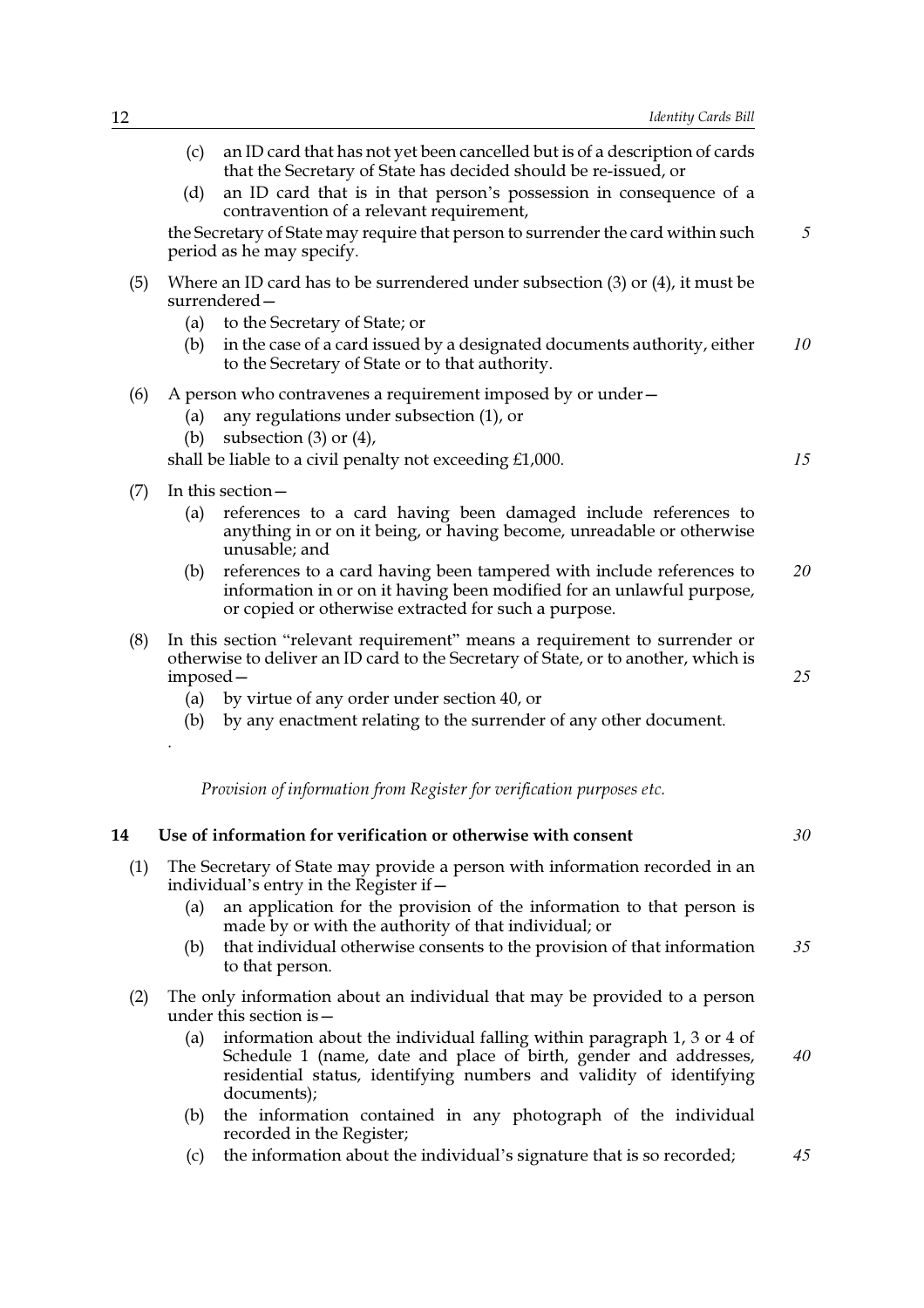$(3)$ 

 $(4)$ 

 $(5)$ 

 $(6)$ 

 $(7)$ 

| (d)    | information about whether an ID card issued to the individual is in                                                                                                                                                                             |                |
|--------|-------------------------------------------------------------------------------------------------------------------------------------------------------------------------------------------------------------------------------------------------|----------------|
| (e)    | force and, if not, why not;<br>information which, by virtue of section 3(2), is recorded in the Register                                                                                                                                        |                |
| (f)    | at the individual's request;<br>the questions recorded by virtue of paragraph 8 of Schedule 1 for use<br>for the purposes of applications for information about the individual;                                                                 | $\mathfrak{I}$ |
| (g)    | information confined to the grant or refusal of confirmation that<br>information falling within subsection (3) that has been submitted to the<br>Secretary of State coincides with information so falling that is recorded                      |                |
| (h)    | in the individual's entry in the Register; and<br>information confined to the grant or refusal of confirmation that the                                                                                                                         | 10             |
|        | individual's entry in the Register does not contain information of a<br>particular description falling within that subsection.                                                                                                                  |                |
|        | The information falling within this subsection is $-$                                                                                                                                                                                           |                |
| (a)    | information comprised in a fingerprint;                                                                                                                                                                                                         | 15             |
| (b)    | other biometric information;                                                                                                                                                                                                                    |                |
| (c)    | the number to be used for the purposes of applications for information<br>about the individual in question;                                                                                                                                     |                |
| (d)    | the password or other code to be so used; and                                                                                                                                                                                                   |                |
| (e)    | the answers to the questions to be so used.                                                                                                                                                                                                     | 20             |
|        | The Secretary of State may -                                                                                                                                                                                                                    |                |
| (a)    | by order modify subsections (2) and (3); and                                                                                                                                                                                                    |                |
| (b)    | by regulations impose restrictions in addition to those contained in this<br>section on the information that may be provided to a person under this<br>section.                                                                                 | 25             |
|        | The Secretary of State may also by regulations make provision as to $-$                                                                                                                                                                         |                |
| (a)    | how an authority for the purposes of subsection $(1)(a)$ is to be given;                                                                                                                                                                        |                |
| (b)    | the persons by whom, and the circumstances in which, an application<br>for those purposes may be made; and                                                                                                                                      |                |
| (c)    | how such an application is to be made.                                                                                                                                                                                                          | 30             |
|        | The Secretary of State may by regulations make it a condition of the provision<br>of information under this section –                                                                                                                           |                |
| (a)    | that the person to whom it is provided has registered prescribed<br>particulars about himself with the Secretary of State;                                                                                                                      |                |
| (b)    | that that person and the applicant for the information (where different)<br>are for the time being approved by the Secretary of State in the<br>prescribed manner; and                                                                          | 35             |
| (c)    | that apparatus used for the purposes of the application, and apparatus<br>that it is proposed to use for the receipt and storage of the information,<br>is for the time being approved by the prescribed person in the<br>prescribed manner.    | 40             |
| House. | The Secretary of State must not make an order containing (with or without<br>other provision) any provision modifying subsection (2) or (3) unless a draft of<br>the order has been laid before Parliament and approved by a resolution of each | 45             |
|        |                                                                                                                                                                                                                                                 |                |

(8) The restrictions imposed by or under this section on the information that may be provided to a person do not affect any right apart from this Act for an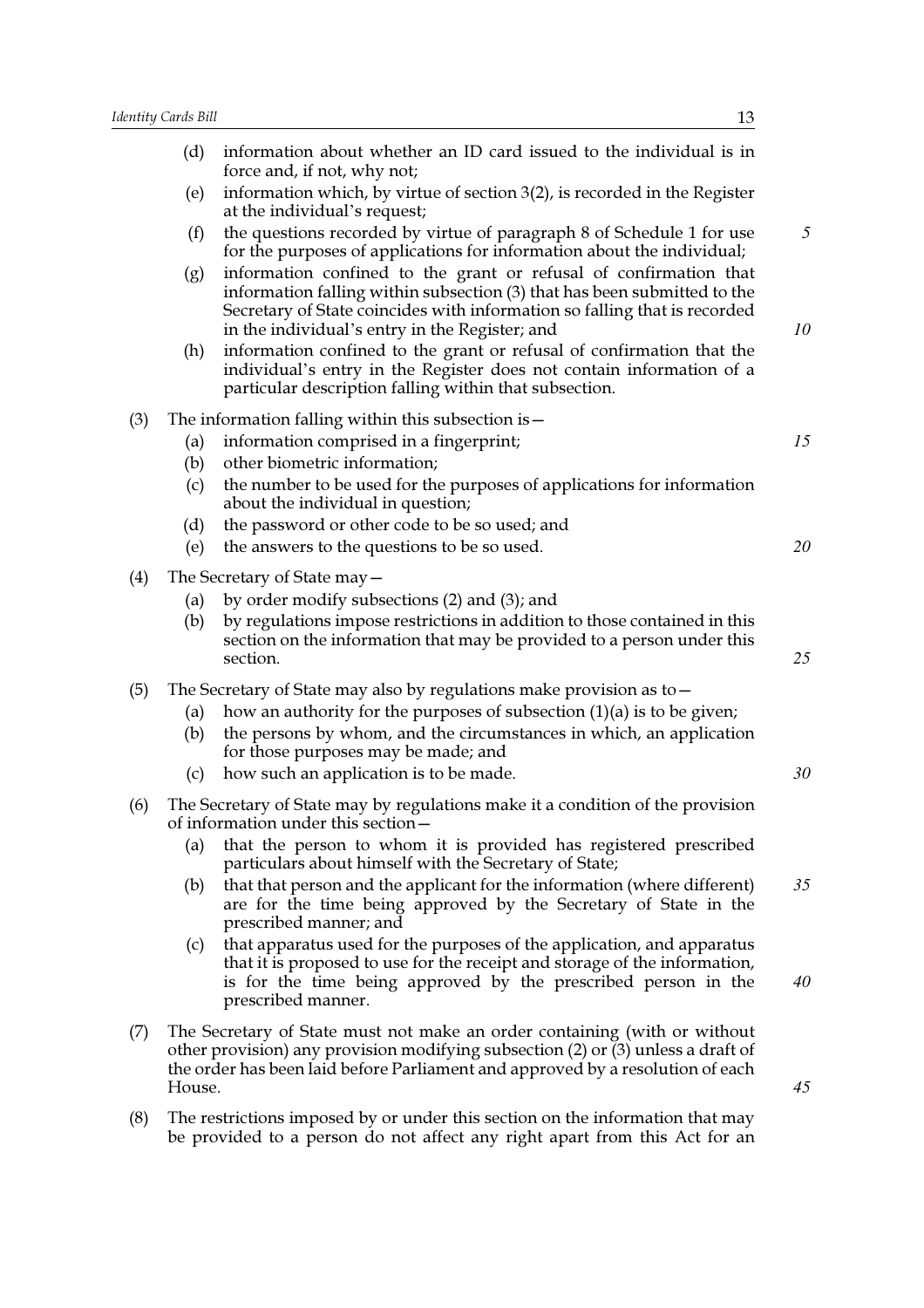individual to be provided with information about the contents of his entry in the Register.

### Reauired identity checks

#### 15 Power to make public services conditional on identity checks

- Regulations may make provision allowing or requiring a person who provides 5  $(1)$ a public service to make it a condition of providing the service to an individual that the individual produces -
	- $(a)$ an ID card;
	- other evidence of registrable facts about himself; or (b)
	- both.  $(c)$
- (2) Regulations under this section may not allow or require the imposition of a condition on
	- the entitlement of an individual to receive a payment under or in  $(a)$ accordance with any enactment, or
	- the provision of any public service that has to be provided free of  $15$  $(b)$ charge,

except in cases where the individual is of a description of individuals who are subject to compulsory registration.

- Nothing in this section authorises the making of regulations the effect of which  $(3)$ would be to require an individual -
	- $(a)$ to carry an ID card with him at all times; or
	- to produce such a card otherwise than for purposes connected with an  $(b)$ application by him for the provision of a public service, or with the provision of a public service for which he has applied.

#### 16 Procedure for regulations under s. 15

- (1) The power to make regulations under section 15 shall be exercisable  $$ 
	- in relation to the provision of Welsh public services, by the National  $(a)$ Assembly for Wales;
	- in relation to the provision of Northern Ireland public services, by a  $(b)$ Northern Ireland department designated for the purpose by order made by the Office of the First Minister and deputy First Minister; and
	- so far as not exercisable by any other person under paragraph (a) or (b),  $(c)$ by the Secretary of State.
- (2) In subsection  $(1)$ 
	- the reference to the provision of Welsh public services is a reference to 35  $(a)$ the provision of public services in Wales, so far as their provision is a matter in relation to which the National Assembly for Wales has functions; and
	- $(b)$ the reference to the provision of Northern Ireland public services is a reference to the provision of public services in Northern Ireland, so far as their provision is a transferred matter (within the meaning of section 4(1) of the Northern Ireland Act 1998 (c. 47)).

25

30

 $40$ 

20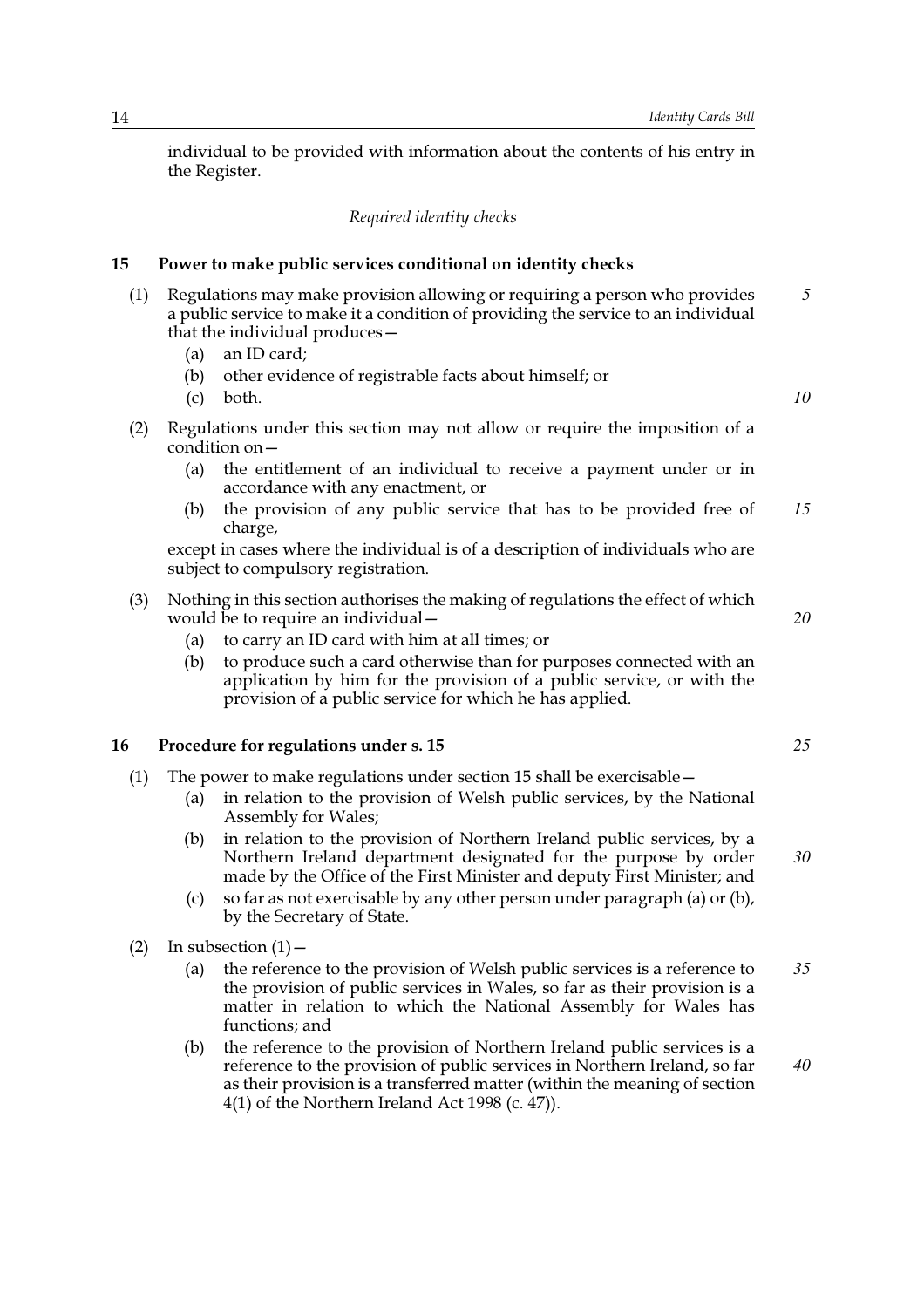- Regulations containing (with or without other provision) any provision the  $(3)$ making of which is authorised by section 15 must not be made by the Secretary of State or a Northern Ireland department unless a draft of the regulations in the case of regulations made by the Secretary of State, has been laid  $(a)$ 5 before Parliament and approved by a resolution of each House; and in the case of regulations made by a Northern Ireland department, has (b) been laid before and approved by the Northern Ireland Assembly.  $(4)$  Before draft regulations under section 15 are laid before either House of  $(a)$  $10<sup>2</sup>$ Parliament or the Northern Ireland Assembly, or regulations under that section are made by the National Assembly for  $(b)$ Wales, the person proposing to make the regulations must take such steps as that person thinks fit for securing that members of the public likely to be affected by the regulations are informed about the matters mentioned in subsection (5),  $15$ and for consulting them about the proposal.  $(5)$ Those matters are – the reasons for the making of the regulations; and  $(a)$  $(b)$ why reliance is not being placed on powers conferred otherwise than by this Act. 20  $(6)$  Where – a power to impose conditions for the provision of a public service is  $(a)$ exercisable under an enactment not contained in this Act, and that power is exercisable only after consultation with such persons as  $(b)$ 25 may be specified or described in that enactment, the power under section 15 to impose a condition for the provision of that service or to make provision in relation to such a condition is to be exercisable only after consultation with the persons so specified or described. 17 Power to provide for checks on the Register  $(1)$ The Secretary of State may by regulations make provision authorising a person 30 providing a public service in respect of which -(a) a condition is imposed under section 15, or a condition for the production of an ID card, or of evidence of (b) registrable facts, or both, is imposed by or under any other enactment, to be provided with information recorded in the Register that he requires for 35 the purpose of ascertaining or verifying registrable facts about an individual who has applied for the provision of the service. (2) The Secretary of State may by regulations make provision as to  $$ the manner in which applications for the provision of information  $(a)$ under this section must be made:  $40$ 
	- the persons by whom, and the circumstances in which, such an (b) application may be made; and
	- $(c)$ the information that may be provided in response to such an application and the manner in which it may be provided.
	- The Secretary of State may by regulations make it a condition of the provision 45  $(3)$ of information under this section -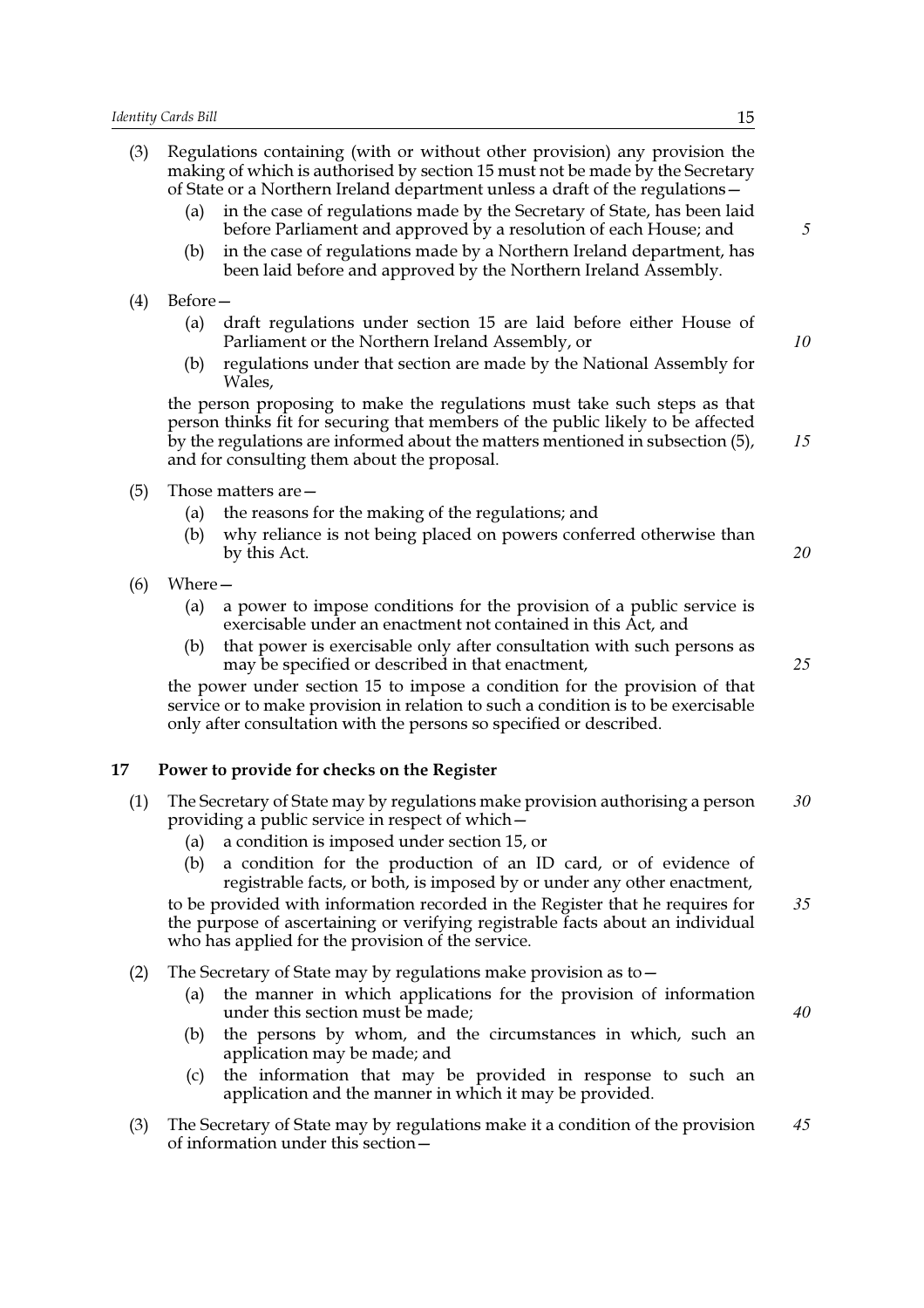- $(a)$ that the person to whom it is provided has registered prescribed particulars about himself with the Secretary of State;
- that that person and the applicant for the information (where different)  $(b)$ are for the time being approved by the Secretary of State in the prescribed manner; and
- that apparatus used for the purposes of the application, and apparatus  $(c)$ that it is proposed to use for the receipt and storage of the information, is for the time being approved by the prescribed person in the prescribed manner.
- The Secretary of State must not make regulations containing (with or without 10  $(4)$ other provision) any provision that he is authorised to make by this section unless a draft of the regulations has been laid before Parliament and approved by a resolution of each House.
- Before draft regulations under this section are laid before either House of  $(5)$ Parliament, the Secretary of State must take such steps as he thinks fit for securing that
	- members of the public in the United Kingdom are informed about the  $(a)$ reasons for the proposal to make the regulations; and
	- for consulting them about it. (b)
- (6) In this section "enactment" includes an enactment comprised in an Act of the 20 Scottish Parliament.

#### 18 Prohibition on requirements to produce identity cards

- $(1)$  It shall be unlawful in cases not falling within subsection (2) for any person
	- to make it a condition of doing anything in relation to an individual that  $(a)$ the individual makes an application, or gives an authority or consent, 25 for the purposes of section  $14(1)$ ;
	- to make it a condition of doing anything in relation to an individual that (b) the individual establishes his identity by the production of an ID card;  $\alpha$ <sup>r</sup>
	- otherwise to impose a requirement on an individual to produce such a 30  $(c)$ card.
- (2) Each of the following is a case in which such a condition or requirement may be imposed in relation to or on an individual –
	- $(a)$ where the condition or requirement is imposed in accordance with regulations under section 15, or in accordance with provision made by 35 or under any other enactment;
	- where provision is made allowing the individual to satisfy the  $(b)$ condition or other requirement using reasonable alternative methods of establishing his identity;
	- where the individual is of a description of individuals who are subject 40  $(c)$ to compulsory registration.
- The obligation of a person by virtue of this section not to impose a condition or  $(3)$ requirement in relation to or on an individual is a duty owed to that individual and is enforceable by him in civil proceedings-
	- (a) for an injunction or interdict; or
	- (b) for any other appropriate remedy or relief.

5

15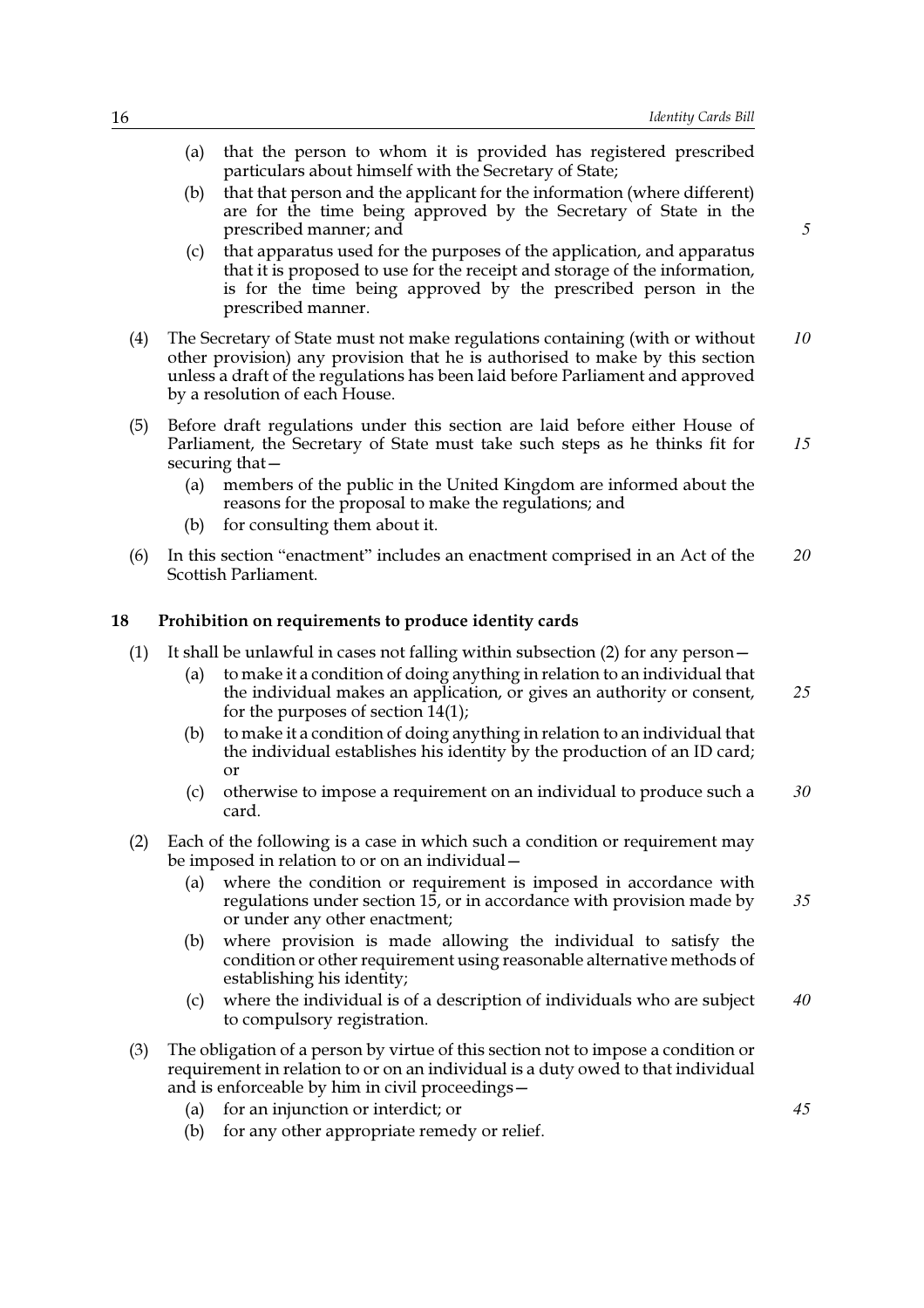$(4)$ In this section "enactment" includes an enactment comprised in an Act of the Scottish Parliament.

Other allowed uses of registered information

#### 19 Use for purposes of public authorities etc.

- The Secretary of State may, without the individual's consent, provide a person 5  $(1)$ with information recorded in an individual's entry in the Register if  $$ 
	- the provision of the information is authorised by this section; and  $(a)$
	- there is compliance with any requirements imposed by or under section  $(b)$ 23 in relation to the provision of the information.

#### $(2)$ The provision of information is authorised by this section where it is  $-$

- the provision of information to the Director-General of the Security  $(a)$ Service for purposes connected with the carrying out of any of that Service's functions;
- the provision of information to the Chief of the Secret Intelligence (b) Service for purposes connected with the carrying out of any of that  $15$ Service's functions;
- the provision of information to the Director of the Government  $(C)$ Communications Headquarters for purposes connected with the carrying out of any of the functions of GCHQ; or
- the provision of information to the Director General of the Serious 20  $(d)$ Organised Crime Agency for purposes connected with the carrying out of any of that Agency's functions.
- The provision of information not falling within paragraph 9 of Schedule 1 is  $(3)$ authorised by this section where the information is provided to a chief officer of police-
	- (a) in the interests of national security;
	- for purposes connected with the prevention or detection of crime; or  $(b)$
	- for other purposes specified by order made by the Secretary of State.  $(c)$
- (4) The provision of information not falling within paragraph 9 of Schedule 1 is 30 authorised by this section where the information is provided to the Commissioners for Her Majesty's Revenue and Customs
	- in the interests of national security;  $(a)$
	- $(b)$ for purposes connected with the prevention or detection of crime;
	- $(c)$ for purposes connected with the prevention, detection or investigation of conduct in respect of which the Commissioners have power to impose penalties, or with the imposition of such penalties;
	- for the purpose of facilitating the checking of information provided to  $(d)$ the Commissioners in connection with anything under their care and management, or with any other matter in relation to which the Commissioners have duties under any enactment;
	- (e) for purposes connected with any of the functions of the Commissioners in relation to national insurance contributions or national insurance numbers: or
	- for other purposes specified by order made by the Secretary of State.  $(f)$
- 45 The provision of information not falling within paragraph 9 of Schedule 1 is  $(5)$ authorised by this section where the information is provided –

 $10<sup>2</sup>$ 

25

40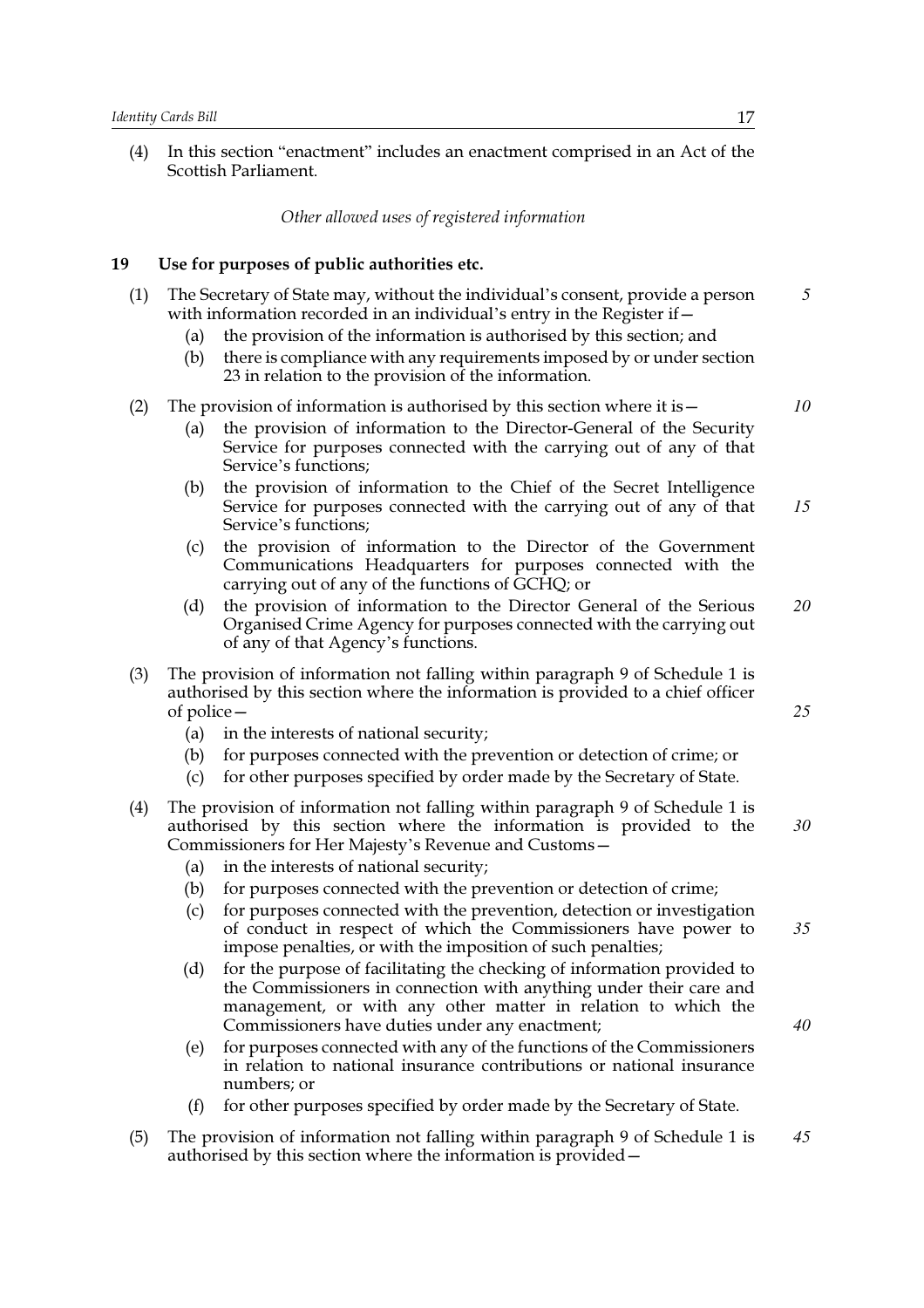$\overline{5}$ 

10

15

25

- to a prescribed government department, or  $(a)$
- (b) to a prescribed Northern Ireland department,

for purposes connected with the carrying out of any prescribed functions of that department or of a Minister in charge of it.

- The provision of information to a designated documents authority is  $(6)$ authorised by this section where the information is provided for purposes connected with the exercise or performance by the authority of
	- any of its powers or duties by virtue of this Act; or  $(a)$
	- any of its other powers or duties in relation to the issue or modification  $(b)$ of designated documents.
- The powers of the Secretary of State by virtue of this section to make an order  $(7)$ or regulations authorising the provision of information to a person are exercisable for the purposes only of authorising the provision of information in circumstances in which its provision to the person in question is necessary in the public interest.
- $(8)$ In this section-

"chief officer of police" means-

- the chief officer of police of a police force maintained for a police  $(a)$ area in England and Wales;
- the chief constable of a police force maintained under the Police 20  $(b)$ (Scotland) Act 1967 (c. 77);
- the Chief Constable of the Police Service of Northern Ireland;  $(c)$
- $(d)$ the Chief Constable of the Ministry of Defence Police;
- the Chief Constable of the Civil Nuclear Constabulary; (e)
- $(f)$ the Chief Constable of the British Transport Police;
- the chief officer of the States of Jersey Police Force;  $(g)$
- the chief officer of the salaried police force of the Island of  $(h)$ Guernsey; or
- the Chief Constable of the Isle of Man Constabulary;  $(i)$
- "GCHQ" has the same meaning as in the Intelligence Services Act 1994 30  $(c. 13).$
- $(9)$ Nothing in this section is to be construed as restricting any power to disclose information that exists apart from this section.

#### 20 Further uses connected with the prevention and detection of crime

- The Secretary of State may, without the individual's consent, provide a person  $(1)$ 35 with information recorded in an individual's entry in the Register if  $$ 
	- the provision of the information is authorised by this section; and  $(a)$
	- there is compliance with any requirements imposed by or under section  $(b)$ 23 in relation to the provision of the information.
- The provision of a person with information not falling within paragraph 9 of  $40$  $(2)$ Schedule 1 is authorised by this section (so far as it is not otherwise authorised by section 19) if the information is provided for any of the purposes specified in section  $17(2)(a)$  to (d) of the Anti-terrorism, Crime and Security Act 2001 (c. 24) (criminal proceedings and investigations).
- Section 18 of the Anti-terrorism, Crime and Security Act 2001 (restriction on 45  $(3)$ disclosure of information for overseas purposes) shall have effect in relation to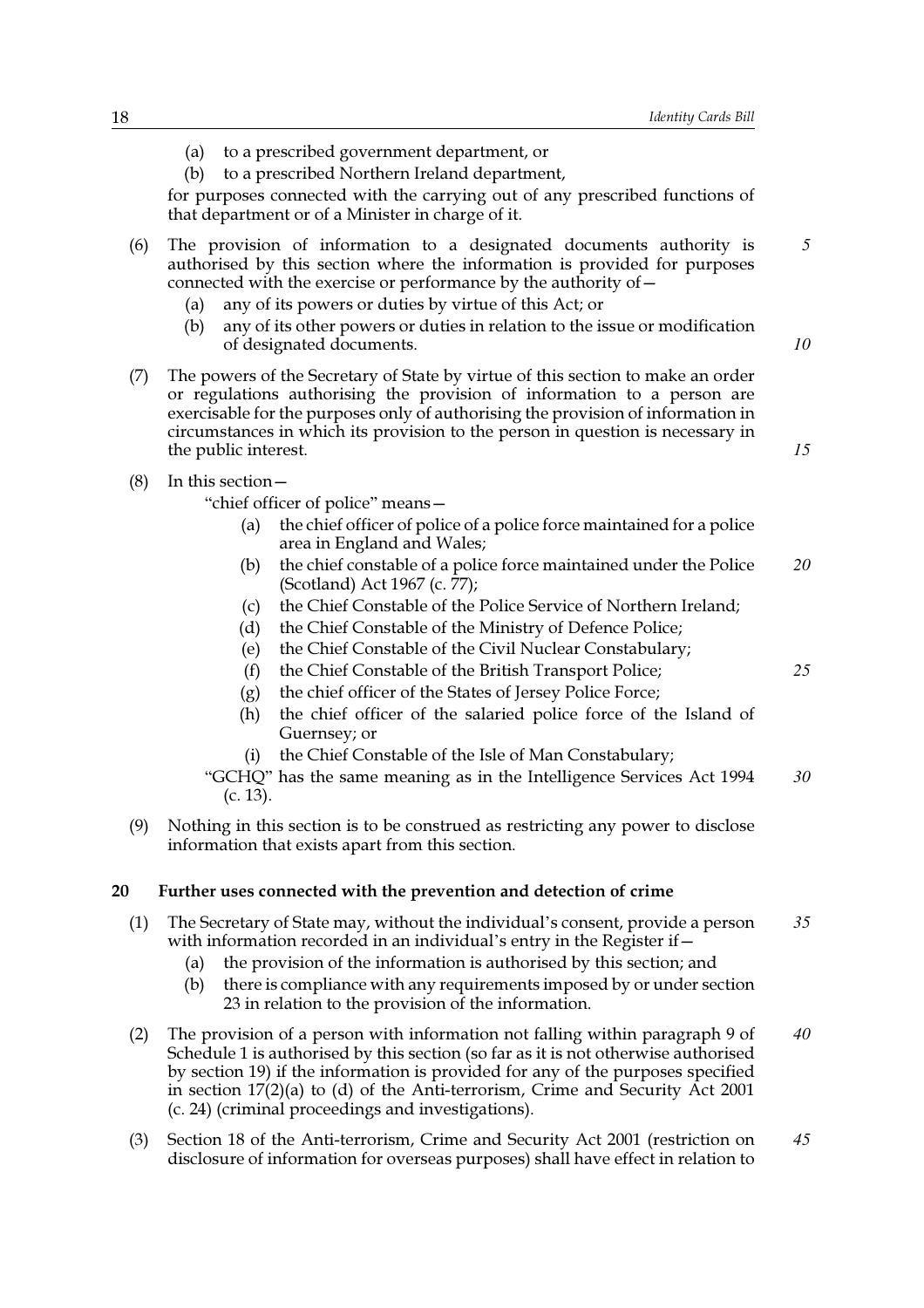the provision of a person with information by virtue of subsection (2) as it applies in relation to a disclosure of information in exercise of a power to which section 17 of that Act applies.

- (4) The provision of information falling within paragraph 9 of Schedule 1 is authorised by this section if it is provided -
	- $(a)$ to a person to whom information may be provided by virtue of any of subsections (3) to (5) of section 19 or is made as mentioned in subsection (2) of this section; and
	- for purposes connected with the prevention or detection of serious (b) crime.

### 10

5

#### 21 Use for correcting inaccurate or incomplete information

- $(1)$  This section applies where  $$ 
	- information about an individual has been provided for verification  $(a)$ purposes to the Secretary of State or to a designated documents authority; and
	- (b) it appears to the Secretary of State that the information was inaccurate or incomplete in one or more particulars.
- The Secretary of State may, without the individual's consent, provide the  $(2)$ person who provided the inaccurate or incomplete information with information about-
	- (a) the respects in which it is inaccurate or incomplete; and
	- (b) what is in fact recorded in that individual's entry in respect of the matters to which the inaccurate or incomplete information related.
- The provision of information to a person under this section is subject to  $(3)$ 25 compliance with any requirements imposed by or under section 23 in relation to its provision.
- The reference in this section to providing information about an individual for  $(4)$ verification purposes is a reference to providing information about that individual which is required (whether under section 11 or otherwise) or intended to be used by the Secretary of State or a designated documents 30 authority for verifying-
	- (a) something recorded in that individual's entry in the Register,
	- something provided to the Secretary of State or a designated  $(b)$ documents authority for the purpose of being recorded in an entry about that individual in the Register, or
	- something otherwise available to the Secretary of State for being so  $(c)$ recorded.

#### 22 Power to authorise other uses of information

- $(1)$  In a case where there is no authorisation under sections 19 to 21 for the provision of information, the Secretary of State may nevertheless, without the individual's consent, provide a public authority with information recorded in an individual's entry in the Register if  $$ 
	- the information is not information falling within paragraph 9 of  $(a)$ Schedule 1:
	- 45 the information is of a description specified or described in an order (b) made by the Secretary of State;

15

35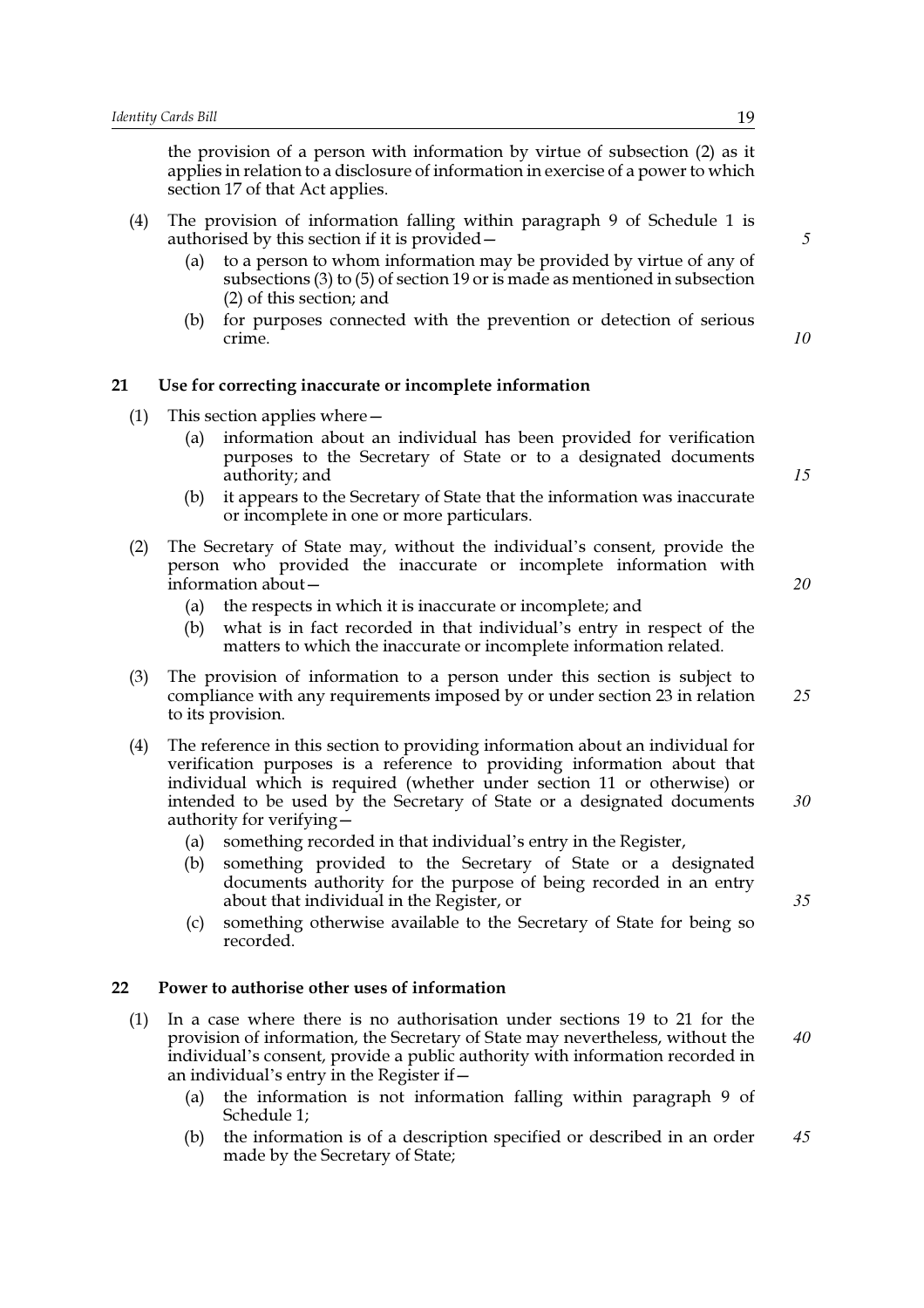- the information is provided to a public authority so specified or  $(c)$ described:
- the information is provided for the purposes so specified or described;  $(d)$ and
- there is compliance with any requirements imposed by or under section (e) 23 in relation to the provision of the information.
- (2) The power of the Secretary of State by virtue of this section to make an order authorising the provision of information to a public authority is exercisable for the purpose only of authorising the provision of information in circumstances 10 in which its provision to the authority in question is necessary in the public interest.
- $(3)$ The Secretary of State must not make an order containing (with or without other provision) any provision that he is authorised to make by this section unless a draft of the order has been laid before Parliament and approved by a resolution of each House.

 $15$ 

20

 $\overline{5}$ 

#### 23 Rules for using information without individual's consent

- Under sections 19 to 22 the Secretary of State may provide a person with  $(1)$ information within paragraph 2 of Schedule 1 only if he is satisfied that it would not have been reasonably practicable for the person to whom the information is provided to have obtained the information by other means.
- (2) The Secretary of State may by regulations make provision
	- imposing requirements that must be satisfied before information is  $(a)$ provided under any of sections 19 to 22; and
	- restricting the persons who may be authorised to act on his behalf for  $(b)$ or in connection with the provision of information under any of those 25 sections.
- $(3)$  Those regulations may include  $-$ 
	- $(a)$ provision requiring a person to be provided with information only where an application for it has been made by or on behalf of that person;
	- provision specifying or describing the persons who are entitled to make  $(b)$ applications for the provision of information to a person; and
	- provision imposing other requirements as to the manner in which such  $(c)$ applications must be made.
- (4) The Secretary of State may by regulations make it a condition of providing 35 information to a person
	- that that person (where not specified in sections 19 to 22) and the  $(a)$ applicant for the information (where different) are for the time being approved by the Secretary of State in the prescribed manner; and
	- that apparatus used for the purposes of the application, and apparatus 40 (b) that it is proposed to use for the receipt and storage of the information, is for the time being approved by the prescribed person in the prescribed manner.
- The Secretary of State may also by regulations provide that information that  $(5)$ may be provided to a person under any of sections 19 to 22 may be provided  $45$ instead to another person who-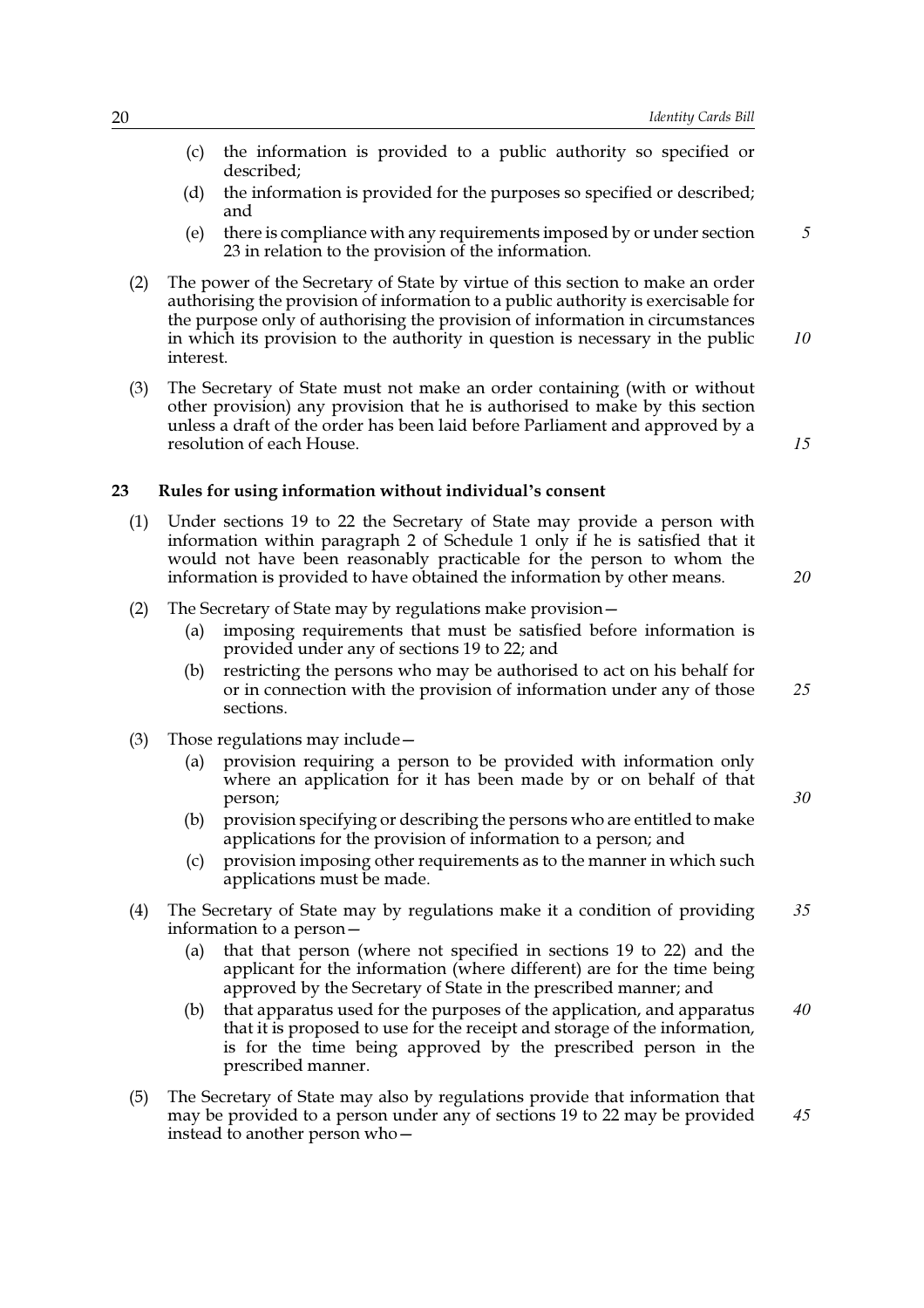- is authorised by that person to be a recipient of information provided  $(a)$ under that section:
- $(b)$ holds such office, rank or position as may be specified in the regulations; and
- is under the direction or control of that person, or is otherwise  $(c)$ answerable or subordinate to him, in respect of any of his duties as a person holding that office, rank or position.
- $(6)$ The Secretary of State must not make regulations containing (with or without other provision) any provision authorised by this section unless a draft of the 10 regulations has been laid before Parliament and approved by a resolution of each House.

### Supervision of operation of Act

#### 24 **Appointment of National Identity Scheme Commissioner**

- $(1)$ The Secretary of State must appoint a Commissioner to be known as the National Identity Scheme Commissioner.
- It shall be the function of the Commissioner (subject to subsection (3)) to keep  $(2)$ under review
	- the arrangements for the time being maintained by the Secretary of  $(a)$ State for the purposes of his functions under this Act or the subordinate legislation made under it;
	- the arrangements for the time being maintained by designated (b) documents authorities for the purposes of their functions under this Act or that subordinate legislation;
	- the arrangements made, by persons to whom information may be  $(c)$ provided, for obtaining the information available to them under this Act or that subordinate legislation and for recording and using it; and
	- the uses to which ID cards are being put.  $(d)$
- The matters to be kept under review by the Commissioner do not include  $(3)$ 
	- the exercise of powers which under this Act are exercisable by statutory  $(a)$ instrument or by statutory rule for the purposes of the Statutory Rules 30 (Northern Ireland) Order 1979 (S.I. 1979/1573 (N.I. 12));
	- appeals against civil penalties;  $(b)$
	- the operation of so much of this Act or of any subordinate legislation as  $(c)$ imposes or relates to criminal offences;
	- the provision of information to the Director-General of the Security  $(d)$ Service, the Chief of the Secret Intelligence Service or the Director of the Government Communications Headquarters;
	- (e) the provision to another member of the intelligence services, in accordance with regulations under section 23(5), of information that may be provided to that Director-General, Chief or Director;
	- $(f)$ the exercise by the Secretary of State of his powers under section 39; or
	- arrangements made for the purposes of anything mentioned in  $(g)$ paragraphs (a) to  $(f)$ .
- It shall be the duty of every official of the Secretary of State's department to  $(4)$ provide the Commissioner with all such information (including information recorded in the Register) as he may require for the purpose of carrying out his functions under this Act.

5

 $15$ 

20

25

35

40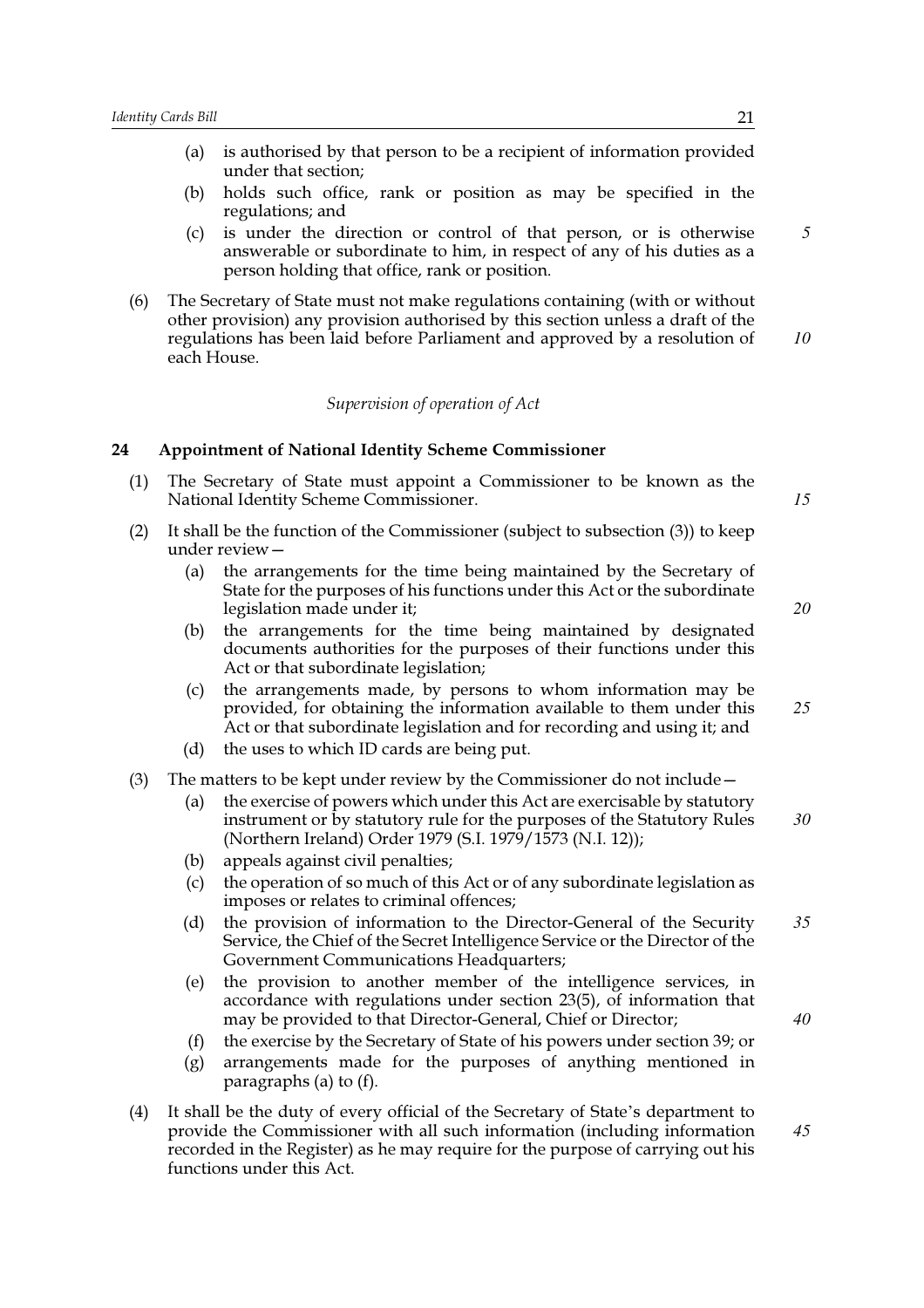- (5) The Commissioner is to hold office in accordance with the terms of his appointment; and there shall be paid to him out of money provided by Parliament such allowances as the Treasury may determine.
- (6) The Secretary of State  $-$ 
	- (a) after consultation with the Commissioner, and
	- subject to the approval of the Treasury as to numbers,  $(b)$

must provide the Commissioner with such staff as the Secretary of State considers necessary for the carrying out of the Commissioner's functions.

- In Part 6 of Schedule 1 to the Freedom of Information Act 2000 (c. 36) (public  $(7)$ authorities for the purposes of that Act), at the appropriate place, insert-"The National Identity Scheme Commissioner."
- $(8)$ In this section "intelligence service" has the same meaning as in the Regulation of Investigatory Powers Act 2000 (c. 23).

#### $25$ **Reports by Commissioner**

- $15$ (1) As soon as practicable after the end of each calendar year, the Commissioner must make a report to the Secretary of State about the carrying out of the Commissioner's functions.
- The Commissioner may also, at any other time, make such report to the  $(2)$ Secretary of State on any matter relating to the carrying out of those functions as the Commissioner thinks fit.
- The Secretary of State must lay before Parliament a copy of every report made  $(3)$ to him under this section.
- If it appears to the Secretary of State, after consultation with the Commissioner,  $(4)$ that the publication of a particular matter contained in a report under this section would be prejudicial to -
	- (a) national security, or
	- (b) the prevention or detection of crime,

the Secretary of State may exclude that matter from the copy of the report that he lays before Parliament.

(5) Where a matter is excluded under subsection (4) from a copy of a report laid 30 before Parliament, the Secretary of State must, when he lays that copy of the report, also lay before Parliament a statement that a matter has been excluded from the report under that subsection.

#### 26 Jurisdiction of Intelligence Services Commissioner and Tribunal

- (1) The Regulation of Investigatory Powers Act 2000 is amended as follows.
- In section 59 (functions of Intelligence Services Commissioner), after  $(2)$ subsection  $(2)$  insert-
	- The Intelligence Services Commissioner shall also keep under review -" $(2A)$ 
		- the acquisition, storage and use by the intelligence services of  $(a)$ information recorded in the National Identity Register;
		- the provision of such information to members of the intelligence (b) services in accordance with any provision made by or under the Identity Cards Act 2005;

5

 $10<sup>2</sup>$ 

25

20

35

 $40<sup>2</sup>$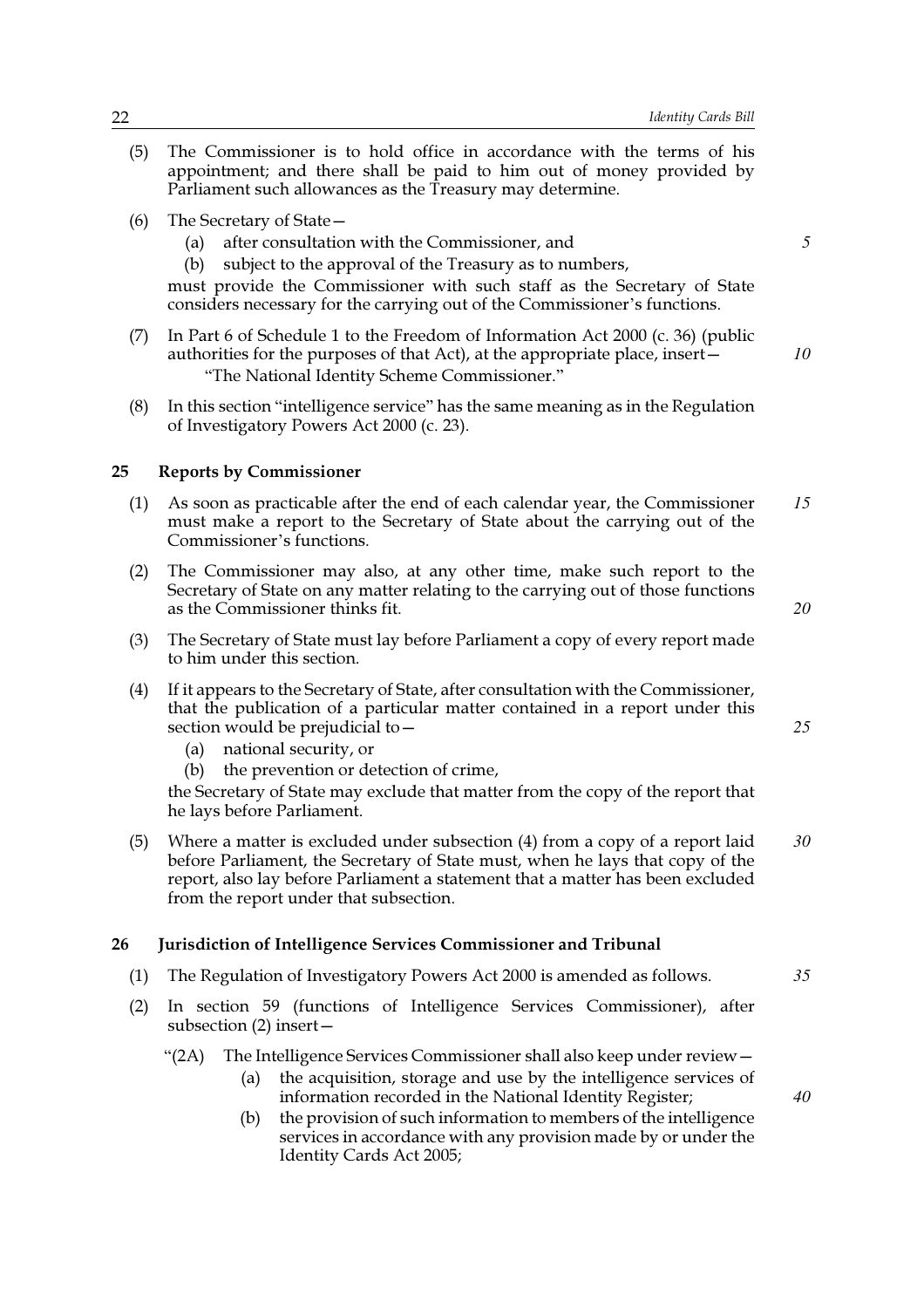- arrangements made by the Secretary of State or any of the  $(c)$ intelligence services for the purposes of anything mentioned in paragraph (a) or  $(b)$ ."
- In section  $65(2)(b)$  (complaints in relation to which Tribunal has jurisdiction),  $(3)$ after "subsection  $(4)$ " insert "or  $(4A)$ ".
- In section 65(3) (proceedings in relation to which the Tribunal has jurisdiction),  $(4)$ for the "or" at the end of paragraph  $(c)$  substitute  $$ 
	- they are proceedings relating to the provision to a member of "(ca) any of the intelligence services of information recorded in an individual's entry in the National Identity Register;
	- they are proceedings relating to the acquisition, storage or use  $(cb)$ of such information by any of the intelligence services; or".

(5) After section  $65(4)$  insert -

- " $(4A)$ The Tribunal is also the appropriate forum for a complaint if it is a complaint by an individual about what he believes to be –
	- the provision to a member of any of the intelligence services of  $(a)$ information recorded in that individual's entry in the National Identity Register; or
	- the acquisition, storage or use of such information by any of the  $(b)$ intelligence services."

### Offences

#### 27 Possession of false identity documents etc.

- It is an offence for a person with the requisite intention to have in his  $(1)$ possession or under his control
	- an identity document that is false and that he knows or believes to be 25  $(a)$ false;
	- an identity document that was improperly obtained and that he knows  $(b)$ or believes to have been improperly obtained; or
	- an identity document that relates to someone else.  $(c)$
- (2) The requisite intention for the purposes of subsection (1) is  $$ 
	- the intention of using the document for establishing registrable facts  $(a)$ about himself; or
	- the intention of allowing or inducing another to use it for establishing,  $(b)$ ascertaining or verifying registrable facts about himself or about any other person (with the exception, in the case of a document within paragraph (c) of that subsection, of the individual to whom it relates).
- It is an offence for a person with the requisite intention to make, or to have in  $(3)$ his possession or under his control
	- any apparatus which, to his knowledge, is or has been specially  $(a)$ designed or adapted for the making of false identity documents; or
	- $(b)$ any article or material which, to his knowledge, is or has been specially designed or adapted to be used in the making of false identity documents.
- The requisite intention for the purposes of subsection  $(3)$  is the intention  $(4)$ 
	- that he or another will make a false identity document; and  $(a)$

30

35

40

10

15

20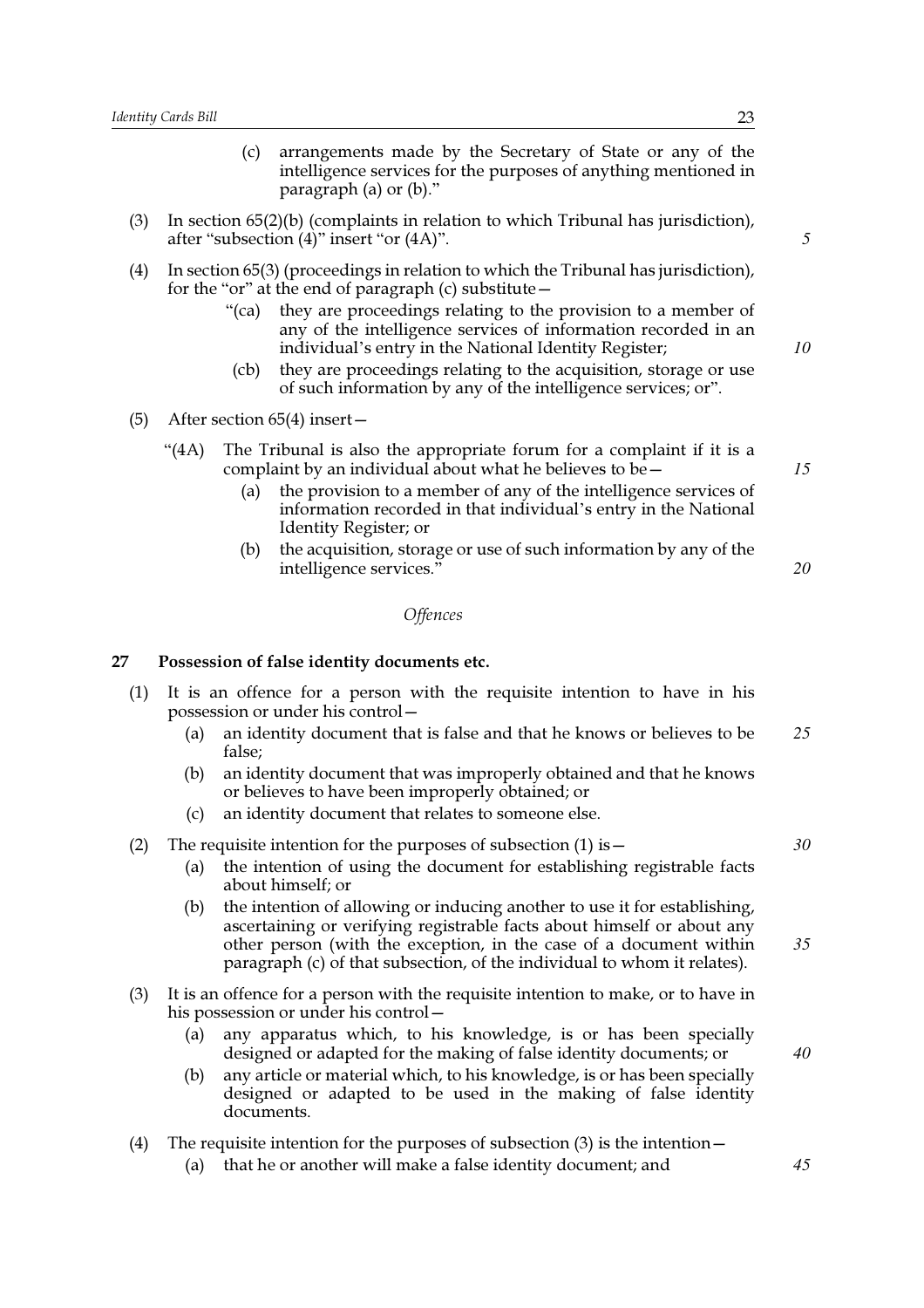- that the document will be used by somebody for establishing.  $(b)$ ascertaining or verifying registrable facts about a person.
- (5) It is an offence for a person to have in his possession or under his control, without reasonable excuse-
	- $(a)$ an identity document that is false;
	- an identity document that was improperly obtained;  $(b)$
	- $(c)$ an identity document that relates to someone else; or
	- $(d)$ any apparatus, article or material which, to his knowledge, is or has been specially designed or adapted for the making of false identity documents or to be used in the making of such documents.
- (6) A person guilty of an offence under subsection  $(1)$  or  $(3)$  shall be liable, on conviction on indictment, to imprisonment for a term not exceeding ten years or to a fine, or to both.
- (7) A person guilty of an offence under subsection  $(5)$  shall be liable
	- on conviction on indictment, to imprisonment for a term not exceeding  $15$  $(a)$ two years or to a fine, or to both;
	- $(b)$ on summary conviction in England and Wales, to imprisonment for a term not exceeding twelve months or to a fine not exceeding the statutory maximum, or to both;
	- on summary conviction in Scotland or Northern Ireland, to 20  $(c)$ imprisonment for a term not exceeding six months or to a fine not exceeding the statutory maximum, or to both;

but, in relation to an offence committed before the commencement of section 154(1) of the Criminal Justice Act 2003 (c. 44), the reference in paragraph (b) to twelve months is to be read as a reference to six months.

- For the purposes of this section - $(8)$ 
	- an identity document is false only if it is false within the meaning of  $(a)$ Part 1 of the Forgery and Counterfeiting Act 1981 (c. 45) (see section  $9(1)$  of that Act); and
	- an identity document was improperly obtained if false information was 30  $(b)$ provided, in or in connection with the application for its issue or an application for its modification, to the person who issued it or (as the case may be) to a person entitled to modify it;

and references to the making of a false identity document include references to the modification of an identity document so that it becomes false.

- Subsection  $(8)(a)$  does not apply in the application of this section to Scotland.  $(9)$
- In this section "identity document" has the meaning given by section 28.  $(10)$

#### 28 Identity documents for the purposes of s. 27

- (1) In section 27 "identity document" means any document that is, or purports to  $be-$ 40  $(a)$  an ID card:
	-
	- $(b)$ a designated document;
	- $(c)$ an immigration document;
	- a United Kingdom passport (within the meaning of the Immigration  $(d)$ Act 1971 (c.  $77$ ));

5

 $10<sup>2</sup>$ 

25

35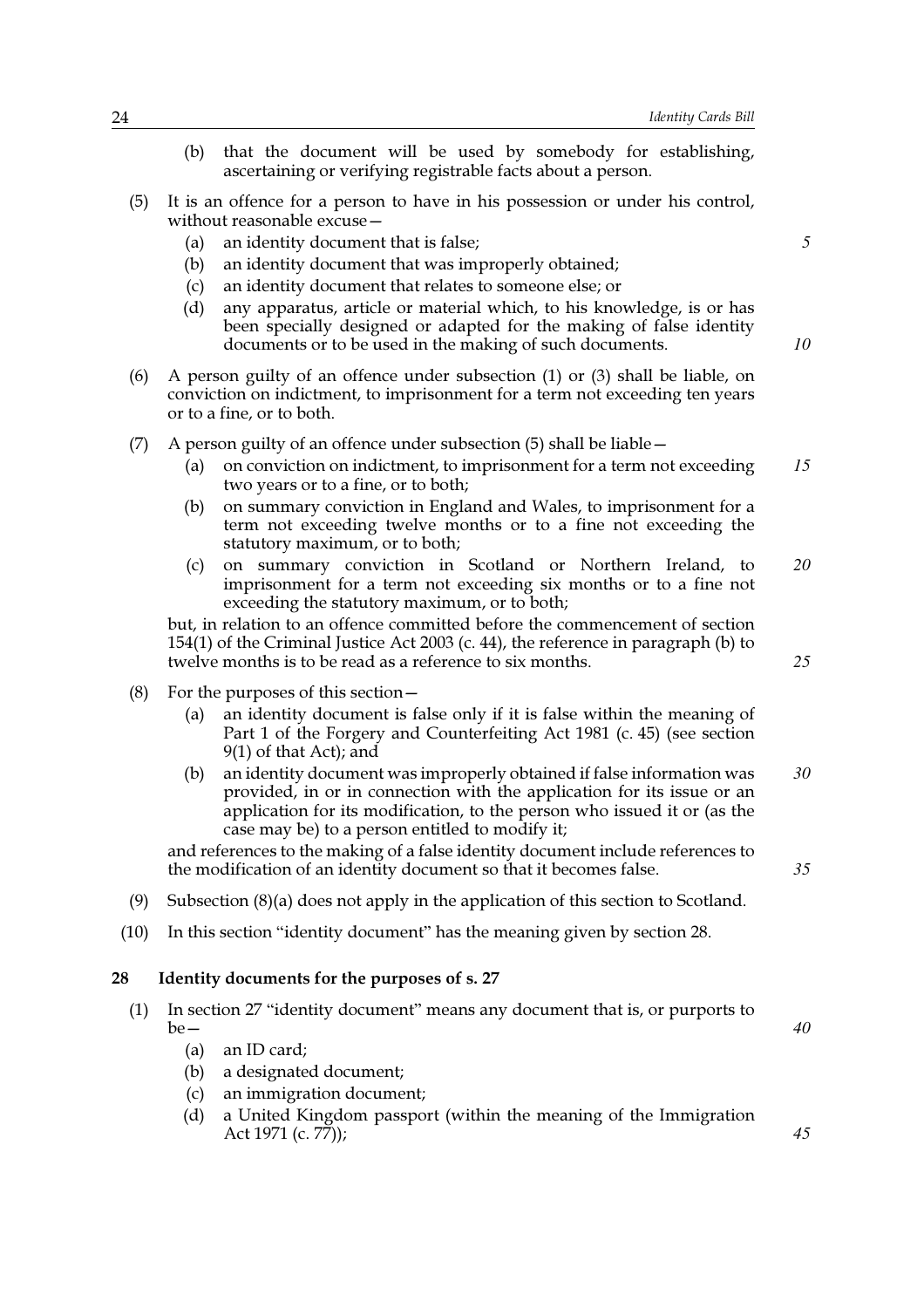$(2)$ 

 $(3)$ 

 $(4)$ 

 $(5)$ 

29

 $(1)$ 

 $(2)$ 

| (e)             | a passport issued by or on behalf of the authorities of a country or<br>territory outside the United Kingdom or by or on behalf of an<br>international organisation;                                                                                                      |    |
|-----------------|---------------------------------------------------------------------------------------------------------------------------------------------------------------------------------------------------------------------------------------------------------------------------|----|
| (f)             | a document that can be used (in some or all circumstances) instead of a<br>passport;                                                                                                                                                                                      | 5  |
| (g)<br>(h)      | a UK driving licence; or<br>a driving licence issued by or on behalf of the authorities of a country<br>or territory outside the United Kingdom.                                                                                                                          |    |
|                 | In subsection (1) "immigration document" means-                                                                                                                                                                                                                           |    |
| (a)             | a document used for confirming the right of a person under the<br>Community Treaties in respect of entry or residence in the United<br>Kingdom;                                                                                                                           | 10 |
| (b)             | a document which is given in exercise of immigration functions and<br>records information about leave granted to a person to enter or to<br>remain in the United Kingdom; or                                                                                              | 15 |
| (c)             | a registration card (within the meaning of section 26A of the<br>Immigration Act 1971 (c. 77));                                                                                                                                                                           |    |
|                 | and in paragraph (b) "immigration functions" means functions under the<br>Immigration Acts (within the meaning of the Asylum and Immigration<br>(Treatment of Claimants, etc.) Act 2004 (c. 19)).                                                                         | 20 |
|                 | In that subsection "UK driving licence" means -                                                                                                                                                                                                                           |    |
| (a)             | a licence to drive a motor vehicle granted under Part 3 of the Road<br>Traffic Act 1988 (c. 52); or                                                                                                                                                                       |    |
| (b)             | a licence to drive a motor vehicle granted under Part 2 of the Road<br>Traffic (Northern Ireland) Order 1981 (S.I. 1981/154 (N.I. 1)).                                                                                                                                    | 25 |
| (1).            | The Secretary of State may by order modify the list of documents in subsection                                                                                                                                                                                            |    |
|                 | The Secretary of State must not make an order containing (with or without<br>other provision) any provision that he is authorised to make by subsection (4)<br>unless a draft of the order has been laid before Parliament and approved by a<br>resolution of each House. | 30 |
|                 | Unauthorised disclosure of information                                                                                                                                                                                                                                    |    |
| (a)             | A person is guilty of an offence if, without lawful authority -<br>he provides any person with information that he is required to keep                                                                                                                                    |    |
| (b)             | confidential; or<br>he otherwise makes a disclosure of any such information.                                                                                                                                                                                              | 35 |
|                 |                                                                                                                                                                                                                                                                           |    |
| in part, to $-$ | For the purposes of this section a person is required to keep information<br>confidential if it is information that is or has become available to him by reason<br>of his holding an office or employment the duties of which relate, in whole or                         | 40 |

- the establishment or maintenance of the Register;  $(a)$
- the issue, modification, cancellation or surrender of ID cards; or  $(b)$
- the carrying out of the Commissioner's functions.  $(c)$
- $(3)$ For the purposes of this section information is provided or otherwise disclosed with lawful authority if, and only if the provision or other disclosure of the information-

 $\theta$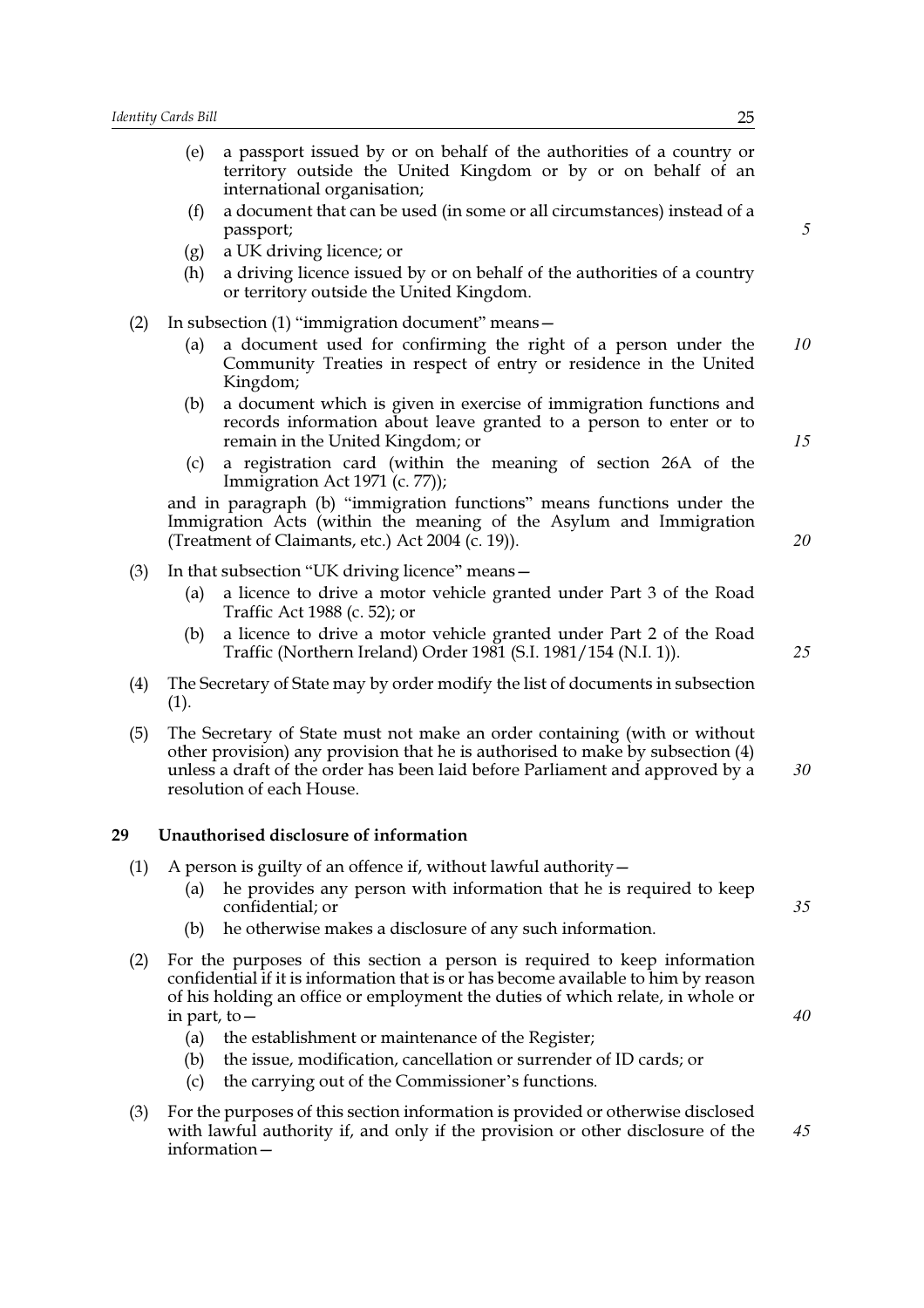- is authorised by or under this Act or another enactment;  $(a)$
- $(b)$ is in pursuance of an order or direction of a court or of a tribunal established by or under any enactment;
- is in pursuance of a Community obligation; or  $(c)$
- is for the purposes of the performance of the the duties of an office or  $(d)$ employment of the sort mentioned in subsection (2).
- (4) It is a defence for a person charged with an offence under this section to show that, at the time of the alleged offence, he believed, on reasonable grounds, that he had lawful authority to provide the information or to make the other disclosure in question.
- A person guilty of an offence under this section shall be liable, on conviction  $(5)$ on indictment, to imprisonment for a term not exceeding two years or to a fine, or to both.

#### 30 Providing false information

- $(1)$ A person is guilty of an offence if, in circumstances falling within subsection  $15$  $(2)$ , he provides false information to any person  $$ 
	- for the purpose of securing the making or modification of an entry in  $(a)$ the Register;
	- in confirming (with or without changes) the contents of an entry in the (b) Register; or
	- for the purpose of obtaining for himself or another the issue or  $\left( c\right)$ modification of an ID card.
- Those circumstances are that, at the time of the provision of the information  $(2)$  $he$ 
	- knows or believes the information to be false; or  $(a)$
	- $(b)$ is reckless as to whether or not it is false.

#### A person guilty of an offence under this section shall be liable –  $(3)$

- on conviction on indictment, to imprisonment for a term not exceeding  $(a)$ two years or to a fine, or to both;
- on summary conviction in England and Wales, to imprisonment for a 30 (b) term not exceeding twelve months or to a fine not exceeding the statutory maximum, or to both;
- $(c)$ on summary conviction in Scotland or Northern Ireland, to imprisonment for a term not exceeding six months or to a fine not exceeding the statutory maximum, or to both;

but, in relation to an offence committed before the commencement of section 154(1) of the Criminal Justice Act 2003 (c. 44), the reference in paragraph (b) to twelve months is to be read as a reference to six months.

#### 31 Tampering with the Register etc.

- (1) A person is guilty of an offence under this section if  $$ 
	- he engages in any conduct that causes an unauthorised modification of  $(a)$ information recorded in the Register; and
	- at the time when he engages in the conduct, he has the requisite intent. (b)
- (2) For the purposes of this section a person has the requisite intent if he  $-$

25

20

 $\overline{5}$ 

 $10<sup>2</sup>$ 

35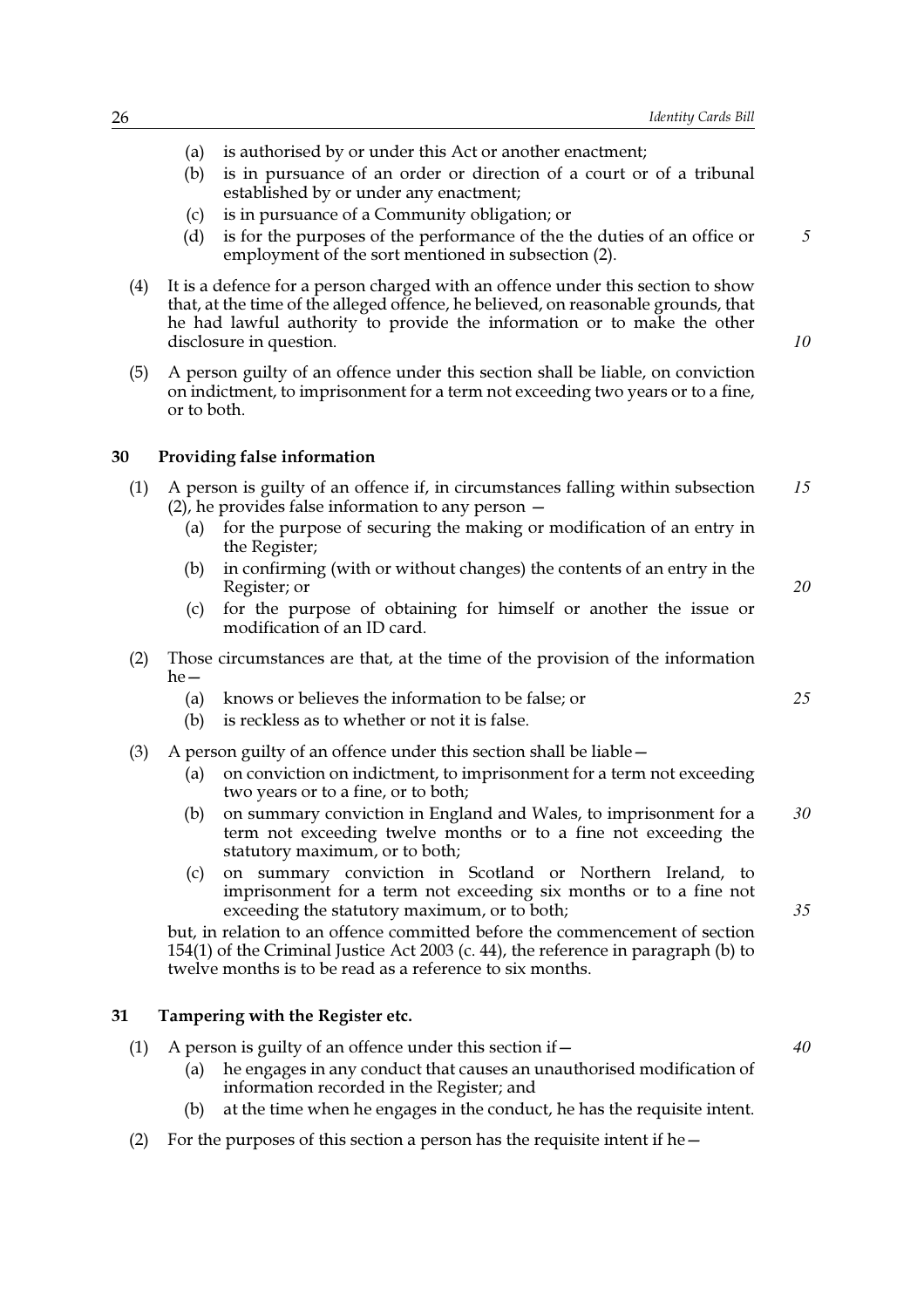- intends to cause a modification of information recorded in the Register;  $(a)$
- is reckless as to whether or not his conduct will cause such a  $(b)$ modification.
- For the purposes of this section the cases in which conduct causes a  $(3)$ modification of information recorded in the Register include
	- where it contributes to a modification of such information; and  $(a)$
	- $(b)$ where it makes it more difficult or impossible for such information to be retrieved in a legible form from a computer on which it is stored by the Secretary of State, or contributes to making that more difficult or  $10<sup>°</sup>$ impossible.
- (4) It is immaterial for the purposes of this section  $$ 
	- whether the conduct constituting the offence, or any of it, took place in  $(a)$ the United Kingdom; or
	- in the case of conduct outside the United Kingdom, whether it is 15 (b) conduct of a British citizen.
- For the purposes of this section a modification is unauthorised, in relation to  $(5)$ the person whose conduct causes it, if
	- he is not himself entitled to determine if the modification may be made;  $(a)$ and
	- he does not have a consent to the modification from a person who is so  $(b)$ entitled.
- (6) In proceedings against a person for an offence under this section in respect of conduct causing a modification of information recorded in the Register it is to be a defence for that person to show that, at the time of the conduct, he believed, on reasonable grounds
	- that he was a person entitled to determine if that modification might be  $(a)$ made; or
	- that consent to the modification had been given by a person so entitled. (b)
- A person guilty of an offence under this section shall be liable  $(7)$ 
	- on conviction on indictment, to imprisonment for a term not exceeding  $(a)$ ten years or to a fine, or to both;
	- on summary conviction in England and Wales, to imprisonment for a (b) term not exceeding twelve months or to a fine not exceeding the statutory maximum, or to both;
	- on summary conviction in Scotland or Northern Ireland, to  $(c)$ imprisonment for a term not exceeding six months or to a fine not exceeding the statutory maximum, or to both;

but, in relation to an offence committed before the commencement of section 154(1) of the Criminal Justice Act 2003 (c. 44), the reference in paragraph (b) to twelve months is to be read as a reference to six months.

- In the case of an offence by virtue of this section in respect of conduct wholly  $(8)$ or partly outside the United Kingdom
	- proceedings for the offence may be taken at any place in the United (a) Kingdom; and
	- the offence may for all incidental purposes be treated as having been  $(b)$ committed at any such place.
- $(9)$  In this section –

5

30

35

40

20

25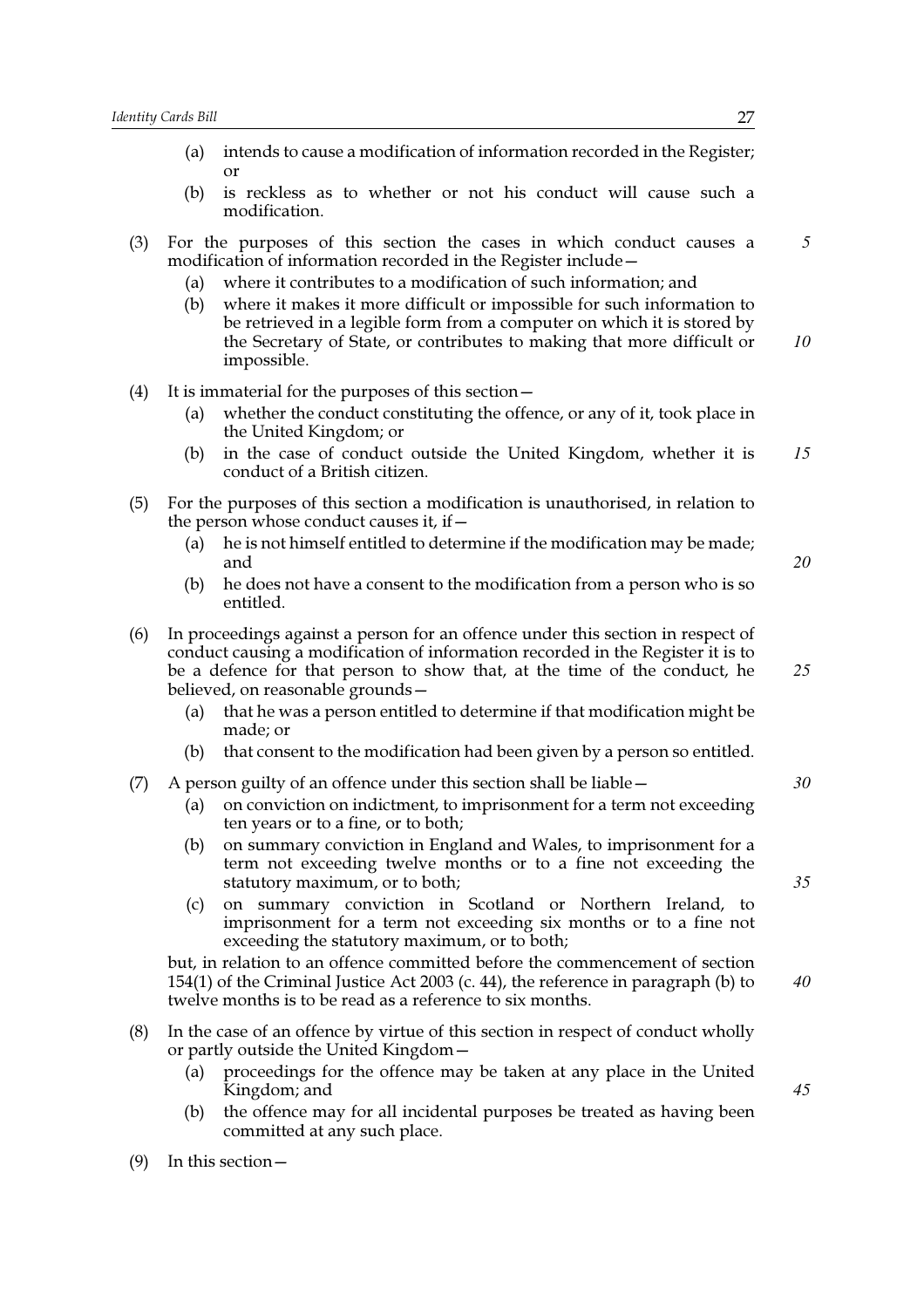"conduct" includes acts and omissions: and "modification" includes a temporary modification.

#### $32$ Amendments relating to offences

In section 1(2) of the Criminal Justice Act 1993 (c. 36) (Group A offences in  $(1)$ respect of which jurisdiction is extended for some purposes in relation to conduct outside England and Wales), after paragraph (c) insert-

> " $(ca)$ an offence under section 27 of the Identity Cards Act 2005;".

- In section 31 of the Immigration and Asylum Act 1999 (defences based on  $(2)$ Article  $31(1)$  of the Refugee Convention)  $$ 
	- in subsection (3) (offences in England and Wales and Northern Ireland 10  $(a)$ to which section applies), after paragraph (a) insert-
		- "(aa) section  $27(1)$  or (5) of the Identity Cards Act 2005;"
	- (b) in subsection (4) (offences in Scotland to which section applies), after paragraph (b) insert
		- under section  $27(1)$  or  $(5)$  of the Identity Cards Act " $(ba)$  $15$  $2005$ :".
- In section 14(2) of the Asylum and Immigration (Treatment of Claimants, etc.)  $(3)$ Act 2004 (c. 19) (powers of arrest for immigration officers), after paragraph (p) insert-

"(q) an offence under section 27 of the Identity Cards Act 2005."

20

 $\overline{5}$ 

In Article 26(2) of the Police and Criminal Evidence (Northern Ireland) Order  $(4)$ 1989 (S.I. 1989/1341 (N.I. 12)) (offences for which an arrest may be made without a warrant), at the end insert-

> an offence under-" $(q)$ "

- section 27(5) of the Identity Cards Act 2005 (possession 25  $(i)$ of false document etc.);
- section 29 of that Act (disclosure of information on  $(ii)$ National Identity Register); or
- section 30 of that Act (providing false information)."  $(iii)$
- In Article 38(2) of the Criminal Justice (Northern Ireland) Order 1996 30  $(5)$ (S.I. 1996/3160 (N.I. 24)) (which makes provision in relation to conduct outside Northern Ireland corresponding to that made by section 1(2) of the Criminal Justice Act 1993), after sub-paragraph (c) insert-
	- "(ca) an offence under section 27 of the Identity Cards Act 2005;".

35

#### 33 Imposition of civil penalties

- This section applies where the Secretary of State is satisfied that a person ("the  $(1)$ defaulter") is a person who is liable under this Act to a civil penalty not exceeding a specified amount.
- The Secretary of State may, by a notice given to the defaulter in the prescribed  $40$  $(2)$ manner, impose on him a penalty of such amount, not exceeding the specified amount, as the Secretary of State thinks fit.
- $(3)$  A notice imposing such a penalty must –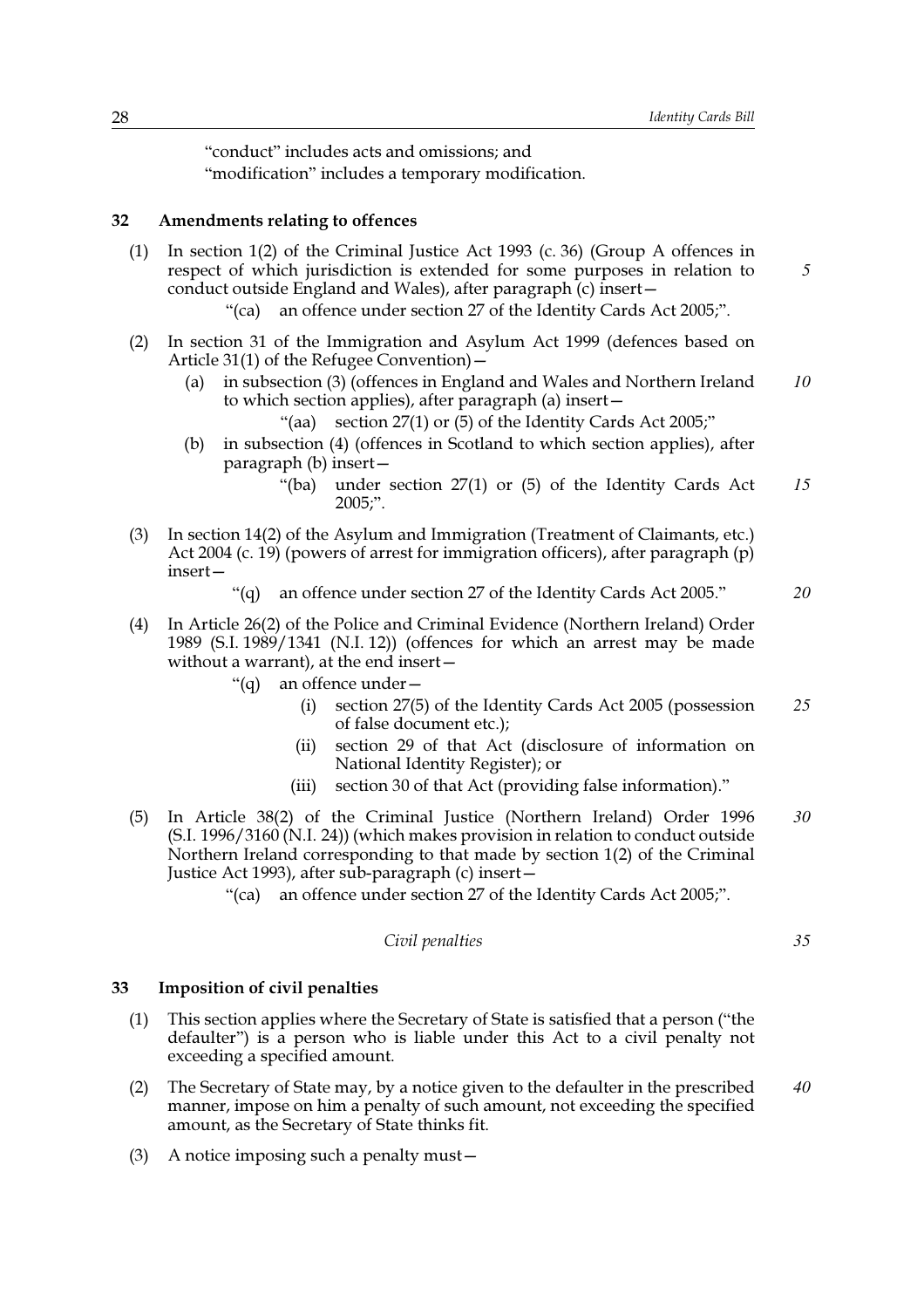$(4)$ 

 $(5)$ 

 $(6)$ 

 $(7)$ 

 $(1)$ 

 $(2)$ 

 $(3)$ 

| (a)        | set out the Secretary of State's reasons for deciding that the defaulter is<br>liable to a penalty;                                                                                                               |    |
|------------|-------------------------------------------------------------------------------------------------------------------------------------------------------------------------------------------------------------------|----|
| (b)        | state the amount of the penalty that is being imposed;                                                                                                                                                            |    |
| (c)        | specify a date before which the penalty must be paid to the Secretary of<br>State;                                                                                                                                | 5  |
| (d)        | describe how payment may be made;                                                                                                                                                                                 |    |
| (e)        | explain the steps that the defaulter may take if he objects to the penalty;<br>and                                                                                                                                |    |
| (f)        | set out and explain the powers of the Secretary of State to enforce the<br>penalty.                                                                                                                               | 10 |
|            | The date for the payment of a penalty must be not less than 14 days after the<br>giving of the notice imposing it.                                                                                                |    |
|            | A penalty imposed in accordance with this section -                                                                                                                                                               |    |
| (a)        | must be paid to the Secretary of State in a manner described in the<br>notice imposing it; and                                                                                                                    | 15 |
| (b)        | if not so paid by the specified date, is to be recoverable by him<br>accordingly.                                                                                                                                 |    |
| as to $-$  | In proceedings for recovery of a penalty so imposed no question may be raised                                                                                                                                     |    |
| (a)        | whether the defaulter was liable to the penalty;                                                                                                                                                                  | 20 |
| (b)<br>(c) | whether the imposition of the penalty was unreasonable; or<br>the amount of the penalty.                                                                                                                          |    |
|            | Sums received by the Secretary of State in respect of penalties imposed in<br>accordance with this section must be paid into the Consolidated Fund.                                                               |    |
|            | Objection to penalty                                                                                                                                                                                              | 25 |
| (a)        | A person to whom a notice under section 33 has been given may give notice to<br>the Secretary of State that he objects to the penalty on one or more of the<br>following grounds-<br>that he is not liable to it; |    |
| (b)        | that the circumstances of the contravention in respect of which he is<br>liable make the imposition of a penalty unreasonable;                                                                                    | 30 |
| (c)        | that the amount of the penalty is too high.                                                                                                                                                                       |    |
|            | The notice of objection $-$                                                                                                                                                                                       |    |
| (a)        | must set out the grounds of the objection and the objector's reasons for<br>objecting on those grounds; and                                                                                                       | 35 |
| (b)        | must be given to the Secretary of State in the prescribed manner and<br>within the prescribed period after the giving of the notice imposing the<br>penalty.                                                      |    |
|            | The Secretary of State must consider a notice of objection given in accordance                                                                                                                                    |    |
|            | with this section and may then $-$                                                                                                                                                                                | 40 |
| (a)        | cancel the penalty;                                                                                                                                                                                               |    |
| (b)        | reduce it;                                                                                                                                                                                                        |    |
|            | $(c)$ increase it or                                                                                                                                                                                              |    |

- 
- (c) increase it;<br>(d) confirm it.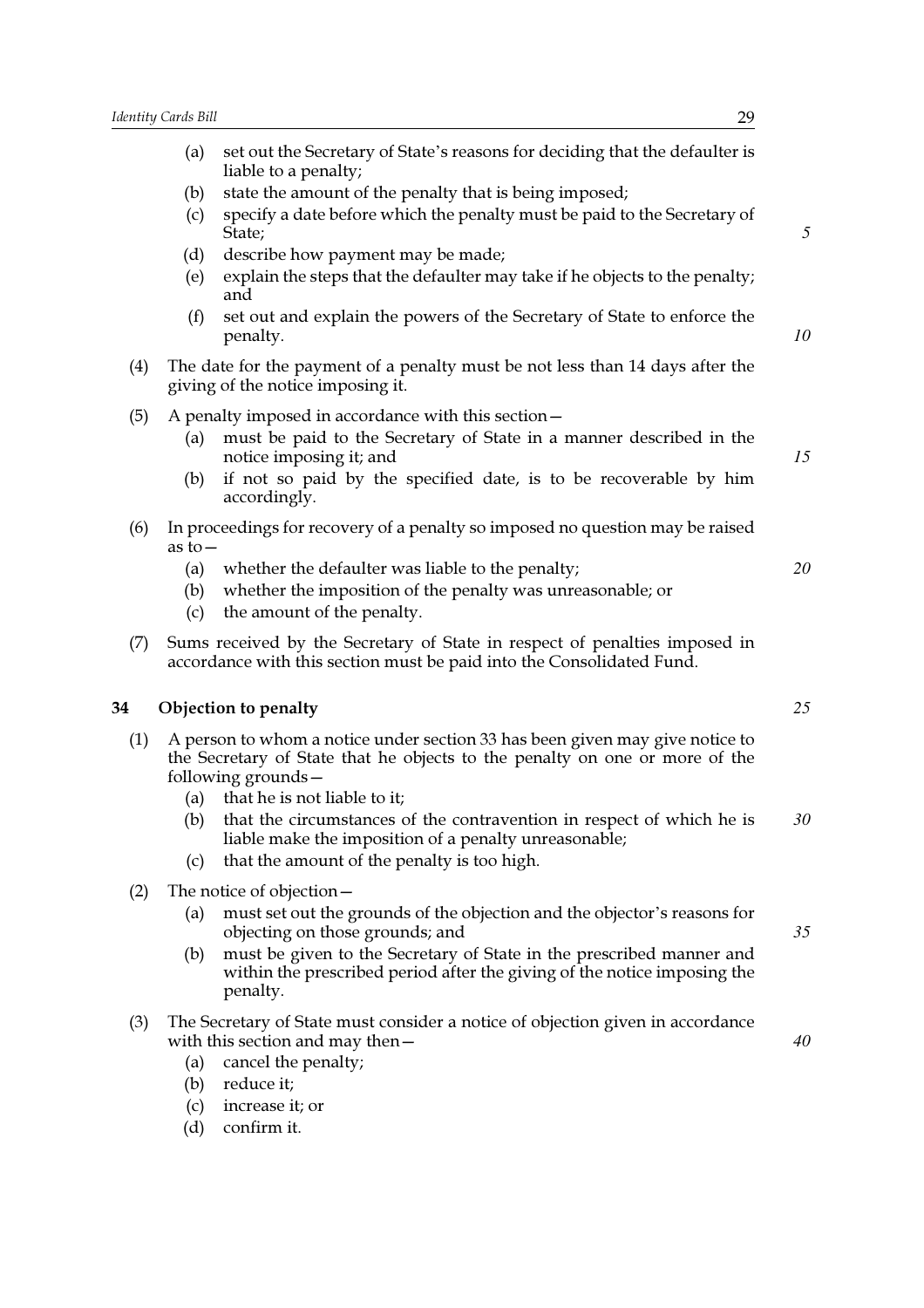- $(4)$ The Secretary of State must not enforce a penalty in respect of which he has received a notice of objection before he has notified the objector of the outcome of his consideration of the objection.
- That notification of the outcome of his consideration must be given, in the  $(5)$ prescribed manner-
	- (a) before the end of the prescribed period; or
	- within such longer period as he may agree with the objector.  $(b)$
- $(6)$ Where, on consideration of an objection, the Secretary of State increases the penalty, he must give the objector a new penalty notice under section 33; and, where he reduces it, he must notify the objector of the reduced amount.

#### 35 Appeals against penalties

- $(1)$ A person on whom a penalty has been imposed under section 33 may appeal to the court on one or more of the following grounds –
	- that he is not liable to it;  $(a)$
	- $(b)$ that the circumstances of the contravention in respect of which he is  $15$ liable make the imposition of a penalty unreasonable;
	- that the amount of the penalty is too high.  $(c)$
- (2) An appeal under this section must be brought within such period after the giving of the notice imposing the penalty to which it relates as may be specified by rules of court.
- (3) On an appeal under this section, the court may  $$ 
	- allow the appeal and cancel the penalty;  $(a)$
	- $(b)$ allow the appeal and reduce the penalty; or
	- $(c)$ dismiss the appeal.
- An appeal under this section shall be by way of a rehearing of the Secretary of 25  $(4)$ State's decision to impose the penalty.
- The matters to which the court may have regard when determining an appeal  $(5)$ under this section include all matters that the court considers relevant, including
	- matters of which the Secretary of State was unaware when he made his 30  $(a)$ decision; and
	- matters which (apart from this subsection) the court would be  $(b)$ prevented from having regard to by virtue of rules of court.
- An appeal under this section may be brought in relation to a penalty  $(6)$ 35 irrespective of whether a notice of objection under section 34 has been given in respect of that penalty and of whether there has been an increase or reduction under that section.
- $(7)$  In this section "the court" means
	- in England and Wales or Northern Ireland, a county court; and  $(a)$
	- $(b)$ in Scotland, the sheriff.

5

 $10<sup>2</sup>$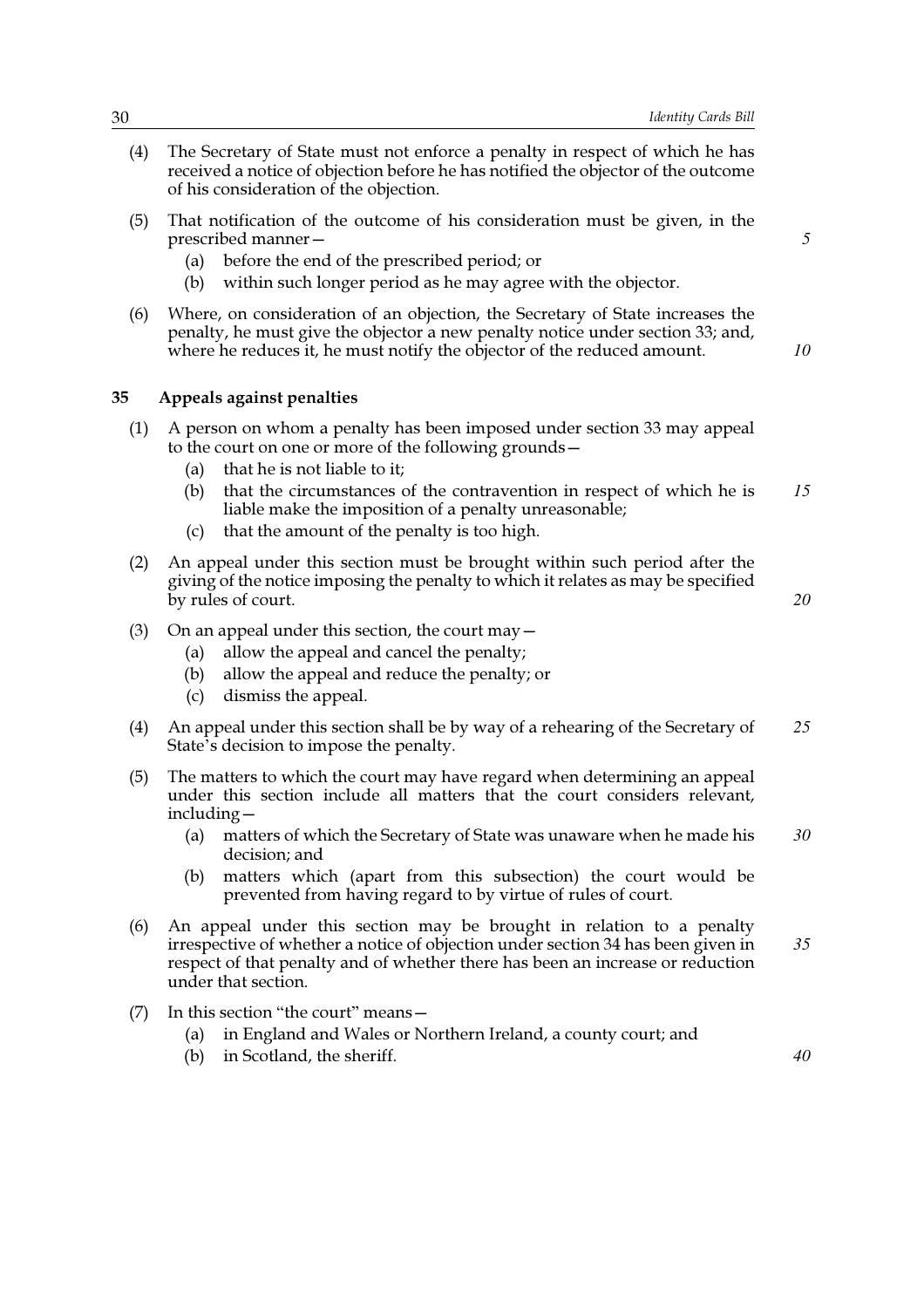#### Code of practice on penalties 36

- The Secretary of State must issue a code of practice setting out the matters that  $(1)$ he will consider when determining the amount to be imposed in any case by way of a civil penalty under this Act.
- (2) The Secretary of State must have regard to the code when
	- imposing a civil penalty under this Act; or  $(a)$
	- considering a notice of objection under section 34.  $(b)$
- The court must have regard to the code when determining any appeal under  $(3)$ section 35.
- Before issuing the code, the Secretary of State must lay a draft of it before 10  $(4)$ Parliament.
- The code issued under this section does not come into force until the time  $(5)$ specified by order made by the Secretary of State.
- The Secretary of State may from time to time - $(6)$ 
	- revise the whole or a part of the code; and  $(a)$
	- issue the revised code. (b)
- Subsections (4) and (5) apply to a revised code as they apply to the code first  $(7)$ issued under this section.

### Fees and charges

#### 37 Fees in respect of functions carried out under Act The Secretary of State may by regulations impose fees, of such amounts as he  $(1)$ thinks fit, to be paid to him in respect of any one or more of the following applications to him for entries to be made in the Register, for the  $(a)$ modification of entries or for the issue of ID cards; the making or modification of entries in the Register;  $(b)$ the issue of ID cards;  $(c)$  $(d)$ applications for the provision of information contained in entries in the Register; the provision of such information; (e) applications for confirmation that information supplied coincides with  $(f)$ information recorded in the Register; the issue or refusal of such confirmations;  $(g)$ applications for the approval of a person or of apparatus in accordance  $(h)$ with any regulations under this Act; the grant of such approvals.  $(i)$

# (2) The provision that may be made by regulations under this section includes  $-$

- provision for the payment of fees by instalments; and  $(a)$
- provision establishing arrangements under which instalments may be  $(b)$ paid in anticipation of a fee becoming due.
- In prescribing a fee under this section in respect of anything mentioned in a  $40$  $(3)$ particular paragraph of subsection (1), the Secretary of State may take into  $account -$

5

20

25

30

35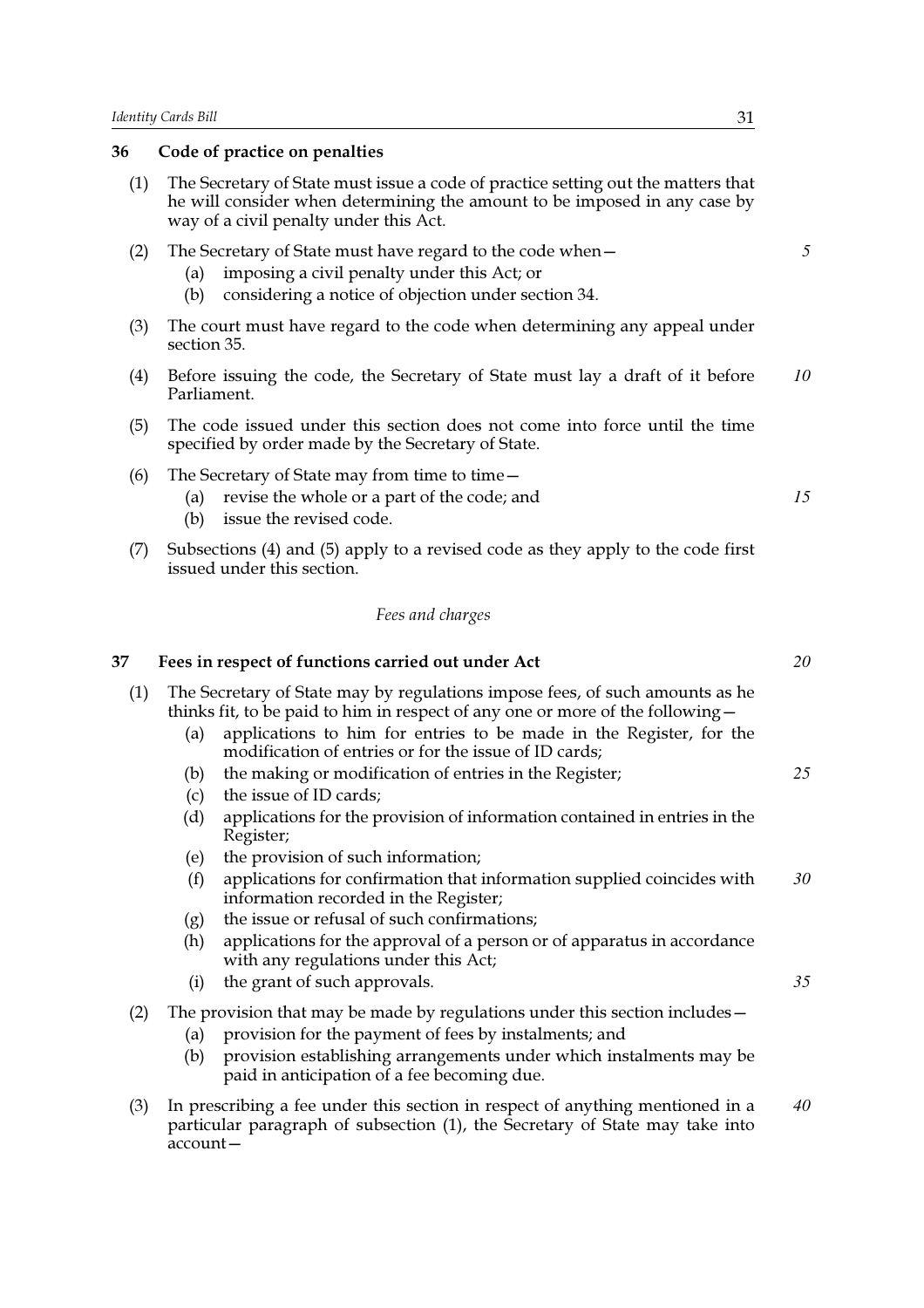- expenses that will be or have been incurred by him in respect of that  $(a)$ thing, both in the circumstances in relation to which the fee is prescribed and in other circumstances; expenses that will be or have been incurred by him in respect of such  $(b)$ 5 other things mentioned in that subsection as he thinks fit; other expenses that will be or have been incurred by him in connection  $(c)$ with any provision made by or under this Act; expenses that will be or have been incurred by any person in  $(d)$ connection with applications for, and the issue of, designated documents (whether or not together with ID cards); 10 expenses that will be or have been incurred in the provision of consular (e) services (within the meaning of section 1 of the Consular Fees Act 1980  $(c. 23)$ ; and such differences between different persons by or in relation to whom  $(f)$ that thing may be done as he thinks fit.  $15$ The consent of the Treasury is required for the making of regulations under subsection  $(1)$ . Every power conferred by or under an enactment to fix or impose fees in respect of-(a) applications for a designated document, or 20 (b) the issue of designated documents, includes power to fix or impose fees in respect of things done by virtue of this Act in connection with such applications, or with the issue of such documents. References in this section to expenses that will be incurred for any purpose
- $(6)$ 25 include references to expenses that the Secretary of State considers are likely to be incurred for that purpose over such period as he thinks appropriate, including expenses that will be incurred only after the commencement of particular provisions of this Act.
- $(7)$ The power of the Secretary of State to make regulations containing (with or without other provision) a provision authorised by subsection (1) is 30 exercisable, on the first occasion on which regulations are made under this section, only if a draft of the regulations has been laid before Parliament and approved by a resolution of each House.
- $(8)$ Fees received by the Secretary of State by virtue of this section must be paid into the Consolidated Fund.

#### 38 **Amendment of Consular Fees Act 1980**

In section 1 of the Consular Fees Act 1980 (power to impose fees in respect of the carrying out of consular functions), after subsection  $\overline{4}$  insert –

- " $(4A)$ In prescribing a fee under subsection (1) for the doing of a particular thing, Her Majesty in Council may take into account –
	- the expenses that will be or have been incurred in doing that  $(a)$ thing, both in the circumstances in relation to which the fee is prescribed and in other circumstances;
	- the expenses that will be or have been incurred in doing such (b) other things in the exercise of functions mentioned in that subsection as She thinks fit;

 $(4)$ 

 $(5)$ 

40

45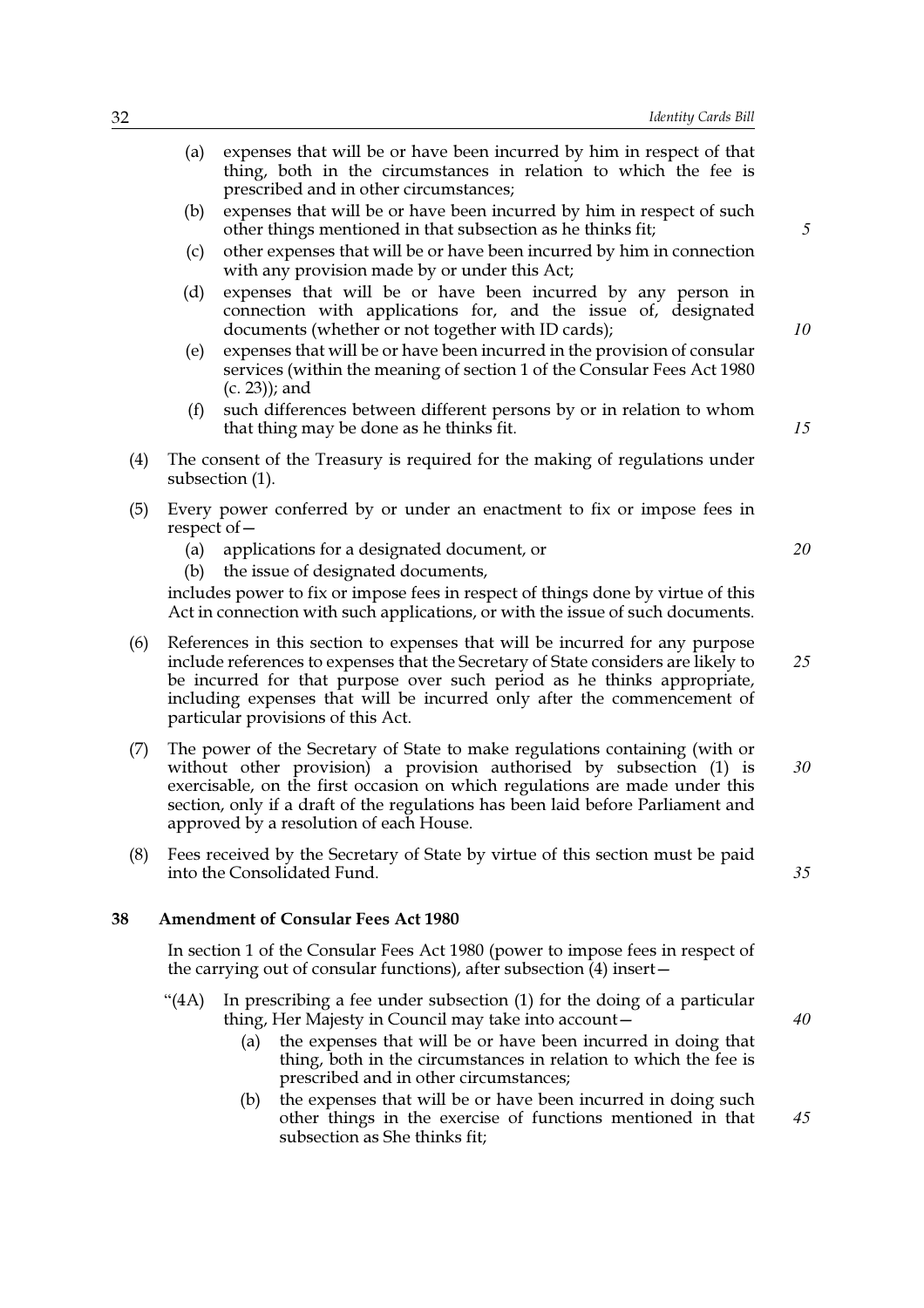| 5  | expenses that will be or have been incurred by the Secretary of<br>(c)<br>State in connection with arrangements made for purposes<br>connected with both the exercise of such functions and<br>provision made by or under the Identity Cards Act 2005; and<br>such differences between different persons in relation to whom<br>(d)<br>things may be or have been done as She thinks fit.                                                                                                                     |
|----|---------------------------------------------------------------------------------------------------------------------------------------------------------------------------------------------------------------------------------------------------------------------------------------------------------------------------------------------------------------------------------------------------------------------------------------------------------------------------------------------------------------|
| 10 | (4B)<br>The power of Her Majesty in Council under subsection (1) to prescribe<br>fees and the power of the Secretary of State under subsection (3) to<br>make regulations each includes power-<br>to make different provision for different cases;<br>(a)<br>to make provision subject to such exemptions and exceptions as<br>(b)<br>the person exercising the power thinks fit; and<br>to make such incidental, supplemental, consequential and<br>(c)<br>transitional provision as that person thinks fit. |
| 15 | (4C)<br>References in this section to expenses that will be incurred for any<br>purpose include references to expenses that Her Majesty in Council<br>considers are likely to be incurred for that purpose over such period as<br>She thinks appropriate, including expenses that will only be incurred<br>after the commencement of a particular enactment."                                                                                                                                                 |
| 20 | Provisions relating to passports                                                                                                                                                                                                                                                                                                                                                                                                                                                                              |
|    | Verifying information provided with passport applications etc.                                                                                                                                                                                                                                                                                                                                                                                                                                                |
|    | Where it appears to the Secretary of State that a person on whom a requirement<br>(1)<br>may be imposed under this section may have information in his possession<br>which could be used -                                                                                                                                                                                                                                                                                                                    |
| 25 | for verifying information provided to the Secretary of State for the<br>(a)<br>purposes of, or in connection with, an application for the issue of a<br>passport, or                                                                                                                                                                                                                                                                                                                                          |
| 30 | for determining whether to withdraw an individual's passport,<br>(b)<br>the Secretary of State may require that person to provide him with the<br>information.                                                                                                                                                                                                                                                                                                                                                |
| 35 | It shall be the duty of a person who $-$<br>(2)<br>is required to provide information under this section, and<br>(a)<br>has the information in his possession,<br>(b)<br>to comply with the requirement within whatever period is specified in the<br>requirement.                                                                                                                                                                                                                                            |
| 40 | A requirement may be imposed under this section on $-$<br>(3)<br>a Minister of the Crown;<br>(a)<br>a government department;<br>(b)<br>a Northern Ireland department;<br>(c)<br>the National Assembly for Wales; or<br>(d)<br>any person not falling within paragraph (a) to (d) who is specified for<br>(e)<br>the purposes of this section in an order made by the Secretary of State.                                                                                                                      |
| 45 | The persons who may be specified in an order under subsection $(3)(e)$ include<br>(4)<br>any person who carries out functions conferred by or under an enactment that<br>fall to be carried out on behalf of the Crown.                                                                                                                                                                                                                                                                                       |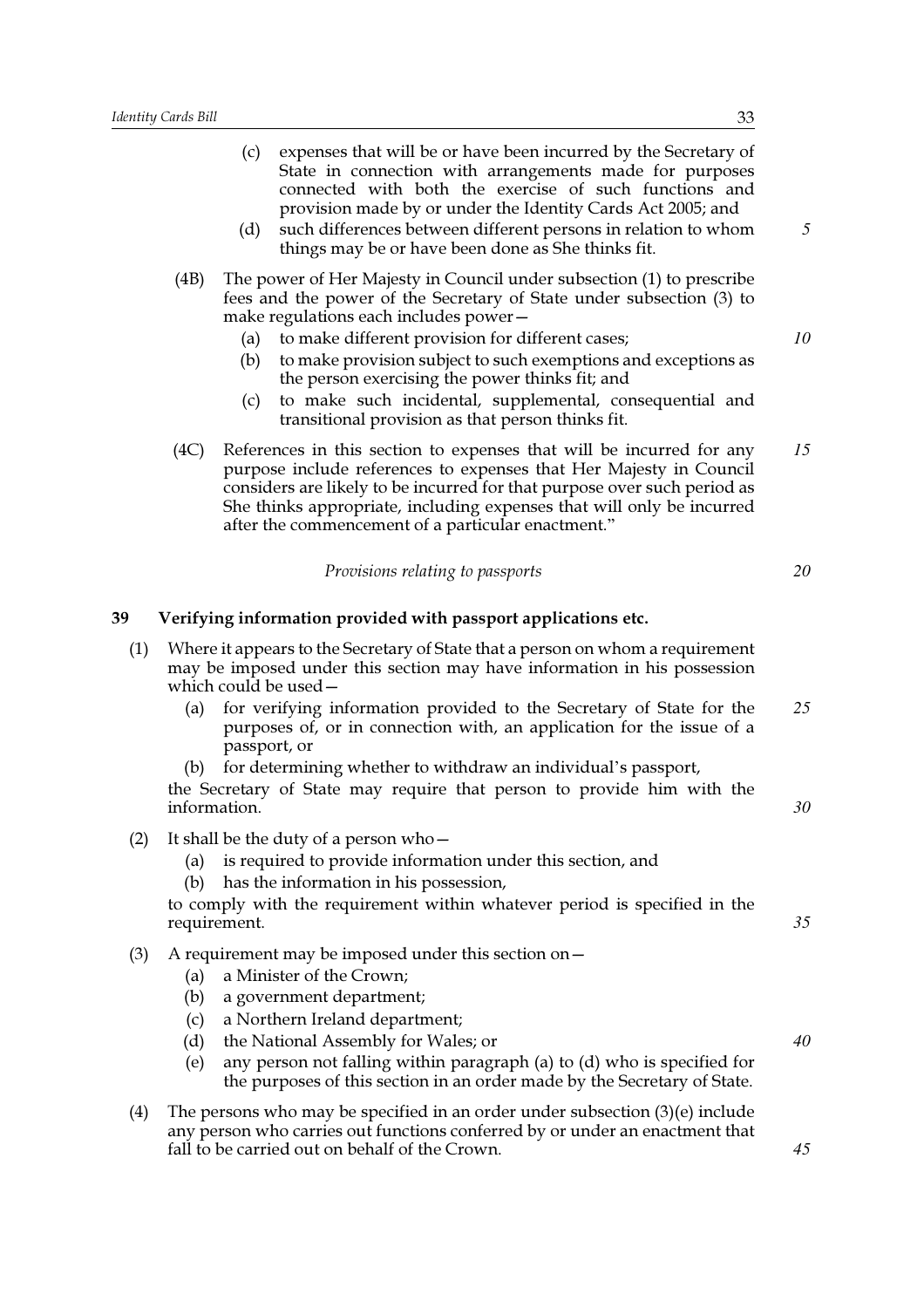- (5) The power of the Secretary of State to make an order specifying a person as a person on whom a requirement may be imposed under this section includes power to provide  $-$ 
	- (a) that his duty to provide the information that he is required to provide is owed to the person imposing it; and
	- that the duty is enforceable in civil proceedings - $(b)$ 
		- $(i)$ for an injunction;
		- for specific performance of a statutory duty under section 45 of  $(ii)$ the Court of Session Act 1988 (c. 36); or
		- for any other appropriate remedy or relief.  $(iii)$
- (6) The Secretary of State may, in such cases (if any) as he thinks fit, make payments to a person providing information in accordance with this section in respect of the provision of the information.
- The Secretary of State must not make an order containing (with or without  $(7)$ other provision) any provision that he is authorised to make by this section  $15$ unless a draft of the order has been laid before Parliament and approved by a resolution of each House.

#### 40 Amendments of legislation relating to passports

- (1) In sections 14E, 19, 21B and 21C of the Football Spectators Act 1989 (c. 37) (enforcement of banning orders etc.), for "passport", wherever occurring, 20 substitute "travel authorisation".
- (2) In section 22A(1) of that Act (interpretation), after the definition of "prescribed" insert-

"travel authorisation', in relation to a person, means one or both of the following -

- any UK passport (within the meaning of the  $(a)$ Immigration Act 1971) that has been issued to him;
- any ID card issued to him under the Identity Cards Act (b) 2005 which records that he is a British citizen."
- 30 (3) In sections 33, 35 and 36 of the Criminal Justice and Police Act 2001 (c. 16) (travel restriction orders), for "passport", wherever occurring, substitute "travel authorisation".
- (4) For section 33(8) of that Act substitute  $-$ 
	- $``(8)$ In this section 'UK travel authorisation', in relation to a person, means one or both of the following
		- any UK passport (within the meaning of the Immigration Act  $(a)$ 1971) that has been issued to him;
		- any ID card issued to him under the Identity Cards Act 2005  $(b)$ which records that he is a British citizen."
- (5) The Secretary of State may by order modify  $-$ 
	- (a) any enactment (including an enactment amended by this section), or
	- a provision of any subordinate legislation,  $(b)$

for the purpose of including a reference to an ID card, or to an ID card of a description not already mentioned in that enactment or provision, in any reference (however worded) to a passport.

25

5

 $10<sup>2</sup>$ 

35

40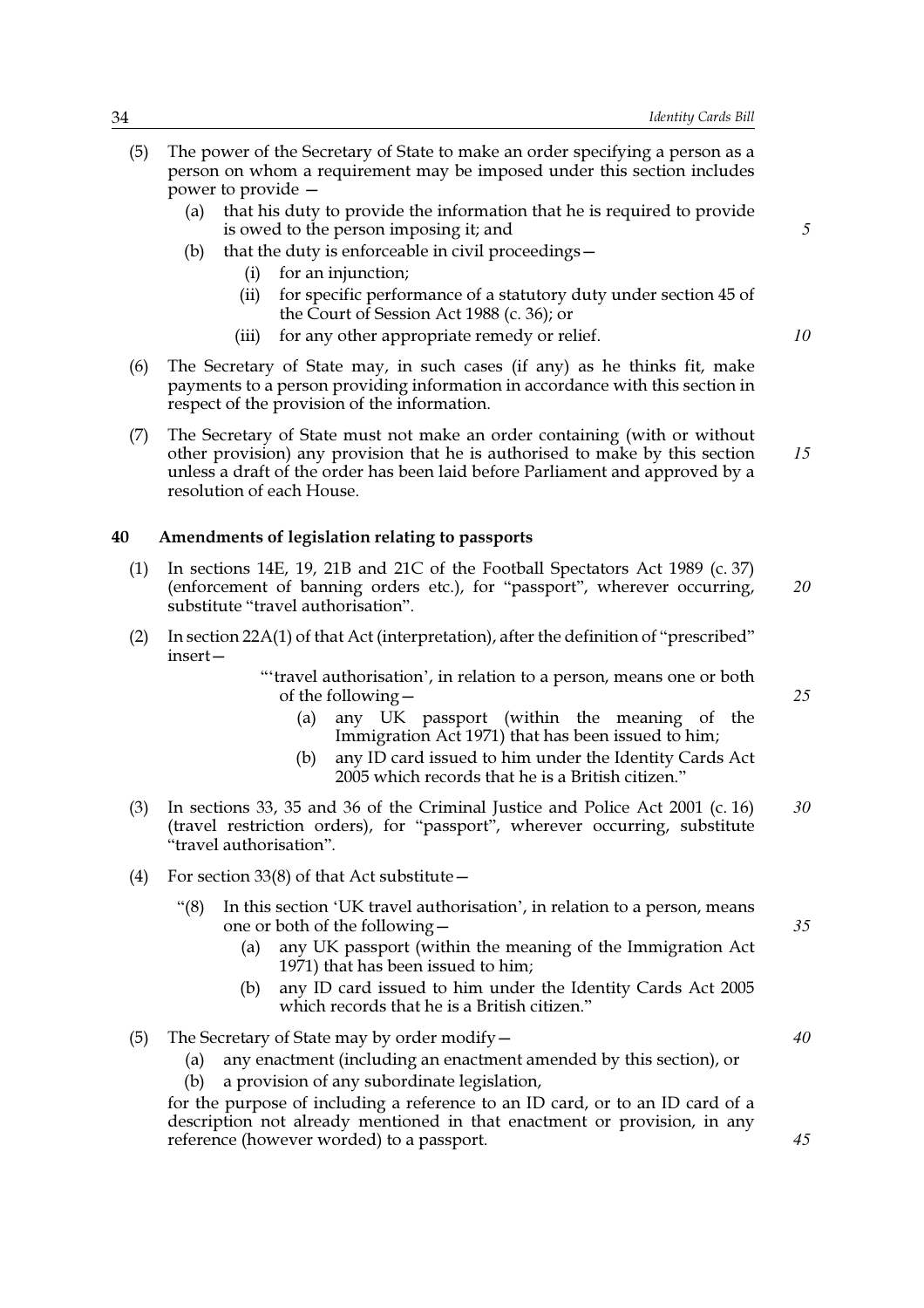The Secretary of State must not make an order containing (with or without  $(6)$ other provision) any provision authorised by this section which modifies an enactment unless a draft of the order has been laid before Parliament and approved by a resolution of each House.

### Supplemental

#### 41 Orders and regulations

- Every power conferred by this Act on the Secretary of State or the National  $(1)$ Assembly for Wales to make an order or regulations is a power exercisable by statutory instrument.
- $(2)$ The following powers are powers exercisable by statutory rule for the purposes  $10<sup>2</sup>$ of the Statutory Rules (Northern Ireland) Order 1979 (S.I. 1979/1573  $(N.I. 12)$ ) –
	- (a) the power of a Northern Ireland department to make regulations under section 15; and
	- $(b)$ the power of the Office of the First Minister and deputy First Minister 15 to make an order under section  $16(1)(b)$  designating a Northern Ireland department for the purposes of the power to make such regulations.
- (3) Subject to subsection (8), a statutory instrument containing an order or regulations made by the Secretary of State under this Act shall be subject to annulment in pursuance of a resolution of either House of Parliament.
- Subject to subsection (8), every power conferred by this Act on a person to  $(4)$ make an order or regulations includes power
	- to make different provision for different cases;  $(a)$
	- to make provision subject to such exemptions and exceptions as that  $(b)$ person thinks fit; and
	- to make such incidental, supplemental, consequential and transitional  $(c)$ provision as that person thinks fit.
- The power under subsection (4) to make incidental, supplemental and  $(5)$ consequential provision in connection with so much of any order or regulations as authorises or requires anything to be done by or in relation to an individual under the age of 16 includes power to provide –
	- for the designation of a person to act on that individual's behalf for the  $(a)$ purposes of this Act;
	- for that individual's obligations and liabilities by virtue of this Act to  $(b)$ fall, in the manner and to the extent specified, on the person designated; and
	- for section 12 to have effect (even where that individual is not issued  $(c)$ with an ID card) as if obligations arising under that section where an ID card has been issued fell to be discharged in relation to that individual by the person designated.
- The power of the Secretary of State under subsection (4) to make supplemental  $(6)$ and consequential provision in connection with a modification of Schedule 1 made by an order under section  $3(5)$  includes power  $$ 
	- to make modifications of any reference in this Act to a paragraph of that  $(a)$ Schedule; and

25

30

35

20

 $40$ 

45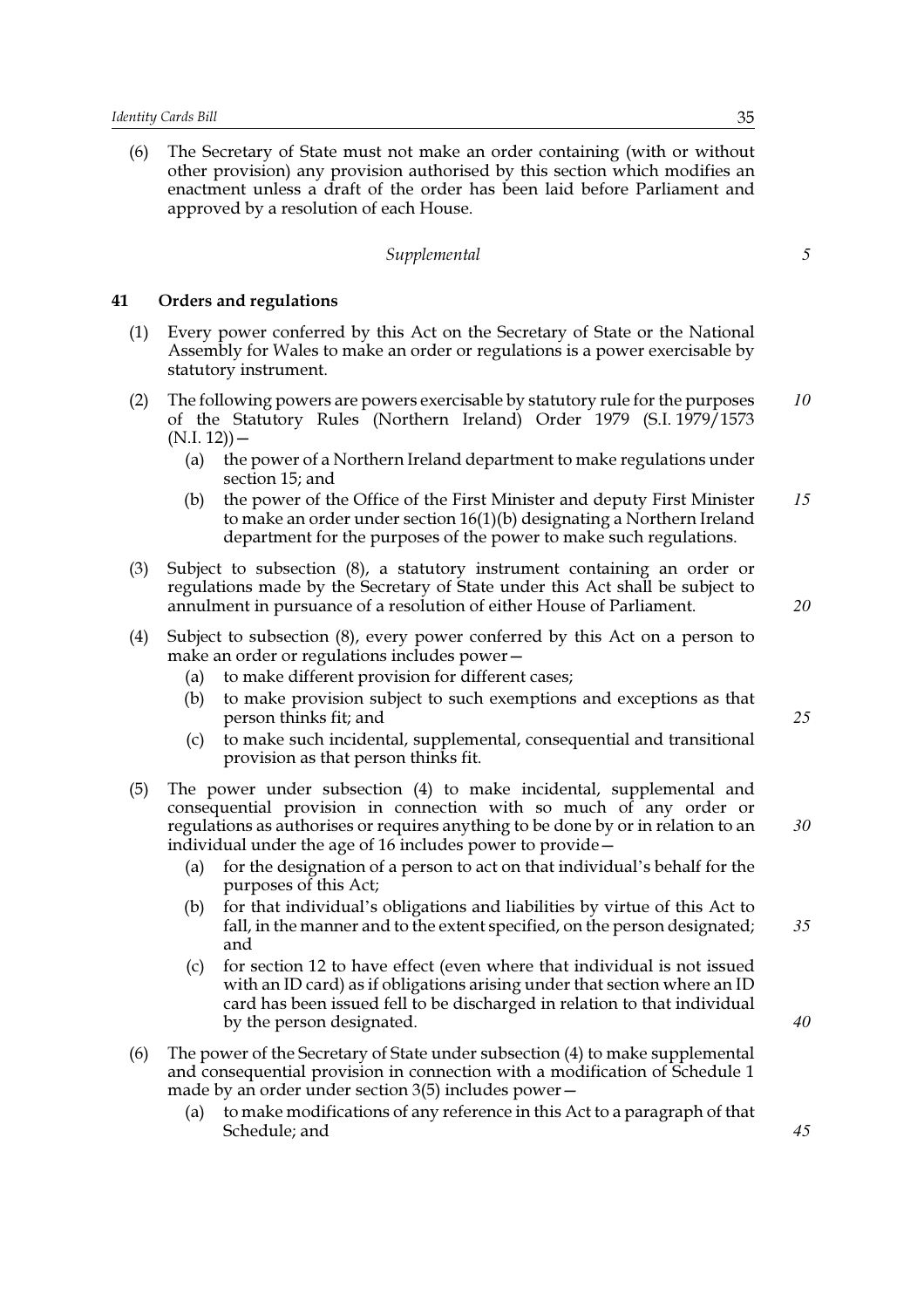5

 $10<sup>2</sup>$ 

 $15$ 

20

- in connection with that modification, to amend section 14(2) and (3) in  $(b)$ such manner as he thinks fit.
- Any power to make provision by regulations under this Act for the approval  $(7)$ of a person or of apparatus includes power to provide -
	- (a) for the grant of an approval subject to prescribed conditions;
	- (b) for the modification of such conditions in the prescribed manner; and
	- for the suspension or withdrawal of an approval.  $(c)$
- (8) Subsection (3) does not apply to a statutory instrument which  $$ 
	- comprises an order under section 45 bringing a provision of this Act  $(a)$ into force; or
	- makes provision by reference to which a draft of the order or  $(b)$ regulations contained in the instrument is required to have been laid before Parliament and approved by a resolution of each House;

and subsection (4) does not apply to the power to make an order under section 45 bringing a provision of this Act into force.

#### 42 **Expenses of Secretary of State**

There shall be paid out of money provided by Parliament-

- any sums authorised or required to be paid by the Secretary of State for  $(a)$ or in connection with the carrying out of his functions under this Act; and
- $(b)$ any increase attributable to this Act in the sums which are payable out of money so provided under any other Act.

#### 43 General interpretation

- $(1)$  In this Act-
	- "apparatus" includes any equipment, machinery or device and any wire 25 or cable, together with any software used with it;
	- "biometric information", in relation to an individual, means data about his external characteristics, including, in particular, the features of an iris or of any other part of the eye;
	- "card" includes a document or other article, or a combination of a 30 document and an article, in or on which information is or may be recorded;
	- "the Commissioner" means the National Identity Scheme Commissioner appointed under section 24;
	- "confirm", in relation to the contents of an individual's entry in the Register, is to be construed in accordance with subsection (4);
	- "contravention" includes a failure to comply, and cognate expressions are to be construed accordingly;
	- "crime" means a crime within the meaning of the Regulation of Investigatory Powers Act 2000 (c. 23) (see section 81(2) of that Act);
	- "designated document" means a document of a description designated for the purposes of this Act by an order under section 4;
	- "designated documents authority" means a person with the power or duty to issue a designated document;
	- "detection", in relation to crime or serious crime, is to be construed in  $45$ accordance with subsection (9);

 $40$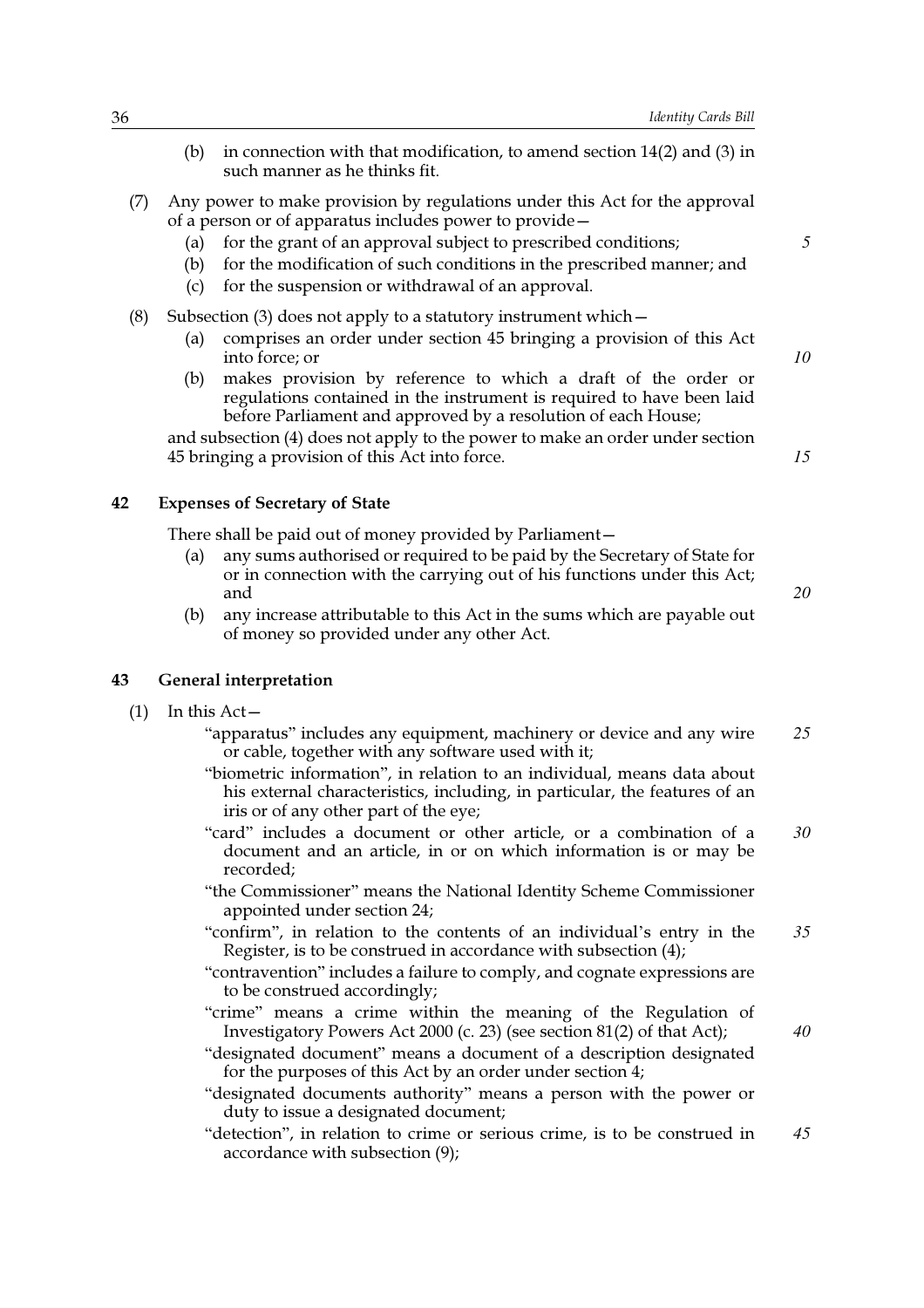$(2)$ 

"document" includes a stamp or label; "enactment" includesa provision of Northern Ireland legislation; and  $(a)$ (b) enactments passed or made after the passing of this Act; "false", in relation to information, includes containing any inaccuracy or 5 omission that results in a tendency to mislead (and is to be construed subject to section  $3(3)$ ; "fingerprint", in relation to an individual, means a record (in any form and produced by any method) of the skin pattern and other physical characteristics or features of any of his fingers;  $10<sup>2</sup>$ "ID card" is to be construed in accordance with section  $8(1)$ ; "information" includes documents and records; "issue", in relation to a document or card, and cognate expressions are to be construed in accordance with subsection (5); "modification" includes omission, addition or alteration, and cognate  $15$ expressions are to be construed accordingly; "necessary in the public interest" is to be construed in accordance with section  $1(4)$ ; "place of residence" and "resides" are to be construed subject to any regulations under subsection (10); 20 "prescribed" means prescribed by regulations made by the Secretary of State or determined in accordance with such regulations by the prescribed person; "public authority" has the same meaning as in section 6 of the Human Rights Act 1998 (c. 42); 25 "public service" is to be construed in accordance with subsection (2); "the Register" means the National Identity Register established and maintained under section 1; "registrable fact" has the meaning given by section 1(5); "serious crime" means crime that is serious crime within the meaning of 30 the Regulation of Investigatory Powers Act 2000 (c. 23) (see section  $81(2)$  and (3) of that Act); "statutory purposes" means the purposes specified in section  $1(3)$ ; "subject to compulsory registration" means required by virtue of section 35 6 to be entered in the Register; "subordinate legislation" has the same meaning as in the Interpretation Act 1978 (c. 30). References in this Act to the provision of a public service are references to – the provision of any service to an individual by a public authority;  $(a)$ the exercise or performance in relation to an individual of any power or  $(b)$ 40 duty of a Minister of the Crown, the Treasury or a Northern Ireland department; the doing by any other person of anything in relation to an individual  $(c)$ which that other person is authorised or required to do for purposes 45 connected with the carrying out of any function conferred by or under an enactment; the provision of any service to an individual under arrangements made  $(d)$ (directly or indirectly) between the person providing the service and a

public authority who, for purposes connected with the carrying out of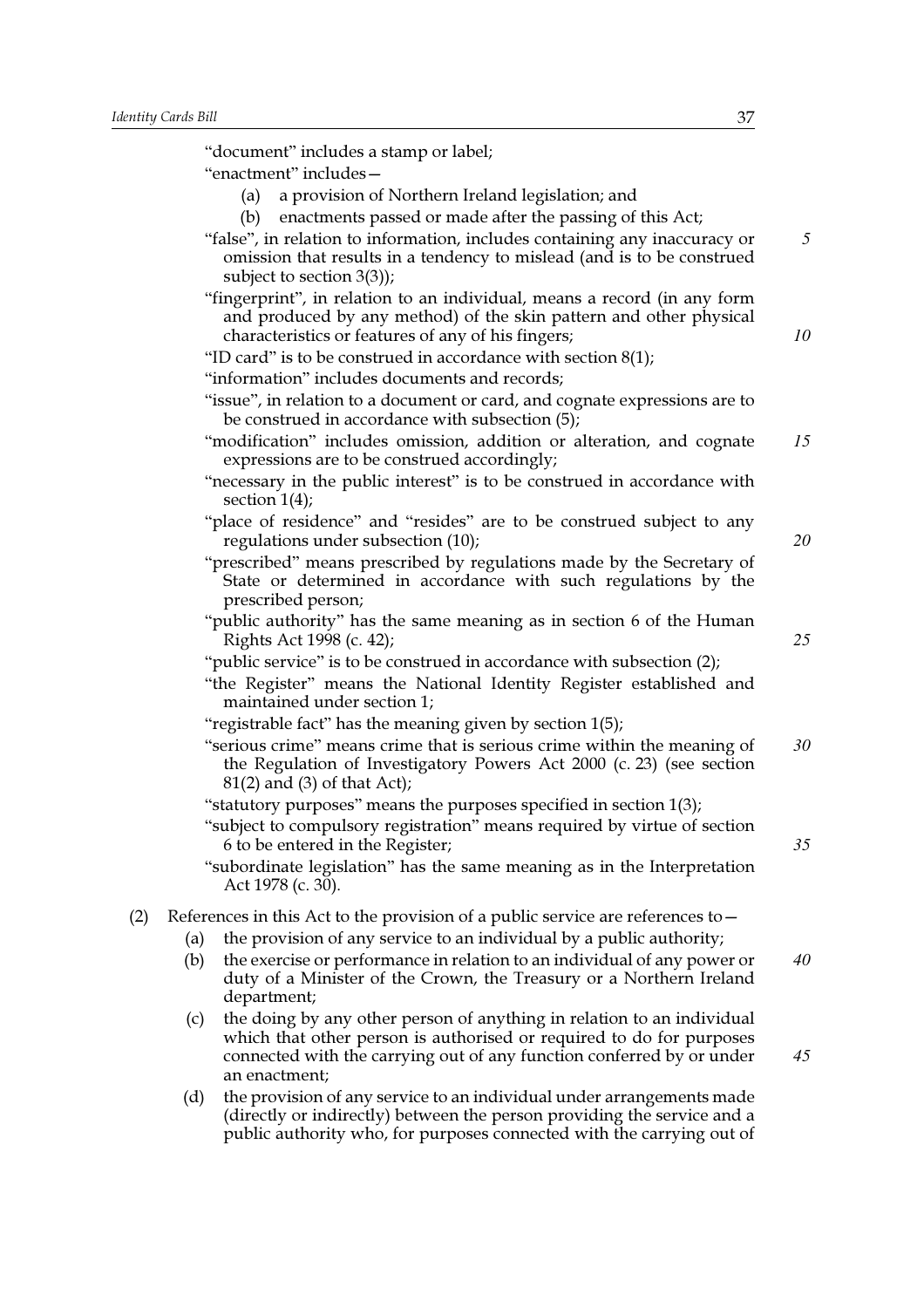a function so conferred on that authority, bears the whole or a part of the expense of providing the service to that individual; or

- treating an individual as having complied with a requirement imposed (e) on him by or under any enactment.
- 5  $(3)$ References in this Act to an application for the provision of a public service include references to any claim, request or requirement for the provision of the service.
- References in this Act to an individual confirming the contents of his entry in  $(4)$ the Register are references to his confirming that entry to the extent only that it consists of information falling within paragraphs 1 to 5 of Schedule 1 or section 10  $3(2)$ .
- References in this Act to the issue of a document or card include references to  $(5)$ its renewal, replacement or re-issue (with or without modifications).
- $(6)$ References in this Act to a designated document being issued together with an ID card include references to the ID card and the designated document being 15 comprised in the same card.
- References in this Act to providing a person with information recorded in an  $(7)$ individual's entry in the Register include references to confirming or otherwise disclosing to  $him -$ 
	- (a) that the information is recorded in that entry; or

20

- that particular information is not recorded in that entry. (b)
- $(8)$ References in this Act to information recorded in an individual's entry in the Register include references to a password or code generated by a method so recorded.
- Section 81(5) of the Regulation of Investigatory Powers Act 2000 (c. 23) (which 25  $(9)$ defines detection) applies for the purposes of this Act as it applies for the purposes of the provisions of that Act that are not in Chapter 1 of Part 1 of that Act.
- $(10)$ The Secretary of State may by regulations make provision for the purposes of this Act as to the circumstances in which a place is to be regarded, in relation 30 to an individual -
	- (a) as a place where he resides; or
	- (b) as his principal place of residence in the United Kingdom.

#### 44 Scotland

- $(1)$ The use in or as regards Scotland of the Register or of a card issued in 35 accordance with this Act is authorised, and is capable of being authorised,  $\text{only}$ 
	- (a) in relation to a matter, or for purposes, outside the legislative competence of the Scottish Parliament; or
	- (b) in accordance with an Act of that Parliament.
- $(2)$ Regulations under section 15 may not allow or require the imposition of a condition in or as regards Scotland on the provision of a public service except where the provision of that service is outside the legislative competence of the Scottish Parliament.
- $(3)$  Nothing in this section restricts –

45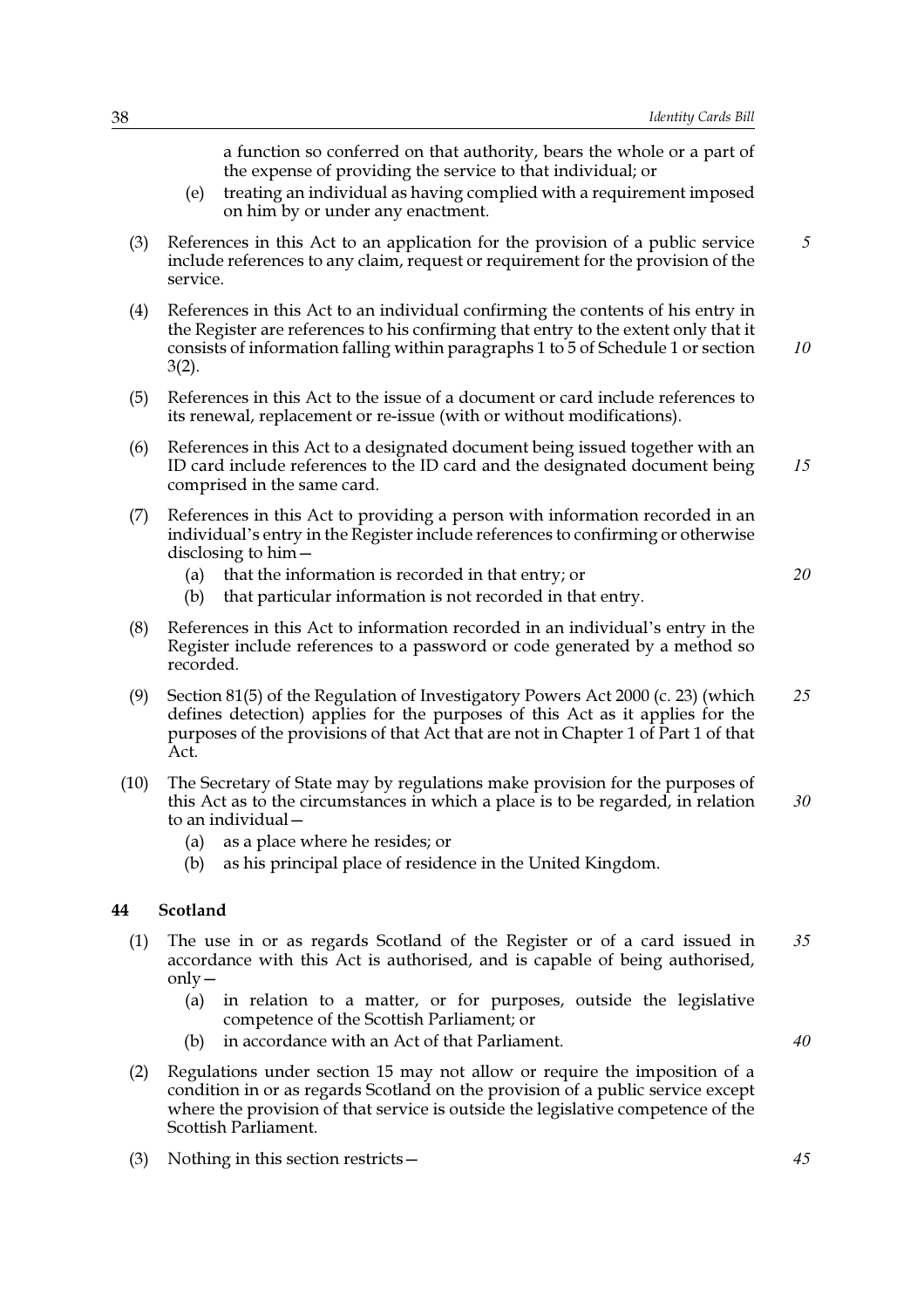- the effect of any provision of this Act authorising information recorded  $(a)$ in the Register to be provided to a person;
- any power under this Act to make provision authorising such  $(b)$ information to be provided to a person; or
- any power under this Act to make provision (including provision about  $\overline{5}$  $(c)$ the use of ID cards) for purposes connected with the authorisation by virtue of this Act of the provision of such information to a person.

#### 45 Short title, repeals, commencement, transitory provision and extent

- (1) This Act may be cited as the Identity Cards Act 2005.
- $(2)$ The enactments in Schedule 2 are repealed to the extent shown in the second  $10<sup>2</sup>$ column of that Schedule.
- $(3)$ This Act (apart from this section and sections 38 and 39) shall come into force on such day as the Secretary of State may by order appoint; and different days may be appointed for different purposes.
- $(4)$ The power to bring provisions of this Act into force on different days for 15 different purposes includes power
	- to bring provisions into force on different days in relation to different  $(a)$ areas or descriptions of persons;
	- to bring provisions into force in relation to a specified area or a  $(b)$ specified description of persons for the purpose of conducting a trial of 20 the arrangements under which the provisions will have effect when brought into force in relation to other areas or descriptions of persons; and
	- power to make transitional provision in connection with the bringing  $(c)$ into force of any provision of this Act following the conduct of such a 25 trial.
- Sections 38 and 39 come into force at the end of the period of two months  $(5)$ beginning with the day on which this Act is passed.
- Her Majesty may by Order in Council provide for provisions of this Act to  $(6)$ extend with such modifications (if any) as She thinks fit to any of the Channel  $30^{\circ}$ Islands or to the Isle of Man.
- Section 41(4) applies to the power of Her Majesty in Council to make an Order  $(7)$ in Council under subsection (6) as it applies to the power of any other person to make an order under this Act.
- This Act extends to Northern Ireland.  $(8)$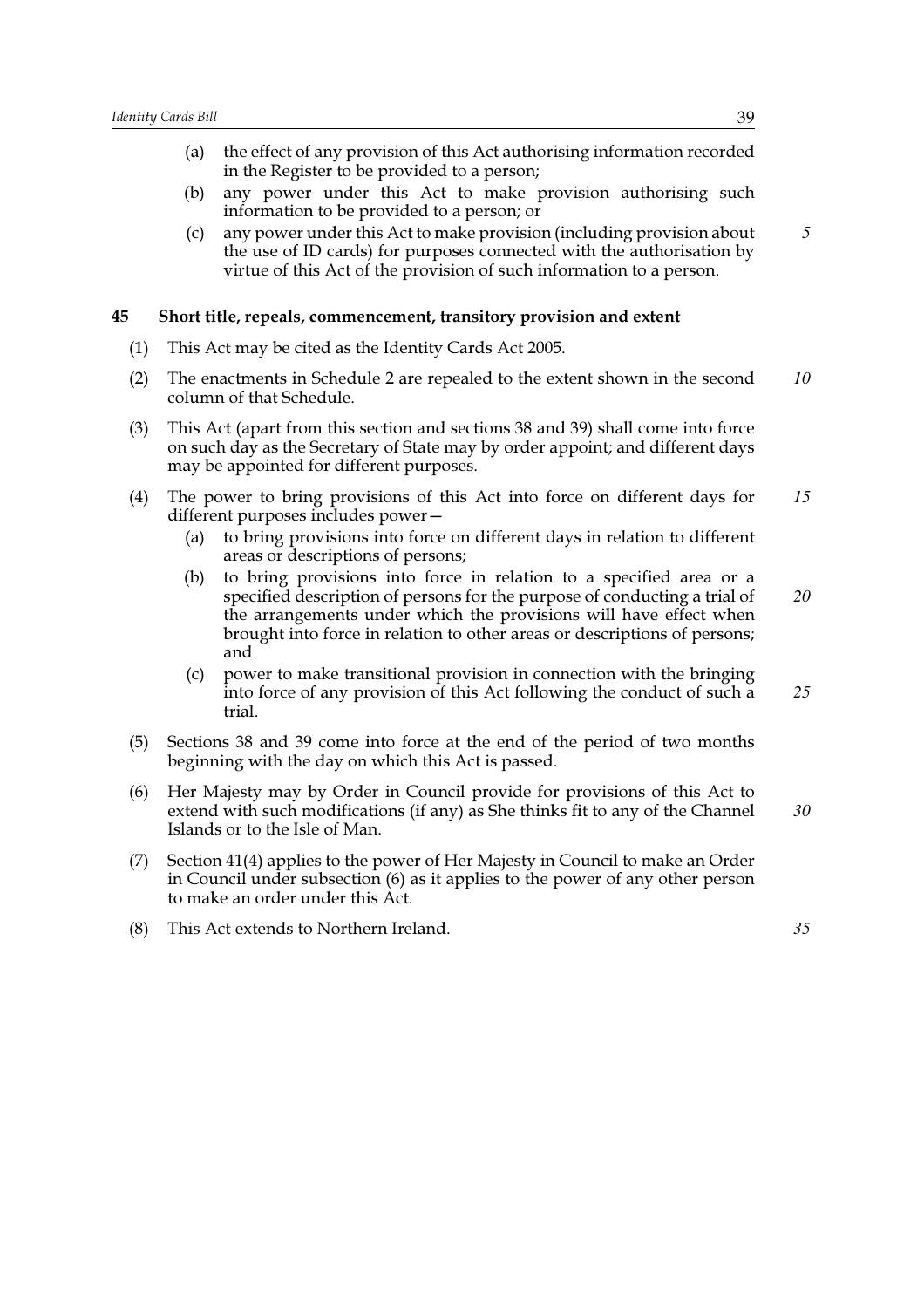# **SCHEDULES**

# **SCHEDULE 1**

Section 3

# INFORMATION THAT MAY BE RECORDED IN REGISTER

# Personal information

| $\mathbf{1}$   |                         | The following may be recorded in an individual's entry in the Register-                                                                      | 5  |
|----------------|-------------------------|----------------------------------------------------------------------------------------------------------------------------------------------|----|
|                | (a)                     | his full name;                                                                                                                               |    |
|                | (b)                     | other names by which he is or has been known;                                                                                                |    |
|                | (c)                     | his date of birth;                                                                                                                           |    |
|                | (d)                     | his place of birth;                                                                                                                          |    |
|                | (e)                     | his gender;                                                                                                                                  | 10 |
|                | (f)                     | the address of his principal place of residence in the United<br>Kingdom;                                                                    |    |
|                | (g)                     | the address of every other place in the United Kingdom where he has<br>a place of residence.                                                 |    |
|                | Identifying information |                                                                                                                                              | 15 |
| $\overline{2}$ |                         | The following may be recorded in an individual's entry in the Register-                                                                      |    |
|                | (a)                     | a photograph of his head and shoulders;                                                                                                      |    |
|                | (b)                     | his signature;                                                                                                                               |    |
|                | (c)                     | his fingerprints;                                                                                                                            |    |
|                | (d)                     | other biometric information about him.                                                                                                       | 20 |
|                | Residential status      |                                                                                                                                              |    |
| 3              |                         | The following may be recorded in an individual's entry in the Register-                                                                      |    |
|                | (a)                     | his nationality;                                                                                                                             |    |
|                | (b)                     | his entitlement to remain in the United Kingdom;                                                                                             |    |
|                | (c)                     | where that entitlement derives from a grant of leave to enter or<br>remain in the United Kingdom, the terms and conditions of that<br>leave. | 25 |
|                |                         | Personal reference numbers etc.                                                                                                              |    |
| 4              |                         | (1) The following may be recorded in an individual's entry in the Register $-$                                                               |    |
|                | (a)                     | his National Identity Registration Number;                                                                                                   | 30 |
|                | (b)                     | the number of any ID card issued to him;                                                                                                     |    |
|                |                         |                                                                                                                                              |    |

- (c) any national insurance number allocated to him;
- (d) the number of any immigration document relating to him;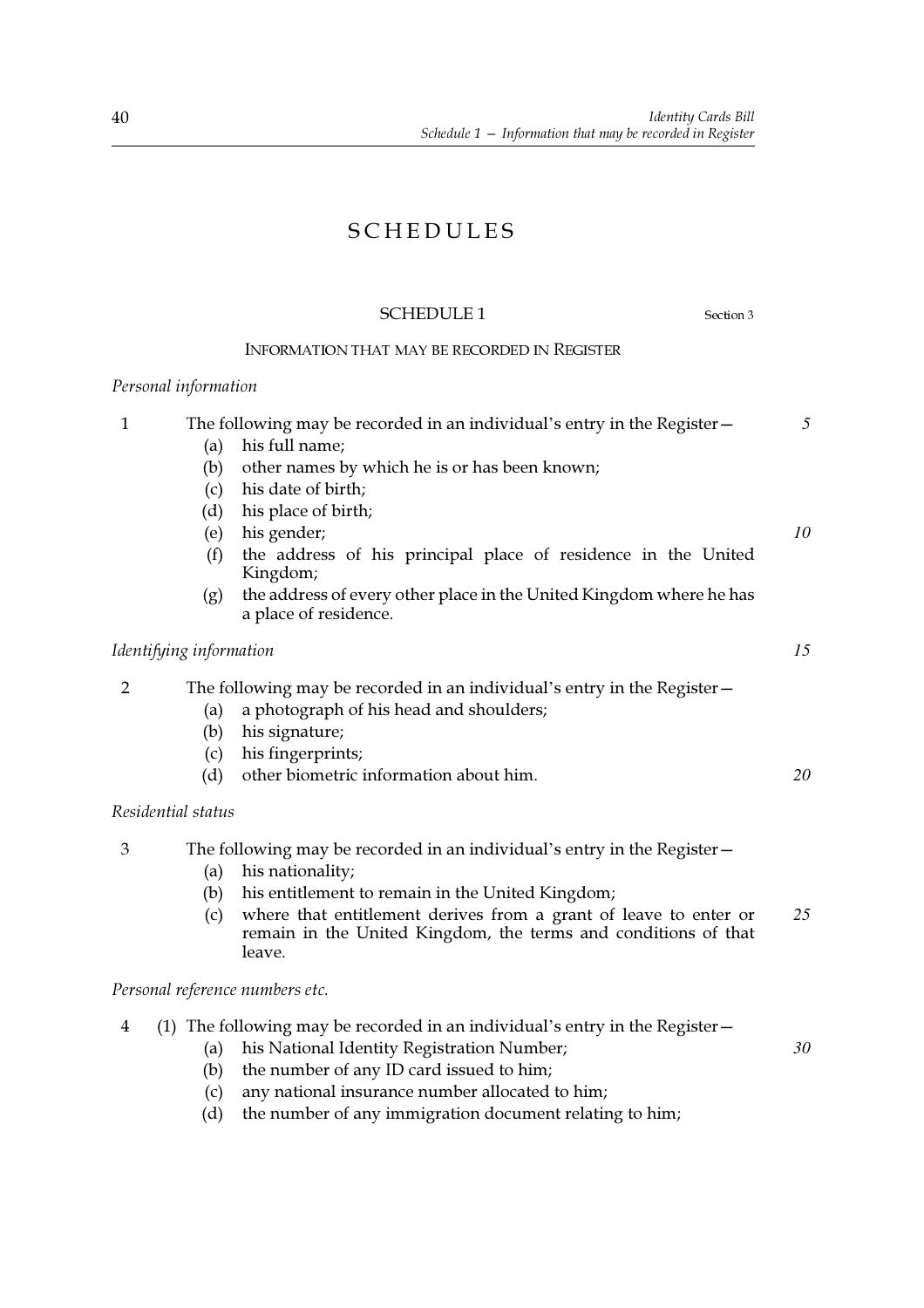- the number of any United Kingdom passport (within the meaning of (e) the Immigration Act 1971 (c. 77)) that has been issued to him;
- the number of any passport issued to him by or on behalf of the  $(f)$ authorities of a country or territory outside the United Kingdom or by or on behalf of an international organisation;
- the number of any document that can be used by him (in some or all  $(g)$ circumstances) instead of a passport;
- the number of any identity card issued to him by the authorities of a  $(h)$ country or territory outside the United Kingdom;
- any reference number allocated to him by the Secretary of State in  $10<sup>°</sup>$  $(i)$ connection with an application made by him for permission to enter or to remain in the United Kingdom;
- the number of any work permit (within the meaning of the  $(i)$ Immigration Act 1971) relating to him;
- any driver number given to him by a driving licence;  $(k)$
- the number of any designated document which is held by him and is  $(1)$ a document the number of which does not fall within any of the preceding sub-paragraphs;
- the date of expiry or period of validity of a document the number of  $(m)$ which is recorded by virtue of this paragraph.
- (2) In this paragraph "immigration document" means $$ 
	- a document used for confirming the right of a person under the  $(a)$ Community Treaties in respect of entry or residence in the United Kingdom;
	- a document which is given in exercise of immigration functions and 25  $(b)$ records information about leave granted to a person to enter or to remain in the United Kingdom; or
	- a registration card (within the meaning of section 26A of the  $(c)$ Immigration Act 1971);

and in paragraph (b) "immigration functions" means functions under the  $30<sup>°</sup>$ Immigration Acts (within the meaning of the Asylum and Immigration (Treatment of Claimants, etc.) Act 2004 (c. 19)).

- (3) In this paragraph "driving licence" means
	- a licence to drive a motor vehicle granted under Part 3 of the Road  $(a)$ Traffic Act 1988 (c. 52); or
	- $(b)$ a licence to drive a motor vehicle granted under Part 2 of the Road Traffic (Northern Ireland) Order 1981 (S.I. 1981/154 (N.I. 1)).

# Record history

5 The following may be recorded in an individual's entry in the Register-

- information falling within the preceding paragraphs that has 40  $(a)$ previously been recorded about him in the Register;
- particulars of changes affecting that information and of changes  $(b)$ made to his entry in the Register;
- (c) his date of death.

# Registration and ID card history

- 6 The following may be recorded in an individual's entry in the Register-
	- (a) the date of every application for registration made by him;

35

15

20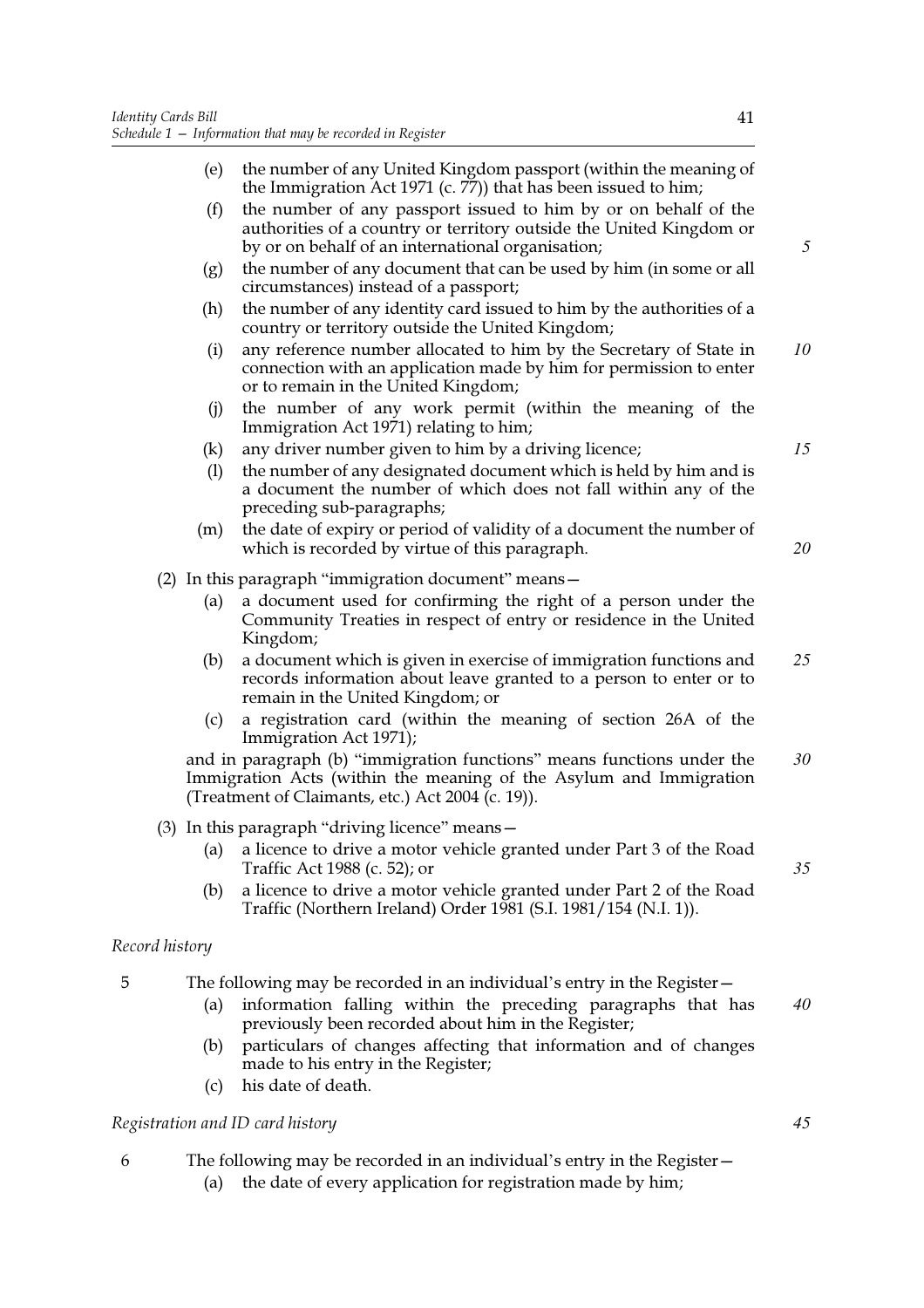- the date of every application by him for a modification of the  $(b)$ contents of his entry;
- the date of every application by him confirming the contents of his  $(c)$ entry (with or without changes);
- the reason for any omission from the information recorded in his  $(d)$ entry:
- particulars (in addition to its number) of every ID card issued to him; (e)
- $(f)$ whether each such card is in force and, if not, why not;
- particulars of every person who has countersigned an application by  $(g)$ him for an ID card or a designated document, so far as those  $10<sup>10</sup>$ particulars were included on the application;
- particulars of every notification given by him for the purposes of  $(h)$ regulations under section 13(1) (lost, stolen and damaged ID cards  $etc.$ );
- particulars of every requirement by the Secretary of State for the  $15$  $(i)$ individual to surrender an ID card issued to him.

## Validation information

- 7 The following may be recorded in the entry in the Register for an individual
	- the information provided in connection with every application by 20  $(a)$ him to be entered in the Register, for a modification of the contents of his entry or for the issue of an ID card;
	- the information provided in connection with every application by  $(b)$ him confirming his entry in the Register (with or without changes);
	- particulars of the steps taken, in connection with an application  $(c)$ 25 mentioned in paragraph (a) or (b) or otherwise, for identifying the applicant or for verifying the information provided in connection with the application;
	- particulars of any other steps taken or information obtained  $(d)$ (otherwise than in connection with an application mentioned in 30 paragraph (a) or (b)) for ensuring that there is a complete, up-to-date and accurate entry about that individual in the Register;
	- particulars of every notification given by that individual for the (e) purposes of section 12.

### Security information

- 8 The following may be recorded in the entry in the Register for an individual
	- a personal identification number to be used for facilitating the  $(a)$ making of applications for information recorded in his entry, and for facilitating the provision of the information;
	- a password or other code to be used for that purpose or particulars  $(b)$ of a method of generating such a password or code;
	- questions and answers to be used for identifying a person seeking to  $(c)$ make such an application or to apply for or to make a modification of that entry.

35

 $\overline{5}$ 

40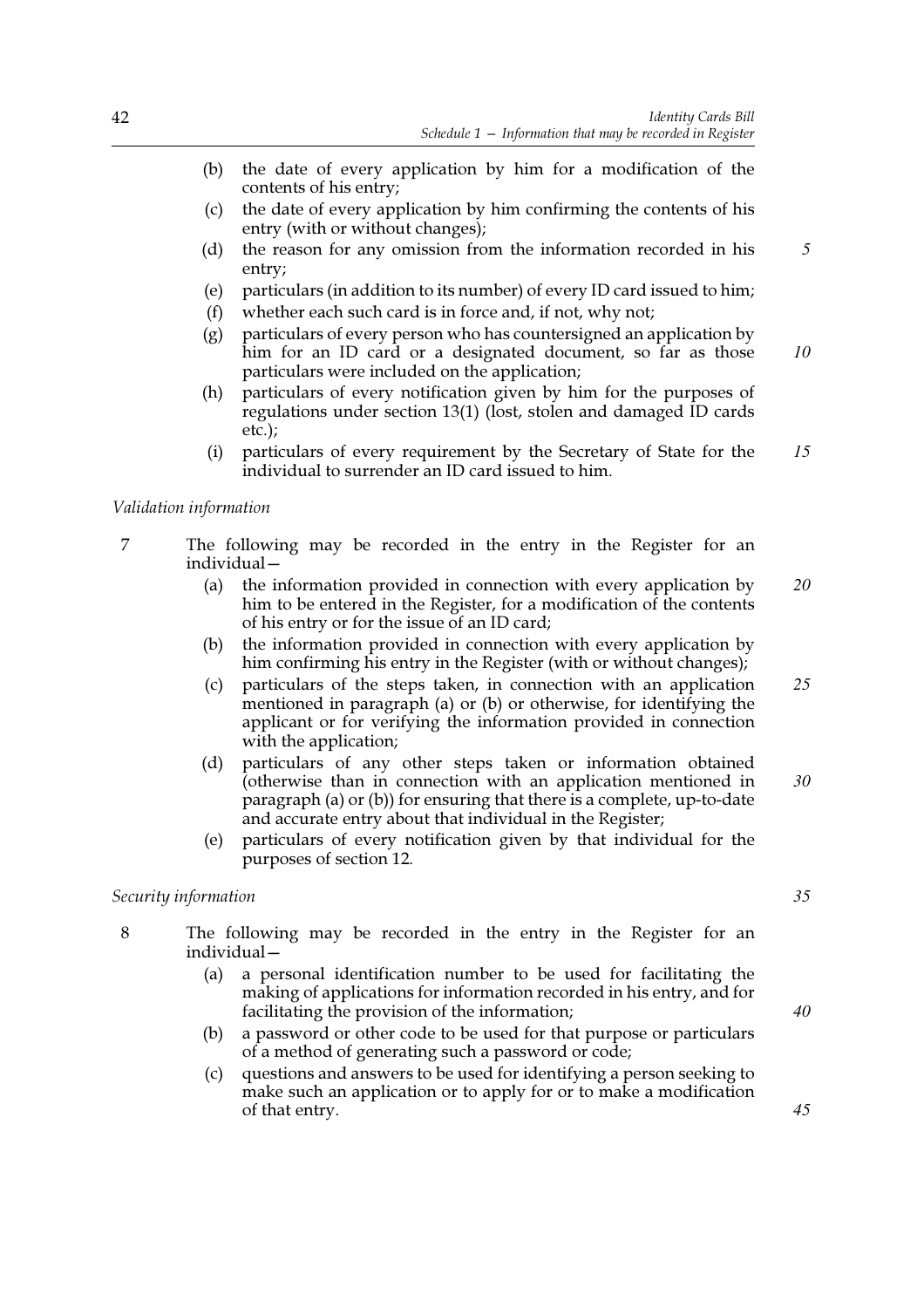Records of provision of information

- $\mathbf{Q}$ The following may be recorded in the entry in the Register for an individual
	- particulars of every occasion on which information contained in the  $(a)$ individual's entry has been provided to a person;
	- particulars of every person to whom such information has been<br>provided on such an occasion;  $(b)$
	- other particulars, in relation to each such occasion, of the provision  $(c)$ of the information.

# **SCHEDULE 2**

10 Section 45

### **REPEALS**

| Short title and chapter                                                            | Extent of repeal                                                                    |    |
|------------------------------------------------------------------------------------|-------------------------------------------------------------------------------------|----|
| Forgery and Counterfeiting Act   In section $5-$<br>1981 (c. 45)                   | subsection $(5)(f)$ and $(fa)$ ; and<br>(a)<br>subsections $(9)$ to $(11)$ .<br>(b) | 15 |
| Immigration<br>Asylum<br>and<br>(Treatment of Claimants, etc.)<br>Act 2004 (c. 19) | Section 3.<br>In section $14(2)$ , the word "and" at the end of<br>paragraph (o).   |    |

 $\overline{5}$